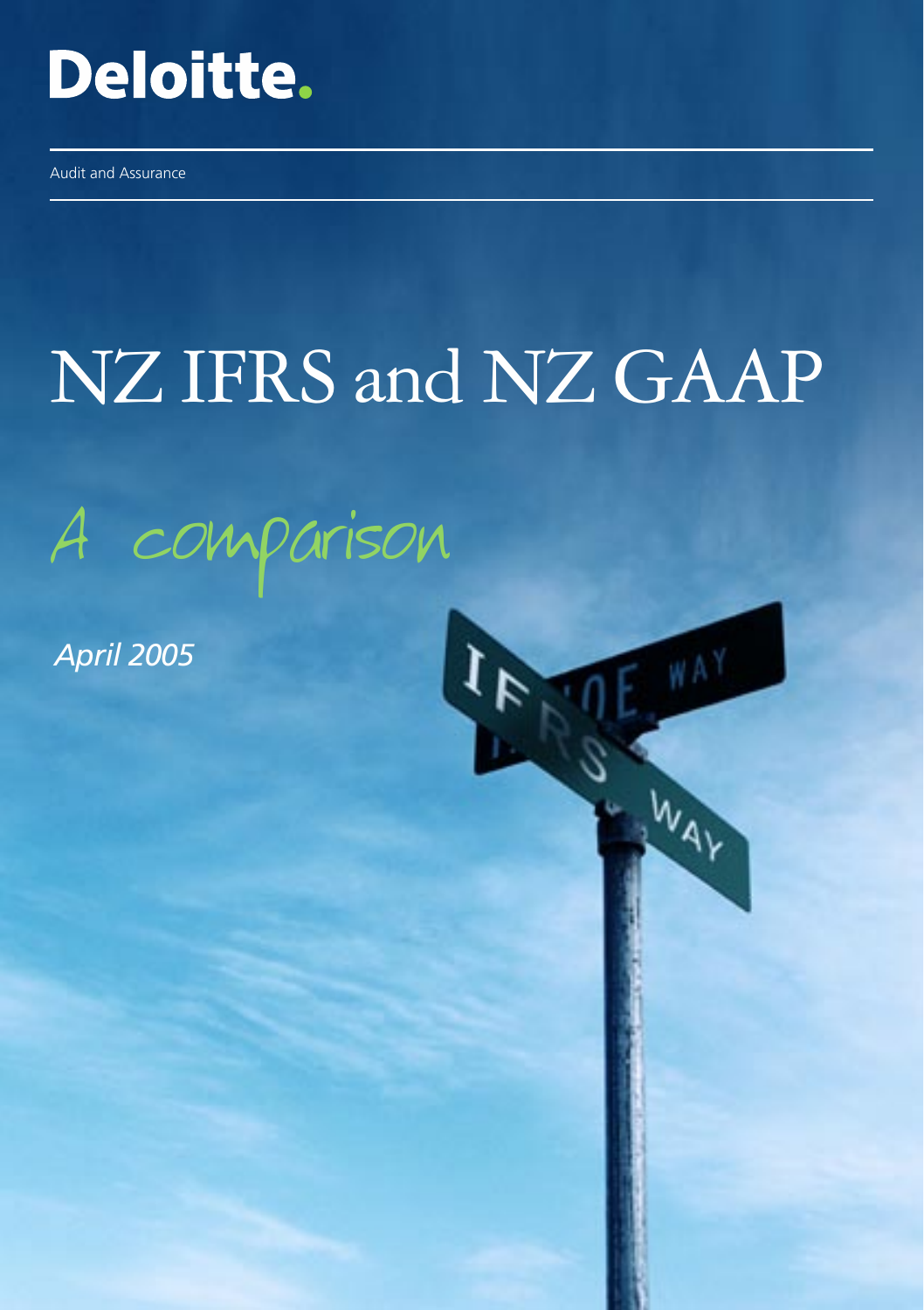## **Differences between NZ Equivalents to IFRS and current NZ GAAP**

## Introduction

The New Zealand Financial Reporting Standards Board (FRSB) recently issued 36 new or revised financial reporting standards and 12 interpretations referred to as New Zealand Equivalents to International Financial Reporting Standards (NZ IFRS) applicable for all financial years beginning on or after 1 January 2007. These were approved by the Accounting Standards Review Board (ASRB) on 24 November 2004. These Standards reflect the 'stable platform' created by the International Accounting Standards Board (IASB) as at 31 March 2004. Entities may elect to adopt NZ IFRS for periods beginning on or after 1 January 2005 and are required to do so at the latest for periods beginning on or after 1 January 2007. Early adoption of the Standards before 1 January 2005 will not be permissible. When an entity adopts NZ IFRS it must do so in its entirety. Entities are not permitted to adopt individual standards on a piecemeal basis unless the FRSB/ ASRB have introduced them into NZ GAAP (for example FRS-40 allows early adoption of NZ IAS-19).

None of these standards are 100% compatible with existing New Zealand Financial Reporting Standards and also differ from the corresponding IFRS for the following reasons:

- wording has been amended to accommodate the New Zealand legislative environment, for example, references to the Financial Reporting Act 1993
- additional/amended requirements for public benefit entities
- in some cases the FRSB has permitted only one of a number of options available in the corresponding IFRS
- additional disclosures.

There are a number of differences between these NZ IFRS and current New Zealand GAAP. This publication outlines the major differences in relation to for-profit entities, excluding the majority of disclosure differences. Further amendments are still expected to the 'stable platform' and may be applicable in certain cases from 1 January 2005. Where an exposure draft has been issued, the following reflects these proposals.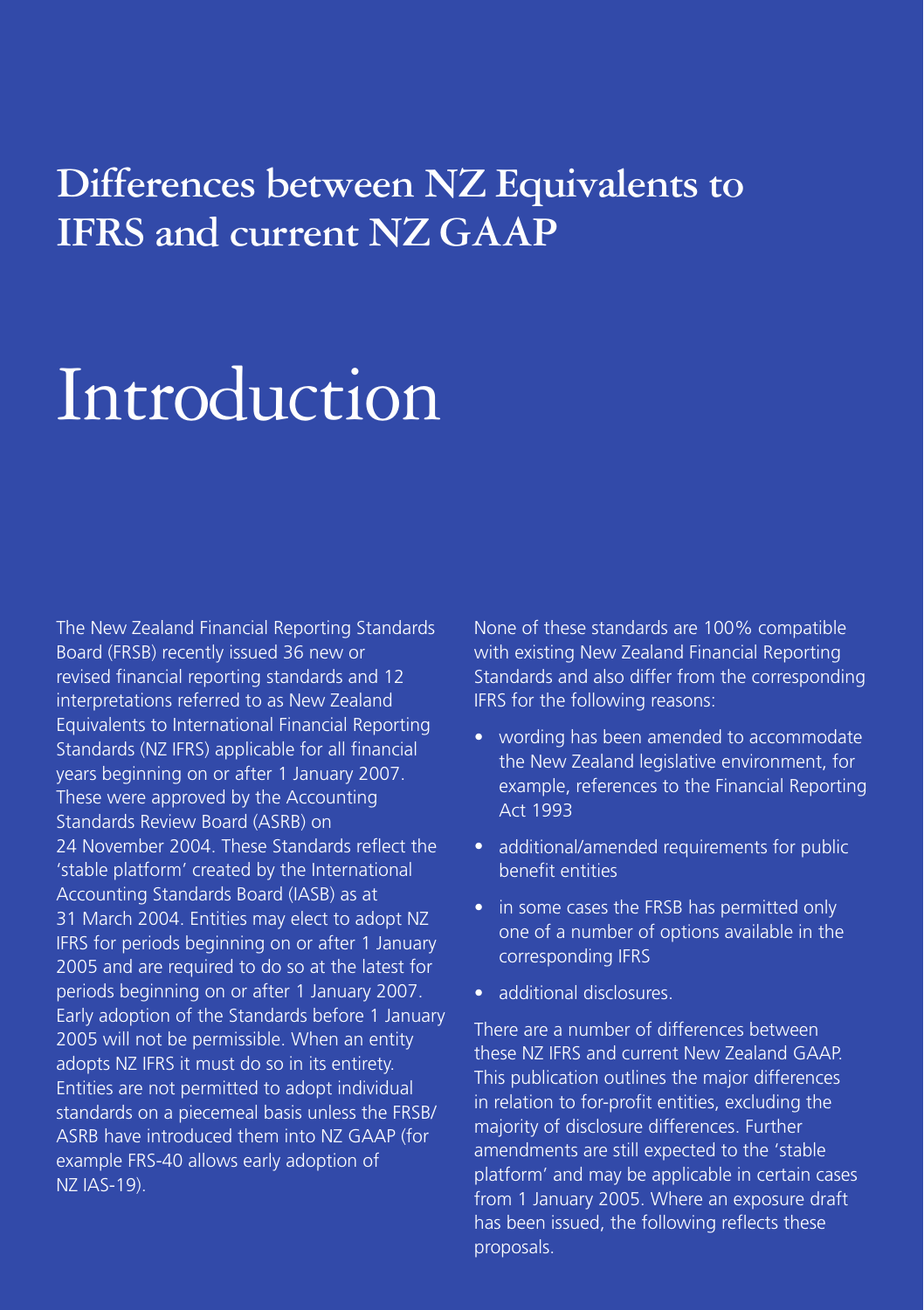### Impact at 30 June 2005

Prior to the first financial reports prepared under NZ IFRS, New Zealand issuers, in accordance with *FRS-41: Disclosing the Impact of Adopting New Zealand Equivalents to International Financial Reporting Standards',* are required to disclose in annual and interim financial reports ending on or after 30 June 2005:

- any known or reliably estimable information about the impacts on the financial report had it been prepared using NZ IFRS,
- if the impacts are not known, or reliably estimable, a statement to that effect.

Reliable estimation is considered impracticable only when it cannot be done after making every reasonable effort to do so. Entities other than issuers are encouraged to make these disclosures.

The disclosure required above may result in entities being forced to bring forward work on NZ IFRS where the above information cannot yet be determined. Therefore, entities should reassess their NZ IFRS projects to ensure that information gathering and analysis necessary for the disclosures are appropriately planned and timed.

#### First-time Adoption

The basic rule on first-time adoption under *NZ IFRS-1: First-time Adoption of New Zealand Equivalents to International Financial Reporting Standards* is that an entity must apply NZ IFRS retrospectively to its opening balance sheet at the date of transition. The date of transition is the beginning of the earliest period for which an entity presents full comparative information in its first NZ IFRS compliant financial statements. There are a number of exceptions to this rule, some of which are optional and some of which are mandatory. A summary of these is included under each relevant standard.

In addition, a general exception to retrospective application of NZ IFRSs must be applied. This is in relation to estimates. An entity's estimates under NZ IFRS at the date of transition must be consistent with estimates made for the same date under previous NZ GAAP (after adjustments to reflect any differences in accounting policies), unless there is objective evidence that the estimates were in error.

Further information on first-time adoption is available in the Deloitte publication *First-time adoption: A Guide to IFRS-1*, freely available on **www.iasplus.com**.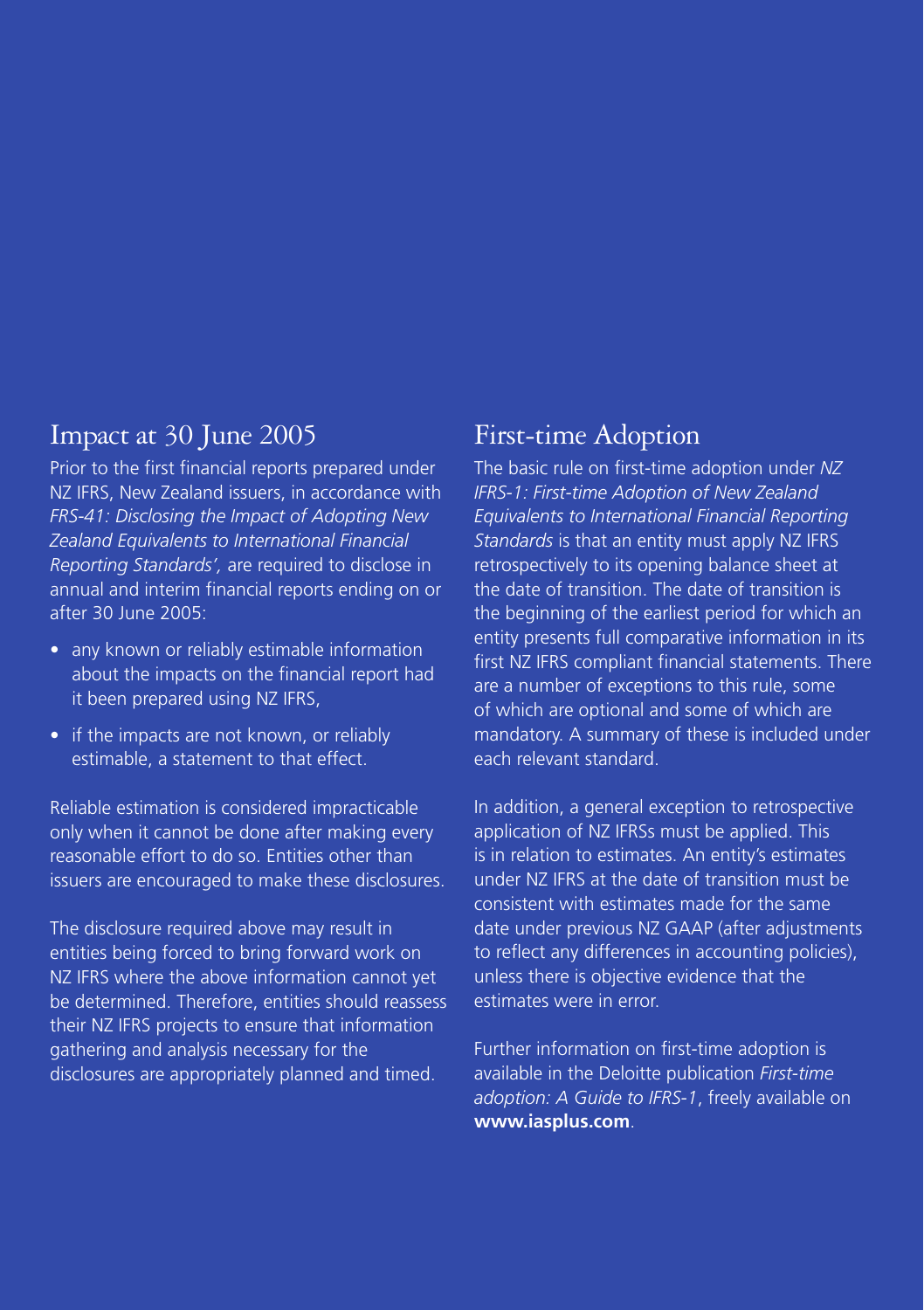## **Contents**

| Accounting Policies, Changes in Accounting Estimates and Errors (NZ IAS-8 & Superseded FRS-1 and FRS-7)5 |  |
|----------------------------------------------------------------------------------------------------------|--|
|                                                                                                          |  |
|                                                                                                          |  |
|                                                                                                          |  |
|                                                                                                          |  |
|                                                                                                          |  |
|                                                                                                          |  |
|                                                                                                          |  |
|                                                                                                          |  |
| Property, Plant and Equipment (NZ IFRS-5 and NZ IAS-16 & Superseded FRS-3 and SSAP-17) 11                |  |
|                                                                                                          |  |
|                                                                                                          |  |
|                                                                                                          |  |
|                                                                                                          |  |
|                                                                                                          |  |
| Non-Current Assets Held for Sale and Discontinued Operations                                             |  |
|                                                                                                          |  |
|                                                                                                          |  |
|                                                                                                          |  |
| Provisions, Contingent Liabilities and Contingent Assets (NZ IAS-37 & Superseded FRS-15)  19             |  |
|                                                                                                          |  |
|                                                                                                          |  |
|                                                                                                          |  |
| Accounting for Government Grants & Disclosure of Government Assistance                                   |  |
|                                                                                                          |  |
|                                                                                                          |  |
| The Effects of Changes in Foreign Exchange Rates (NZ IAS-21 & Superseded FRS-21 and SSAP-21)  23         |  |
|                                                                                                          |  |
|                                                                                                          |  |
|                                                                                                          |  |
| Financial Instruments: Disclosure and Presentation (NZ IAS-32 & Superseded FRS-27 and FRS-31)25          |  |
| Financial Instruments: Recognition and Measurement                                                       |  |
|                                                                                                          |  |
|                                                                                                          |  |
|                                                                                                          |  |
|                                                                                                          |  |
|                                                                                                          |  |
|                                                                                                          |  |
|                                                                                                          |  |
|                                                                                                          |  |
| Disclosures in the Financial Statements of Banks and Similar Financial Institutions                      |  |
|                                                                                                          |  |
| Accounting and Reporting by Retirement Benefit Plans (NZ IAS-26 & Superseded FRS-32) 34                  |  |
|                                                                                                          |  |
|                                                                                                          |  |
|                                                                                                          |  |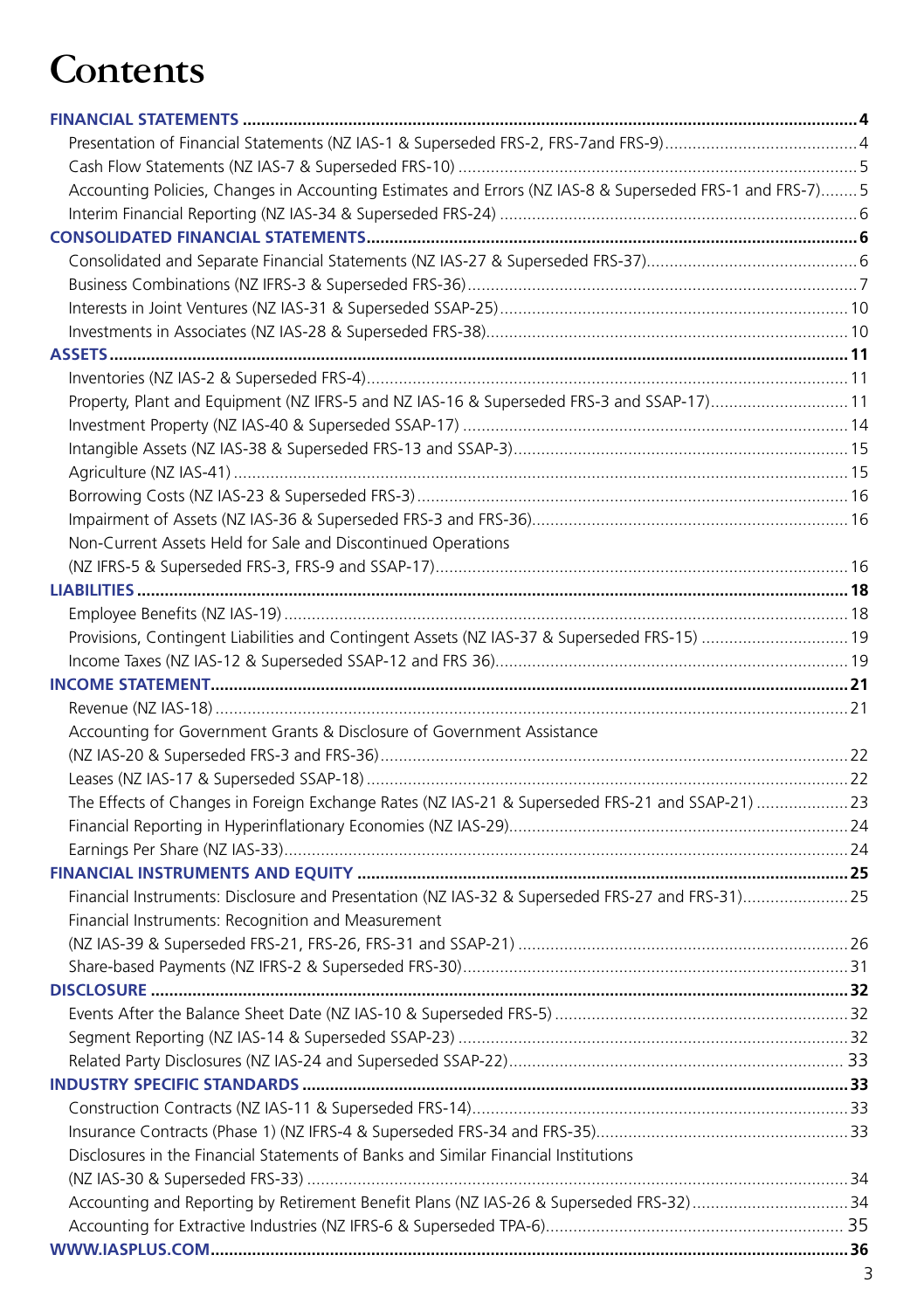| <b>Topic</b>                                        | <b>New Zealand Equivalents to IFRS</b>                                                                                                                                                                                                                                                                                                                                                                                                                                                                                                                                                                                                                                                                                                                                                                                                                                                                                                                                                                                                                                                                                                                                                                                     | <b>Current New Zealand GAAP</b>                                                                                                                                                                                                                                                                                                                                                                                                                                                               |
|-----------------------------------------------------|----------------------------------------------------------------------------------------------------------------------------------------------------------------------------------------------------------------------------------------------------------------------------------------------------------------------------------------------------------------------------------------------------------------------------------------------------------------------------------------------------------------------------------------------------------------------------------------------------------------------------------------------------------------------------------------------------------------------------------------------------------------------------------------------------------------------------------------------------------------------------------------------------------------------------------------------------------------------------------------------------------------------------------------------------------------------------------------------------------------------------------------------------------------------------------------------------------------------------|-----------------------------------------------------------------------------------------------------------------------------------------------------------------------------------------------------------------------------------------------------------------------------------------------------------------------------------------------------------------------------------------------------------------------------------------------------------------------------------------------|
| <b>FINANCIAL STATEMENTS</b>                         | Presentation of Financial Statements (NZ IAS-1 & Superseded FRS-2, FRS-7and FRS-9)                                                                                                                                                                                                                                                                                                                                                                                                                                                                                                                                                                                                                                                                                                                                                                                                                                                                                                                                                                                                                                                                                                                                         |                                                                                                                                                                                                                                                                                                                                                                                                                                                                                               |
| Financial statements required                       | <b>Balance sheet</b><br>Income statement<br>Statement of changes in equity<br>Cash flow statement<br>Entities have a choice to include contributions<br>and distributions from/to owners in the statement<br>of changes in equity or in the notes.                                                                                                                                                                                                                                                                                                                                                                                                                                                                                                                                                                                                                                                                                                                                                                                                                                                                                                                                                                         | Similar statements required<br>although referred to by<br>different names.                                                                                                                                                                                                                                                                                                                                                                                                                    |
| <b>Extraordinary items</b>                          | Extraordinary items prohibited.                                                                                                                                                                                                                                                                                                                                                                                                                                                                                                                                                                                                                                                                                                                                                                                                                                                                                                                                                                                                                                                                                                                                                                                            | Extraordinary items arise from<br>events that are clearly distinct<br>from the ordinary activities<br>of the company, are outside<br>the control or influence of<br>managers or owners, and<br>therefore are not expected to<br>recur frequently or regularly<br>- examples given are the<br>expropriation of assets or an<br>earthquake or other natural<br>disasters.                                                                                                                       |
| Disclosure of expenses                              | Expenses must be disclosed by nature (e.g. wages<br>and salaries) or function (e.g. administration).<br>Cost of sales must be disclosed if the function<br>method is selected.                                                                                                                                                                                                                                                                                                                                                                                                                                                                                                                                                                                                                                                                                                                                                                                                                                                                                                                                                                                                                                             | No specific requirement.                                                                                                                                                                                                                                                                                                                                                                                                                                                                      |
| Liabilities classification<br>- current/non-current | Current liabilities include liabilities held primarily<br>for the purpose of trading or where the entity<br>does not have the unconditional right to defer<br>settlement for at least 12 months after the<br>balance sheet date, even if the original term<br>was longer than 12 months and the liability is<br>renegotiated after year end. However, where the<br>entity has the discretion to refinance or rollover<br>for at least 12 months under the terms of the<br>existing loan facility, the loan is classified as non-<br>current.<br>Where an undertaking or covenant is in breach,<br>and no period of grace has been provided at<br>reporting date, generally the liability becomes<br>payable on demand. The amount will be classified<br>as current even where the lender has waived or<br>otherwise dealt with the breach subsequent to<br>the reporting period end.<br>Where an undertaking or covenant is breached,<br>and a period of grace has been provided at the<br>reporting date, the amount will only be classified<br>as non-current where it is not due for settlement<br>until at least 12 months after reporting date<br>and where during this period the lender cannot<br>demand repayment. | Items are classified as current<br>liabilities where they are<br>expected to be settled or<br>extinguished within one year<br>after the balance sheet date.<br>The current portion of a<br>non current liability may<br>be excluded from current<br>liabilities if the entity intends<br>to refinance the obligation on<br>a long-term basis and there is<br>reasonable assurance that the<br>entity will be able to do so.<br>No specific requirements<br>where breach of loan<br>covenants. |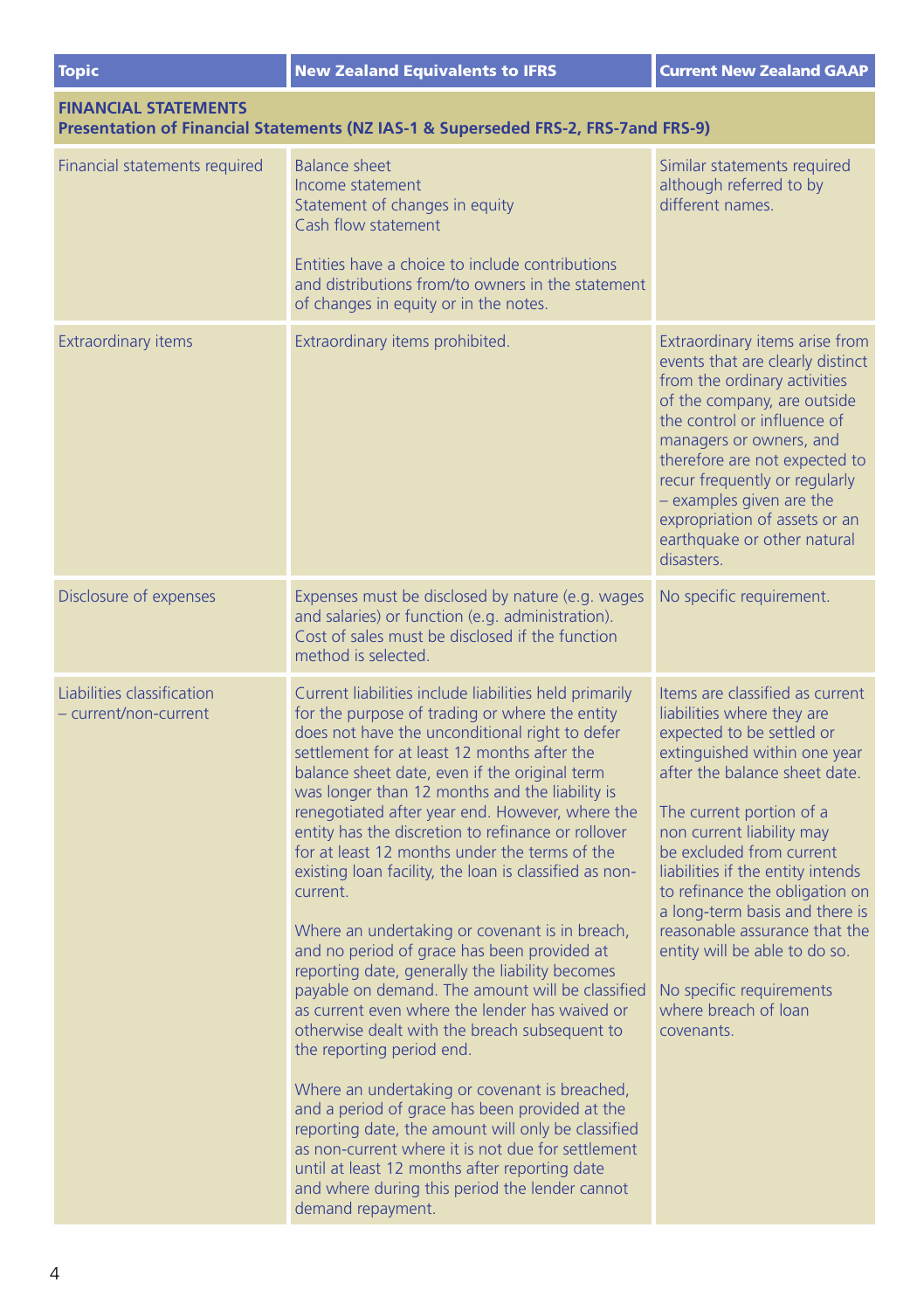| <b>Topic</b>                                                             | <b>New Zealand Equivalents to IFRS</b>                                                                                                                                                                                                                                                                                                                                                                                                                                                                                                                                                                                                                                                                                                                                                                                                                                                                                                                                                                                                                                                                             | <b>Current New Zealand GAAP</b>                                                                                                                                                                                                                                       |
|--------------------------------------------------------------------------|--------------------------------------------------------------------------------------------------------------------------------------------------------------------------------------------------------------------------------------------------------------------------------------------------------------------------------------------------------------------------------------------------------------------------------------------------------------------------------------------------------------------------------------------------------------------------------------------------------------------------------------------------------------------------------------------------------------------------------------------------------------------------------------------------------------------------------------------------------------------------------------------------------------------------------------------------------------------------------------------------------------------------------------------------------------------------------------------------------------------|-----------------------------------------------------------------------------------------------------------------------------------------------------------------------------------------------------------------------------------------------------------------------|
| Disclosure of judgements and<br>key sources of estimation<br>uncertainty | The notes to the financial statements will need<br>to include disclosure of key assumptions about<br>the future, and other key sources of estimation<br>uncertainty at the balance sheet date, that have<br>a significant risk of causing a material adjustment<br>to the carrying amounts of assets and liabilities<br>within the next financial year.<br>In addition, the judgements made by<br>management in applying the accounting policies<br>which have the most significant effect on the<br>amounts recognised in the financial statements<br>will need to be disclosed.                                                                                                                                                                                                                                                                                                                                                                                                                                                                                                                                  | No similar requirements<br>except that disclosure must<br>be made of information from<br>which it is possible to identify<br>and evaluate exceptional risks<br>of operating.                                                                                          |
| Cash Flow Statements (NZ IAS-7 & Superseded FRS-10)                      |                                                                                                                                                                                                                                                                                                                                                                                                                                                                                                                                                                                                                                                                                                                                                                                                                                                                                                                                                                                                                                                                                                                    |                                                                                                                                                                                                                                                                       |
| Classification                                                           | Cash flows from interest and dividends received<br>and paid can be classified as operating, investing,<br>or financing activities. Classification must be<br>consistent from period to period.                                                                                                                                                                                                                                                                                                                                                                                                                                                                                                                                                                                                                                                                                                                                                                                                                                                                                                                     | Cash flows from interest<br>received and paid and<br>dividends received must<br>be classified as operating<br>activities.                                                                                                                                             |
|                                                                          | Accounting Policies, Changes in Accounting Estimates and Errors (NZ IAS-8 & Superseded FRS-1 and FRS-7)                                                                                                                                                                                                                                                                                                                                                                                                                                                                                                                                                                                                                                                                                                                                                                                                                                                                                                                                                                                                            |                                                                                                                                                                                                                                                                       |
| Changes in accounting policies                                           | A change in accounting policy should only be<br>made if required by a Standard or Interpretation,<br>or so as to give more reliable and relevant<br>information about the effects of transactions,<br>other events or conditions on the entity's financial<br>statements.<br>A change made on the basis of a new Standard<br>should be accounted for in accordance with the<br>transitional provisions specified in the standard,<br>or in the same manner as a voluntary change<br>in accounting policy if no transitional provisions<br>exist.<br>All voluntary changes in accounting policies<br>should be accounted for retrospectively by<br>adjusting the opening balance of retained<br>earnings of the earliest period presented and<br>restating prior periods.<br>If it is impracticable to determine the cumulative<br>effect of applying the new accounting policy to<br>all prior periods, the entity:<br>(a) applies the new accounting policy as far back<br>as practicable.<br>(b) disregards the portion of the cumulative<br>restatement before that date that is impracticable<br>to determine. | In the absence of transitional<br>provisions of a new financial<br>reporting standard, the<br>retrospective effect of a<br>change in accounting policy<br>must be included in the<br>current period's results and<br>comparative information<br>must not be restated. |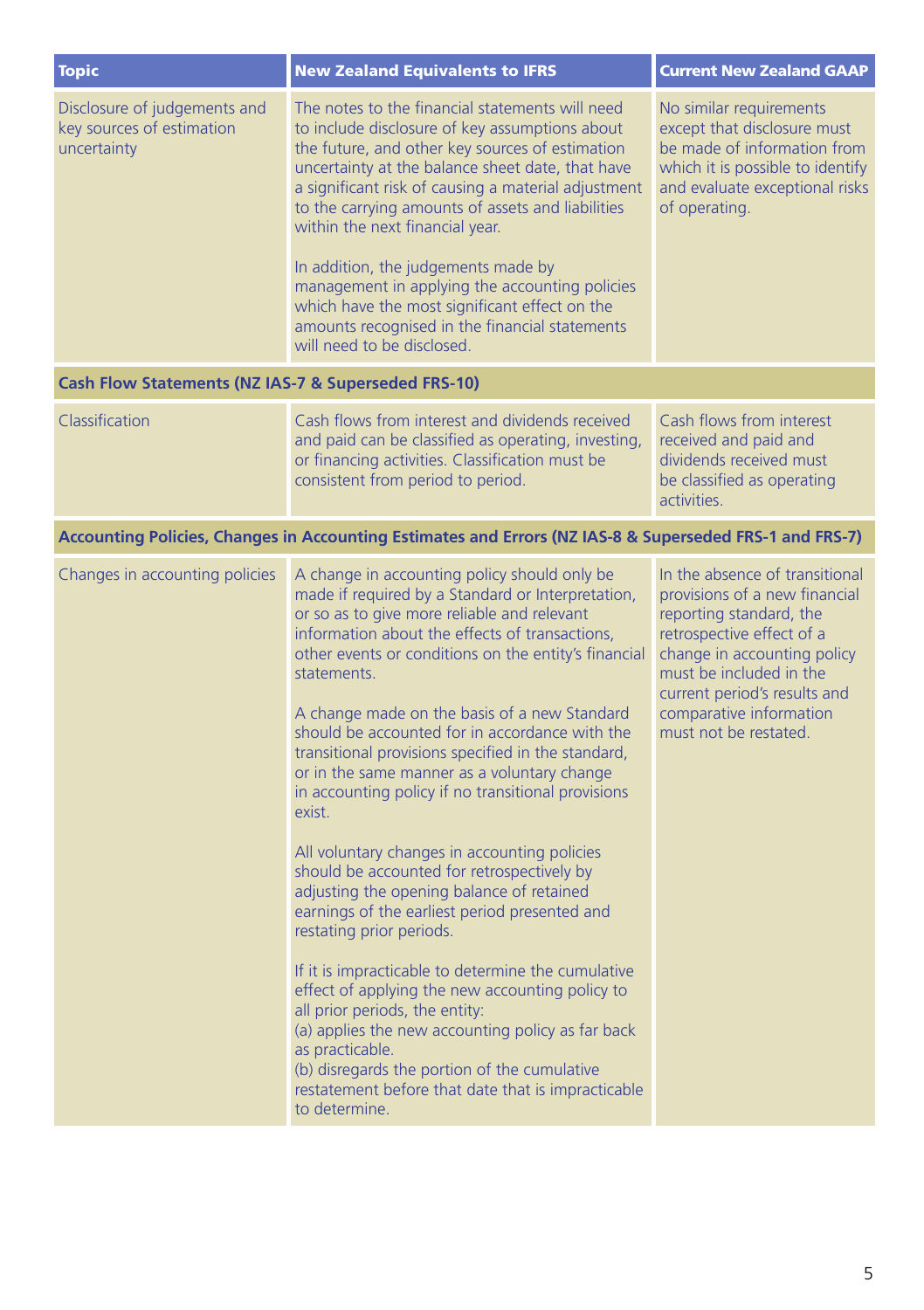| <b>Topic</b>                                                                                                                          | <b>New Zealand Equivalents to IFRS</b>                                                                                                                                                                                                                                                                                                                                                                                                                                                                         |                                                |                                    |                                        |                                                                                                                                                                                                                                                            |                                | <b>Current New Zealand GAAP</b>                                                     |
|---------------------------------------------------------------------------------------------------------------------------------------|----------------------------------------------------------------------------------------------------------------------------------------------------------------------------------------------------------------------------------------------------------------------------------------------------------------------------------------------------------------------------------------------------------------------------------------------------------------------------------------------------------------|------------------------------------------------|------------------------------------|----------------------------------------|------------------------------------------------------------------------------------------------------------------------------------------------------------------------------------------------------------------------------------------------------------|--------------------------------|-------------------------------------------------------------------------------------|
| New Standards or<br>Interpretations                                                                                                   | Where an entity has not applied a new standard<br>or interpretation that has been issued but is not<br>yet effective, known or reasonably estimable<br>information regarding the impact must be<br>disclosed or a statement that the impact is not<br>known or reliably estimable must be made.                                                                                                                                                                                                                |                                                |                                    | No equivalent requirement.             |                                                                                                                                                                                                                                                            |                                |                                                                                     |
| Errors/fundamental errors                                                                                                             | There is no distinction between errors and<br>fundamental errors. All material errors are<br>accounted for retrospectively, adjusting the<br>opening balance of retained earnings of the<br>earliest period reported. If it is impracticable to<br>determine the cumulative amount of an error<br>made in prior periods, the entity:<br>• makes the correction as far back as practicable<br>· disregards the portion of the cumulative<br>restatement before that date that is<br>impracticable to determine. |                                                |                                    |                                        | All errors other than<br>fundamental errors must be<br>corrected in the reporting<br>period in which they are<br>discovered. The opening<br>balance of equity is adjusted<br>for fundamental errors and<br>the comparatives restated<br>where practicable. |                                |                                                                                     |
| Interim Financial Reporting (NZ IAS-34 & Superseded FRS-24)                                                                           |                                                                                                                                                                                                                                                                                                                                                                                                                                                                                                                |                                                |                                    |                                        |                                                                                                                                                                                                                                                            |                                |                                                                                     |
| <b>Tax Expense</b>                                                                                                                    | Income tax expense is recognised in each interim<br>period based on the best estimate of the weight-<br>ed average annual income tax rate expected for<br>the full financial year. Amounts accrued for in-<br>come tax expense in one interim period may have<br>to be adjusted in a subsequent interim period of<br>that financial year if the estimate of the annual<br>tax rate changes.                                                                                                                    |                                                |                                    |                                        | Tax expense is calculated in<br>accordance with SSAP-12<br>Accounting for Income Tax.                                                                                                                                                                      |                                |                                                                                     |
| <b>Disclosures and Comparatives</b>                                                                                                   | The following are required to be disclosed:                                                                                                                                                                                                                                                                                                                                                                                                                                                                    |                                                |                                    |                                        | The current interim period,                                                                                                                                                                                                                                |                                |                                                                                     |
|                                                                                                                                       |                                                                                                                                                                                                                                                                                                                                                                                                                                                                                                                | <b>Current</b><br><b>Interim</b>               | <b>Current</b><br>year-to-<br>date | <b>Prior</b><br>year<br><b>Interim</b> | <b>Prior</b><br>year-<br>to-<br>date                                                                                                                                                                                                                       | Prior<br>year<br><b>Annual</b> | the corresponding interim<br>period in the previous year<br>and the previous annual |
|                                                                                                                                       | Balance<br>Sheet                                                                                                                                                                                                                                                                                                                                                                                                                                                                                               |                                                |                                    |                                        |                                                                                                                                                                                                                                                            |                                | period are required to be<br>disclosed.                                             |
|                                                                                                                                       | Income<br>Statement                                                                                                                                                                                                                                                                                                                                                                                                                                                                                            |                                                |                                    |                                        |                                                                                                                                                                                                                                                            |                                |                                                                                     |
|                                                                                                                                       | Statement of<br>Changes in<br>Equity                                                                                                                                                                                                                                                                                                                                                                                                                                                                           |                                                |                                    |                                        |                                                                                                                                                                                                                                                            |                                |                                                                                     |
|                                                                                                                                       | Cash Flow<br>Statement                                                                                                                                                                                                                                                                                                                                                                                                                                                                                         |                                                |                                    |                                        |                                                                                                                                                                                                                                                            |                                |                                                                                     |
|                                                                                                                                       |                                                                                                                                                                                                                                                                                                                                                                                                                                                                                                                |                                                |                                    |                                        |                                                                                                                                                                                                                                                            |                                |                                                                                     |
| <b>CONSOLIDATED FINANCIAL STATEMENTS</b><br><b>Consolidated and Separate Financial Statements (NZ IAS-27 &amp; Superseded FRS-37)</b> |                                                                                                                                                                                                                                                                                                                                                                                                                                                                                                                |                                                |                                    |                                        |                                                                                                                                                                                                                                                            |                                |                                                                                     |
| Presentation of minority                                                                                                              |                                                                                                                                                                                                                                                                                                                                                                                                                                                                                                                | Where losses applicable to the minority exceed |                                    |                                        |                                                                                                                                                                                                                                                            | Losses are attributable to     |                                                                                     |

| Presentation of minority<br><i>interests</i> | Where losses applicable to the minority exceed<br>its interest in the equity, the excess and any<br>further losses attributable to the minority are<br>charged to the group except to the extent that<br>the minority has a binding obligation to, and is<br>able to, make good the losses. If the subsidiary<br>subsequently makes profits, the group is allocated<br>all such profits until the minority's share of losses<br>previously absorbed by the group has been<br>recovered. | Losses are attributable to<br>the minority in full unless<br>the parent entity agrees to<br>bear the responsibility for<br>outgoings resulting from<br>accumulated losses. |
|----------------------------------------------|-----------------------------------------------------------------------------------------------------------------------------------------------------------------------------------------------------------------------------------------------------------------------------------------------------------------------------------------------------------------------------------------------------------------------------------------------------------------------------------------|----------------------------------------------------------------------------------------------------------------------------------------------------------------------------|
|----------------------------------------------|-----------------------------------------------------------------------------------------------------------------------------------------------------------------------------------------------------------------------------------------------------------------------------------------------------------------------------------------------------------------------------------------------------------------------------------------------------------------------------------------|----------------------------------------------------------------------------------------------------------------------------------------------------------------------------|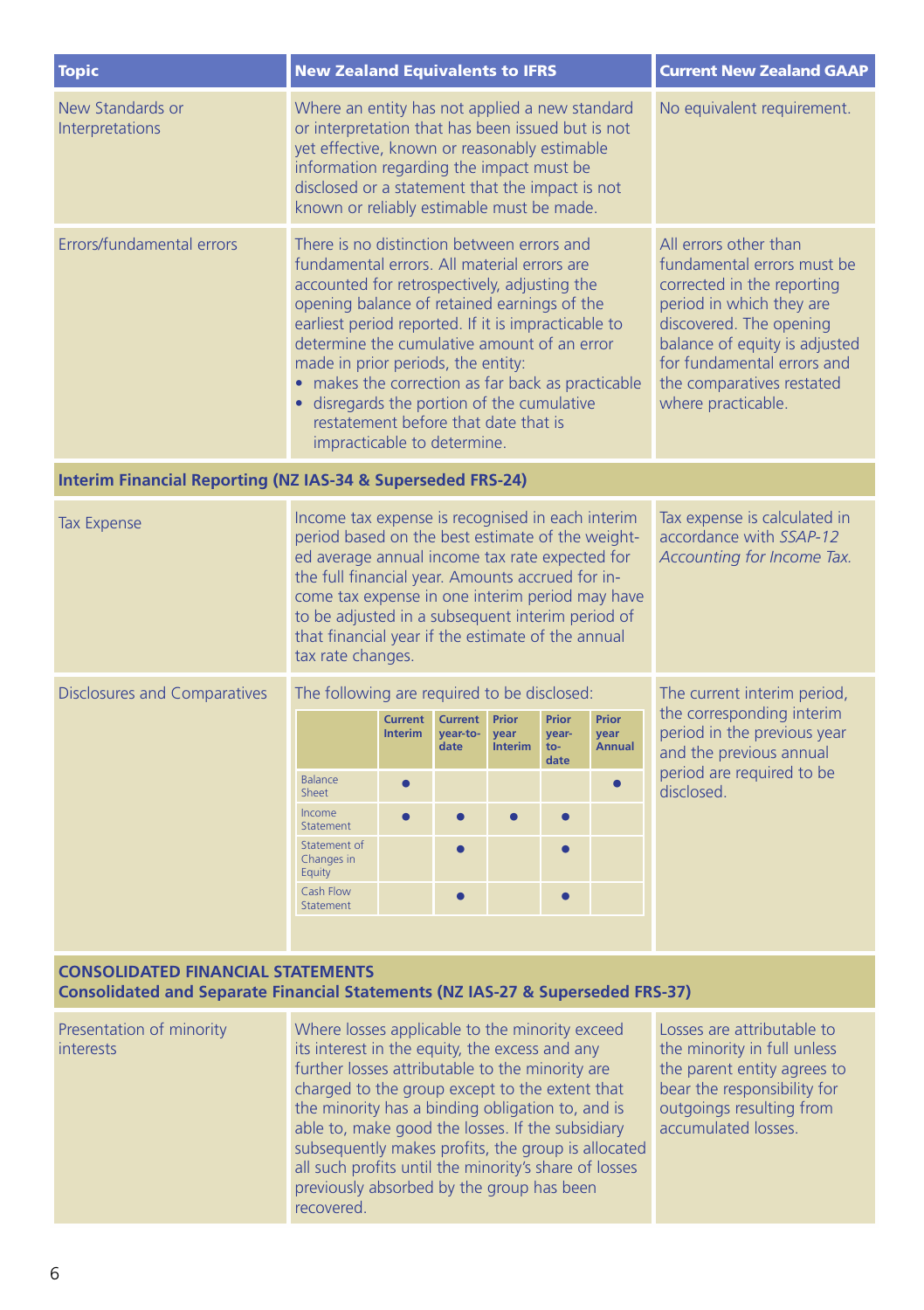| <b>Topic</b>                                  | <b>New Zealand Equivalents to IFRS</b>                                                                                                                                                                                                                                                                                                                                                                                                                                                                                                                                                                                                                                                                                                                                                                                                                                                                                                                                                                                                | <b>Current New Zealand GAAP</b>                                   |
|-----------------------------------------------|---------------------------------------------------------------------------------------------------------------------------------------------------------------------------------------------------------------------------------------------------------------------------------------------------------------------------------------------------------------------------------------------------------------------------------------------------------------------------------------------------------------------------------------------------------------------------------------------------------------------------------------------------------------------------------------------------------------------------------------------------------------------------------------------------------------------------------------------------------------------------------------------------------------------------------------------------------------------------------------------------------------------------------------|-------------------------------------------------------------------|
| Treatment in parent's financial<br>statements | Investments in subsidiaries that are included in<br>the consolidated financial statements should be<br>included in the parent's own financial statements<br>either:<br>• at cost; or<br>• in accordance with NZ IAS-39: Financial<br><b>Instruments: Recognition and Measurement</b>                                                                                                                                                                                                                                                                                                                                                                                                                                                                                                                                                                                                                                                                                                                                                  | Usually carried at cost,<br>although revaluation is<br>permitted. |
|                                               | <b>First-time Adoption Exemptions</b><br>If a subsidiary becomes a first time adopter later<br>than its parent, the subsidiary can measure its<br>assets and liabilities at either:<br>• the carrying amounts included in the<br>consolidated financial statements based on the<br>parent's date of transition; or<br>• the carrying amounts required by NZ IFRS-1<br>based on the entity's own date of transition<br>If an entity becomes a first time adopter later<br>than its subsidiary then in its consolidated<br>financial statements it measures the assets and<br>liabilities of the subsidiary in the consolidated<br>financial statements at the amounts in<br>the financial statements of the subsidiary's<br>own financial statements (adjusting for any<br>consolidation adjustments etc).<br>The above also apply in relation to associates and<br>joint ventures.<br>Further information is available in the Deloitte<br>publication First-time adoption: A Guide to IFRS-1,<br>freely available on www.iasplus.com. |                                                                   |

#### **Business Combinations (NZ IFRS-3 & Superseded FRS-36)**

Refer to the Deloitte publication '*Business Combinations: A Guide to IFRS-3*' available from **www.iasplus.com** for further details.

| Scope                           | NZ IFRS-3 does not apply to the creation of joint<br>ventures, business combinations involving mutual<br>entities, business combinations of entities under<br>common control, and business combinations in<br>which separate entities or businesses are brought<br>together to form a reporting entity by contract                                                                                                                                                                                                                                                                     | Relief provided for intra<br>- group reconstructions.                                                                                                                                                                                                                                                                                                                                                                 |
|---------------------------------|----------------------------------------------------------------------------------------------------------------------------------------------------------------------------------------------------------------------------------------------------------------------------------------------------------------------------------------------------------------------------------------------------------------------------------------------------------------------------------------------------------------------------------------------------------------------------------------|-----------------------------------------------------------------------------------------------------------------------------------------------------------------------------------------------------------------------------------------------------------------------------------------------------------------------------------------------------------------------------------------------------------------------|
|                                 | only, e.g. formation of dual listed entities.                                                                                                                                                                                                                                                                                                                                                                                                                                                                                                                                          |                                                                                                                                                                                                                                                                                                                                                                                                                       |
| Acquired contingent liabilities | Contingent liabilities of the acquiree should be<br>recognised and measured at their fair value at<br>acquisition date if the fair value of the contingent<br>liability can be measured reliably.<br>The subsequent measurement of contingent<br>liabilities recognised in a business combination is<br>based on the higher of the amount recognised<br>under NZ IAS-37: Provisions, Contingent Liabilities<br>and Contingent Assets and the amount initially<br>recognised less where appropriate any cumulative<br>amortisation recognised in accordance with<br>NZ IAS-18: Revenue. | Identifiable liabilities are<br>recognised at the date<br>of acquisition where it is<br>probable that any associated<br>resources embodying<br>economic benefits will flow<br>from the acquirer, and a<br>reliable measure is available<br>of their costs or fair value.<br>Therefore contingent<br>liabilities are not recognised<br>at the date of acquisition.<br>For subsequent changes in<br>value, refer below. |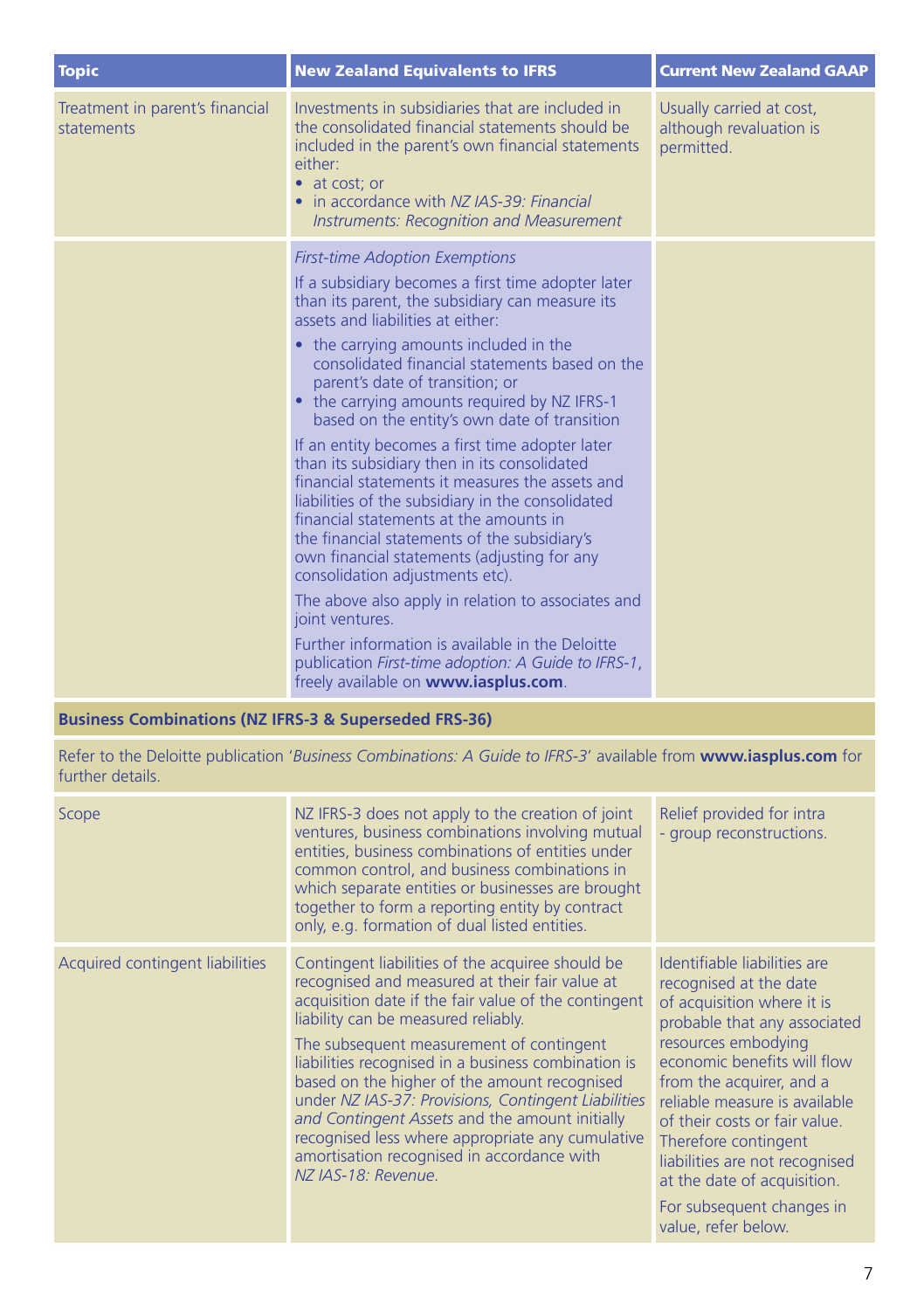| <b>Topic</b>                                                                  | <b>New Zealand Equivalents to IFRS</b>                                                                                                                                                                                                                                                                                                                                                                                                                                                                                                                                                                                                                                                                                                                                                                                                                                                                                                                                     | <b>Current New Zealand GAAP</b>                                                                                                                                                                                                                                                                                                                                                                                                                                                                                                                                                                                                                                                                                                                                                                                                       |
|-------------------------------------------------------------------------------|----------------------------------------------------------------------------------------------------------------------------------------------------------------------------------------------------------------------------------------------------------------------------------------------------------------------------------------------------------------------------------------------------------------------------------------------------------------------------------------------------------------------------------------------------------------------------------------------------------------------------------------------------------------------------------------------------------------------------------------------------------------------------------------------------------------------------------------------------------------------------------------------------------------------------------------------------------------------------|---------------------------------------------------------------------------------------------------------------------------------------------------------------------------------------------------------------------------------------------------------------------------------------------------------------------------------------------------------------------------------------------------------------------------------------------------------------------------------------------------------------------------------------------------------------------------------------------------------------------------------------------------------------------------------------------------------------------------------------------------------------------------------------------------------------------------------------|
| Acquired restructuring<br>provisions                                          | Restructuring provisions should be recognised<br>when allocating the cost of a business<br>combination only when the acquiree has an<br>existing liability for restructuring at the date<br>of acquisition. Contractual obligations of the<br>acquiree for which payment is triggered by a<br>business combination would be recognised by<br>the acquirer as part of allocating the cost of<br>the combination. An acquiree's restructuring<br>plan whose execution is conditional upon its<br>being acquired in a business combination is not,<br>however, a present obligation of the acquiree and<br>is not recognised by the acquirer in determining<br>goodwill.                                                                                                                                                                                                                                                                                                      | Restructuring provisions that<br>do not normally qualify as<br>liabilities of the acquiree are<br>recognised at acquisition<br>if, and only if at, or before<br>the date of acquisition the<br>acquirer:<br>• has developed the main<br>features of a plan that<br>involves terminating or<br>reducing the activities of<br>the acquiree;<br>• has raised a valid<br>expectation in those<br>affected by the plan that<br>it will implement the<br>plan by announcing the<br>main features of the plan<br>at or before the date of<br>acquisition; and<br>• by the earlier of three<br>months after the date of<br>acquisition and the date<br>when the annual financial<br>statements are approved,<br>the entity has developed<br>those main features into a<br>detailed formal plan.<br>Only certain costs may be<br>provided for. |
| Subsequent identification of<br>changes in value of assets and<br>liabilities | If the amounts assigned to the identifiable assets,<br>liabilities or contingent liabilities of the acquiree<br>can be determined only on a provisional basis<br>by the end of the reporting period in which<br>a business combination occurs, the acquirer<br>must account for the combination using those<br>provisional values. Any adjustments to those<br>provisional values as a result of completing the<br>initial accounting for the combination must be<br>completed and recognised within twelve months<br>of the acquisition date.<br>Adjustments to the initial accounting for a<br>business combination after that accounting has<br>been completed can be recognised only in order<br>to correct an error, and therefore accounted<br>for retrospectively. Adjustments to the initial<br>accounting are not to be recognised for the effect<br>of changes in accounting estimates. A change<br>in an accounting estimate is accounted for<br>prospectively. | Adjustments must be<br>made by the end of the<br>first annual accounting<br>period commencing after<br>acquisition.                                                                                                                                                                                                                                                                                                                                                                                                                                                                                                                                                                                                                                                                                                                   |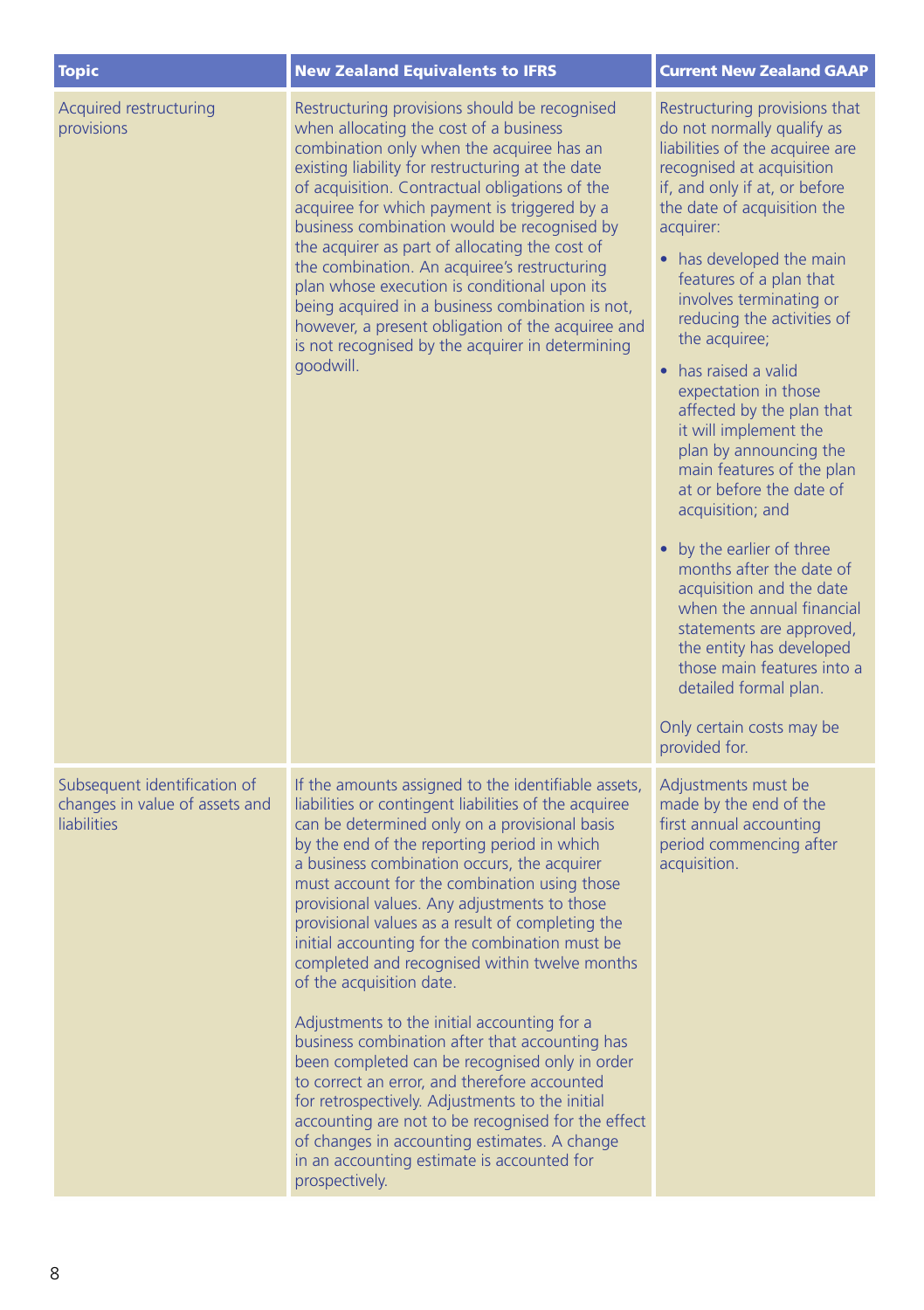| <b>Topic</b>                                   | <b>New Zealand Equivalents to IFRS</b>                                                                                                                                                                                                                                                                                                                                                                                                                                                                                                                                                                                                                                                                                                                                                                                                                                                                  | <b>Current New Zealand GAAP</b>                                                                                                                                                                                                                        |
|------------------------------------------------|---------------------------------------------------------------------------------------------------------------------------------------------------------------------------------------------------------------------------------------------------------------------------------------------------------------------------------------------------------------------------------------------------------------------------------------------------------------------------------------------------------------------------------------------------------------------------------------------------------------------------------------------------------------------------------------------------------------------------------------------------------------------------------------------------------------------------------------------------------------------------------------------------------|--------------------------------------------------------------------------------------------------------------------------------------------------------------------------------------------------------------------------------------------------------|
| Goodwill                                       | Goodwill is capitalised, allocated to 'cash-<br>generating units' and subject to an annual<br>impairment test but not amortised.                                                                                                                                                                                                                                                                                                                                                                                                                                                                                                                                                                                                                                                                                                                                                                        | Goodwill is capitalised and<br>amortised over its useful life,<br>a period that is not to exceed<br>20 years. The unamortised<br>balance of goodwill must<br>be reassessed each year to<br>ensure that future economic<br>benefits are still probable. |
| Intangible assets                              | Intangible assets acquired in a business<br>combination should be recognised separately<br>from goodwill if they arise as a result of<br>contractual or legal rights or are separable from<br>the business and the fair value of the asset can be<br>measured reliably.                                                                                                                                                                                                                                                                                                                                                                                                                                                                                                                                                                                                                                 | Less guidance provided<br>regarding intangible assets.                                                                                                                                                                                                 |
| In-process research and<br>development (IPR&D) | IPR&D to be recognised as an asset if the<br>definition of an intangible asset is met and its fair<br>value can be reliably measured.                                                                                                                                                                                                                                                                                                                                                                                                                                                                                                                                                                                                                                                                                                                                                                   | Less guidance provided<br>regarding IPR&D.                                                                                                                                                                                                             |
| Excess/discount on acquisition                 | Excess of acquisition interest in the recognised<br>net assets of the acquiree over cost should be<br>recognised immediately in the income statement<br>as a gain.                                                                                                                                                                                                                                                                                                                                                                                                                                                                                                                                                                                                                                                                                                                                      | Discount on acquisition must<br>be accounted for by reducing<br>proportionately the fair values<br>of the non-monetary assets<br>acquired. Any remaining<br>balance is recognised as<br>revenue in net profit or loss.                                 |
| Reverse acquisitions                           | Where an entity (the issuer) acquires another entity<br>(the target) such that control of the combined<br>entity passes to the holders of the shares issued<br>as consideration (i.e. to the shareholders of the<br>target), then the issuer may be deemed to have<br>been acquired by the target and the purchase<br>method of accounting should be applied to the<br>assets and liabilities of the issuer.                                                                                                                                                                                                                                                                                                                                                                                                                                                                                            | Reverse acquisitions<br>contemplated but no<br>guidance given.                                                                                                                                                                                         |
|                                                | <b>First-time Adoption Exemptions</b><br>An entity may choose not to apply NZ IFRS-3<br>retrospectively to past business combinations<br>on transition. If this option is chosen, the most<br>significant provisions of NZ IFRS-1 are:<br>• the classification of former business<br>combinations (e.g. acquisitions, poolings,<br>reverse acquisitions) is maintained;<br>no remeasurement of original "fair values"<br>established at the time of the business<br>combination; and<br>• the carrying amount of goodwill recognised<br>under previous NZ GAAP is not adjusted except<br>in specified instances.<br>An impairment test must be performed at the<br>date of transition in relation to the carrying<br>amount of the goodwill.<br>Further information is available in the Deloitte<br>publication First-time adoption: A Guide to IFRS-1,<br>freely available on <b>www.iasplus.com</b> . |                                                                                                                                                                                                                                                        |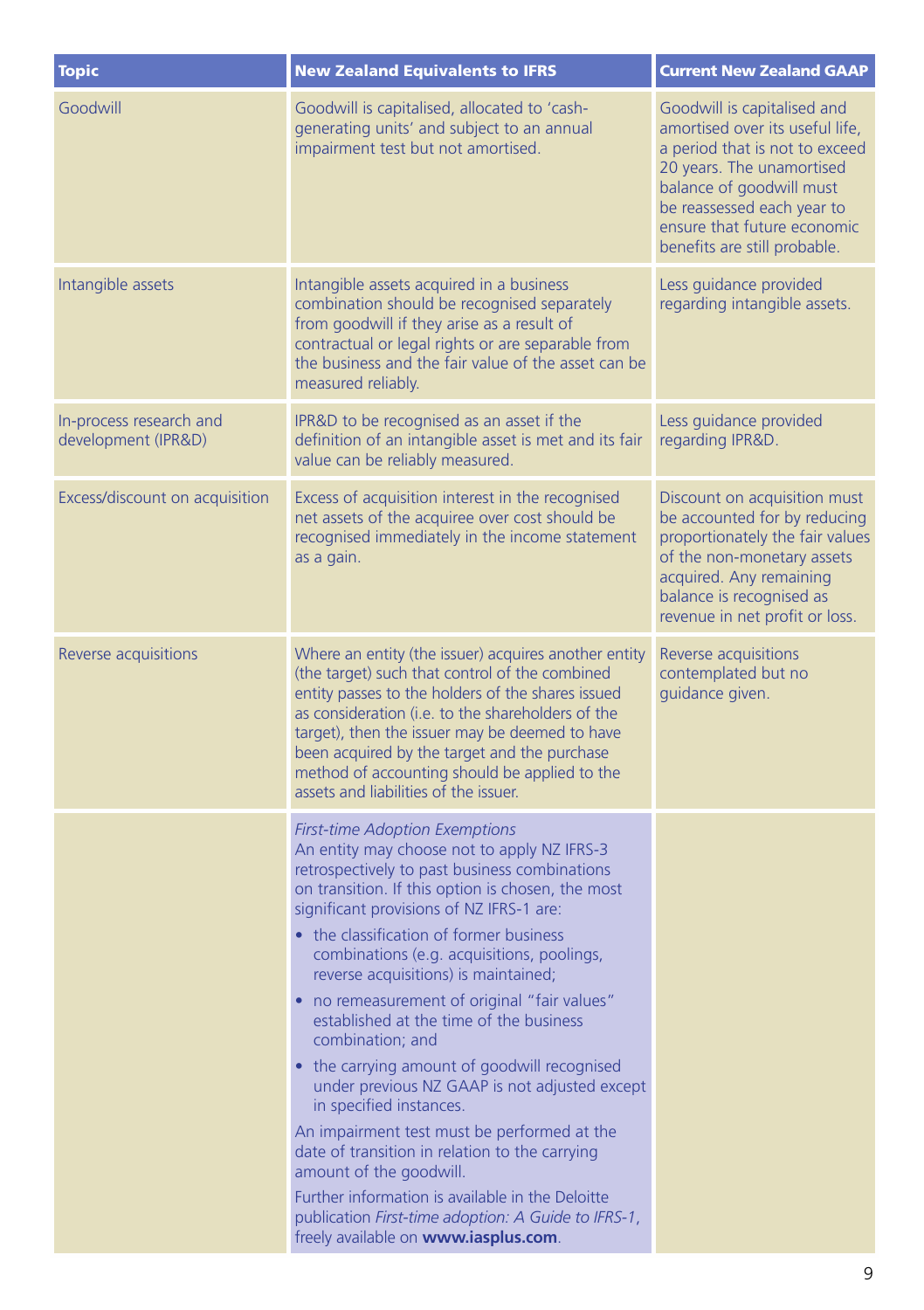| <b>Topic</b>                                | <b>New Zealand Equivalents to IFRS</b>                                                                                                                                                                                                                                                                                                                                                                                                       | <b>Current New Zealand GAAP</b>                                                                                                                                                                                                                                                                      |
|---------------------------------------------|----------------------------------------------------------------------------------------------------------------------------------------------------------------------------------------------------------------------------------------------------------------------------------------------------------------------------------------------------------------------------------------------------------------------------------------------|------------------------------------------------------------------------------------------------------------------------------------------------------------------------------------------------------------------------------------------------------------------------------------------------------|
|                                             | Interests in Joint Ventures (NZ IAS-31 & Superseded SSAP-25)                                                                                                                                                                                                                                                                                                                                                                                 |                                                                                                                                                                                                                                                                                                      |
| Held exclusively with view of<br>disposal   | Non-current assets held for sale are required to<br>be measured at the lower of carrying amount and<br>fair value less costs to sell.                                                                                                                                                                                                                                                                                                        | NZ GAAP silent.                                                                                                                                                                                                                                                                                      |
| Jointly controlled entities                 | Choice of proportionate consolidation or equity<br>accounting.                                                                                                                                                                                                                                                                                                                                                                               | NZ GAAP silent. Usually<br>treated as associates and<br>equity accounted.                                                                                                                                                                                                                            |
| Jointly controlled operations               | The venturer accounts for the assets it controls,<br>the liabilities and expenses it incurs and its share<br>of the income it earns from the sale of goods or<br>services by the joint venture.                                                                                                                                                                                                                                              | Similar treatment.                                                                                                                                                                                                                                                                                   |
| Jointly controlled assets                   | The venturer recognises:<br>• its share of the jointly controlled assets<br>liabilities it has incurred<br>• its share of any liabilities incurred jointly<br>• any income from the sale of the output of<br>the joint venture together with its share of<br>expenses incurred by the joint venture<br>• any expenses it has incurred.                                                                                                       | Similar treatment.                                                                                                                                                                                                                                                                                   |
|                                             | <b>First-time Adoption Exemptions</b><br>Refer to the first-time adoption exemptions under<br>NZ IAS-27 above.                                                                                                                                                                                                                                                                                                                               |                                                                                                                                                                                                                                                                                                      |
|                                             | <b>Investments in Associates (NZ IAS-28 &amp; Superseded FRS-38)</b>                                                                                                                                                                                                                                                                                                                                                                         |                                                                                                                                                                                                                                                                                                      |
| Scope exclusion                             | Investments that would otherwise be associates<br>held by venture capital organisations, mutual<br>funds, unit trusts and other similar entities<br>including investment-linked insurance funds may<br>be accounted for under NZ IAS-39: Financial<br>Instruments: Recognition and Measurement at<br>fair value through profit or loss.                                                                                                      | No such exclusion.                                                                                                                                                                                                                                                                                   |
| Accounting year-ends                        | Where it is not possible to obtain financial<br>statements to the same date as the investor, the<br>most recent available financial statements of the<br>associate should be used in applying the equity<br>method, and adjustments made for the effects<br>of any significant events occurring between the<br>accounting period ends. The difference between<br>the reporting date of the associate and investor<br>limited to three months | Similar except that the<br>difference between reporting<br>dates could be greater than<br>three months in the rare<br>circumstances where statute<br>fixes an annual balance date<br>greater than three months<br>difference and there is no<br>reliable interim financial<br>information available. |
| Treatment in parent financial<br>statements | Where the investor issues consolidated financial<br>statements, in the investor's separate financial<br>statements, associates other than those acquired<br>and held exclusively with a view to disposal in the<br>near future, should be either carried at cost, or<br>accounted for in accordance with NZ IAS-39.                                                                                                                          | Where the investor issues<br>consolidated financial<br>statements, in the investor's<br>separate financial statements,<br>associates should be<br>accounted for at cost.                                                                                                                             |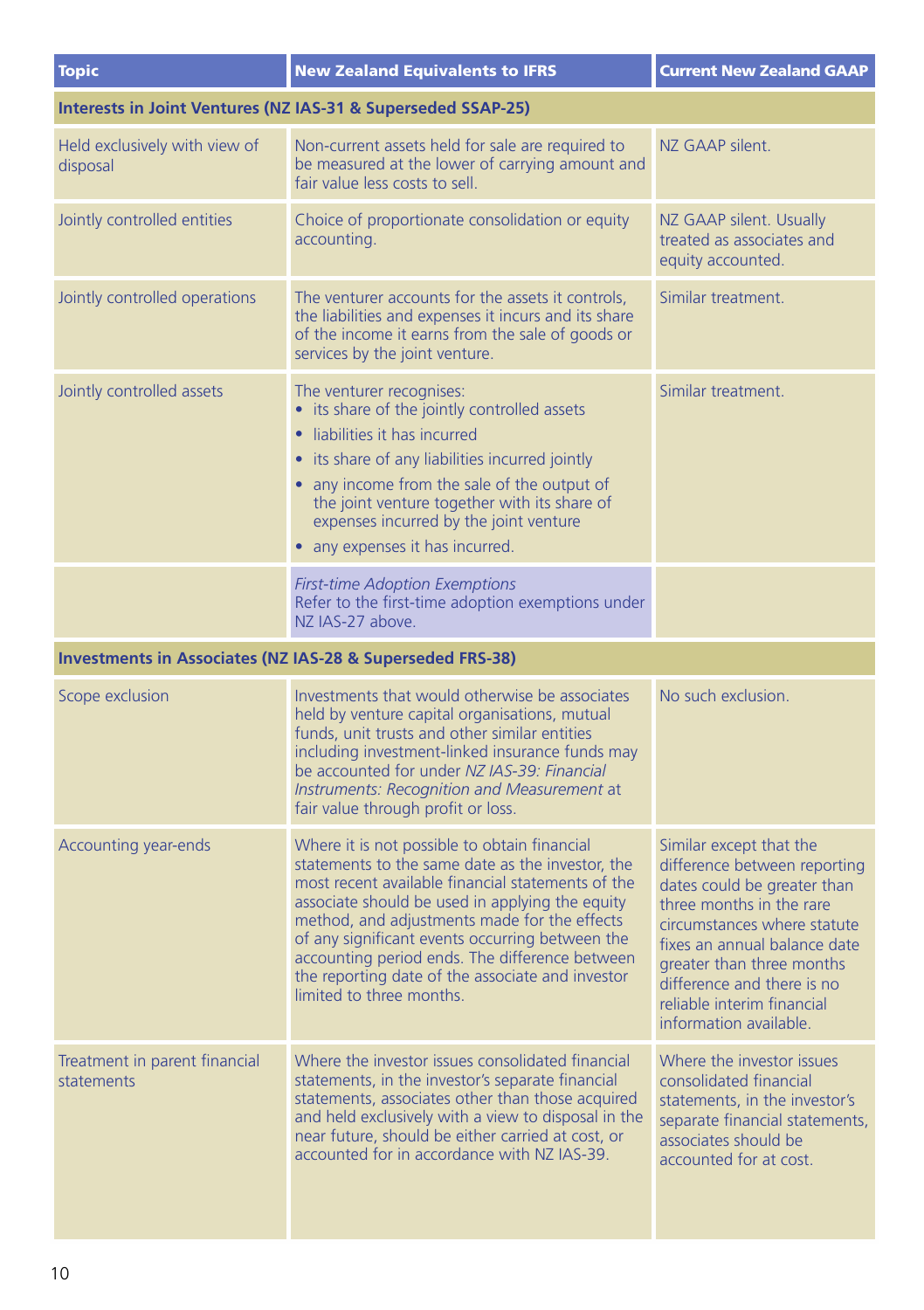| <b>Topic</b>                                        | <b>New Zealand Equivalents to IFRS</b>                                                                                                                                                                                                                                                                                                                                                                                                                                                                                                                                                                      | <b>Current New Zealand GAAP</b>                                                                                                                                                                    |
|-----------------------------------------------------|-------------------------------------------------------------------------------------------------------------------------------------------------------------------------------------------------------------------------------------------------------------------------------------------------------------------------------------------------------------------------------------------------------------------------------------------------------------------------------------------------------------------------------------------------------------------------------------------------------------|----------------------------------------------------------------------------------------------------------------------------------------------------------------------------------------------------|
| Treatment in parent financial<br>statements (cont.) | Where the investor does not issue consolidated<br>financial statements, in the investor's separate<br>financial statements, associates must be equity<br>accounted unless acquired and held with a view<br>to disposal or where held by an investor whose<br>owners do not object to the equity method not<br>being applied, whose debt or equity instruments<br>are not publicly traded and are not in the process<br>of being issued into a public market, and the<br>ultimate parent or any intermediate parent<br>prepares for public use consolidated financial<br>reports in accordance with NZ IFRS. | Where the investor does not<br>issue consolidated financial<br>statements, associates should<br>be accounted for using<br>the equity method in the<br>investor's separate financial<br>statements. |
|                                                     | <b>First-time Adoption Exemptions.</b><br>Refer to the first-time adoption exemptions under<br>NZ IAS-27 above.                                                                                                                                                                                                                                                                                                                                                                                                                                                                                             |                                                                                                                                                                                                    |

#### **ASSETS**

#### **Inventories (NZ IAS-2 & Superseded FRS-4)**

Compliance with superseded FRS-4 will ensure compliance with NZ IAS-2. Some minor scope and disclosure differences exist. In particular, NZ IAS-2 excludes from its scope inventories held by producers of agricultural and forest products, agricultural produce after harvest, and minerals and mineral products where such inventories are measured at net realisable value in accordance with wellestablished practices in those industries with changes recognised in profit or loss. Commodity broker-traders whose inventories are measured at fair value less costs to sell with changes recognised in the profit or loss are also excluded from having to comply with NZ IAS-2.

#### **Property, Plant and Equipment (NZ IFRS-5 and NZ IAS-16 & Superseded FRS-3 and SSAP-17)**

| Initial measurement | The costs of assets exchanged should be<br>measured at fair value unless:<br>• the exchange transaction lacks commercial<br>substance; or<br>• the fair value of neither the asset received nor<br>the asset given up is reliably measurable;<br>in which case its cost is measured at the carrying<br>amount of the asset given up. | Where an asset is exchange<br>for a similar item, the cost<br>of the acquired item is<br>measured as the carrying<br>amount of the item given<br>up. When the exchange<br>is for dissimilar assets, the<br>cost of the acquired item is<br>measured at the fair value<br>of the consideration given.<br>Where the fair value of<br>the consideration given is<br>not readily ascertainable,<br>reference must be made to<br>the fair value of the item<br>acquired. |
|---------------------|--------------------------------------------------------------------------------------------------------------------------------------------------------------------------------------------------------------------------------------------------------------------------------------------------------------------------------------|---------------------------------------------------------------------------------------------------------------------------------------------------------------------------------------------------------------------------------------------------------------------------------------------------------------------------------------------------------------------------------------------------------------------------------------------------------------------|
|---------------------|--------------------------------------------------------------------------------------------------------------------------------------------------------------------------------------------------------------------------------------------------------------------------------------------------------------------------------------|---------------------------------------------------------------------------------------------------------------------------------------------------------------------------------------------------------------------------------------------------------------------------------------------------------------------------------------------------------------------------------------------------------------------------------------------------------------------|

hanged cost

 $the$ tem is malue.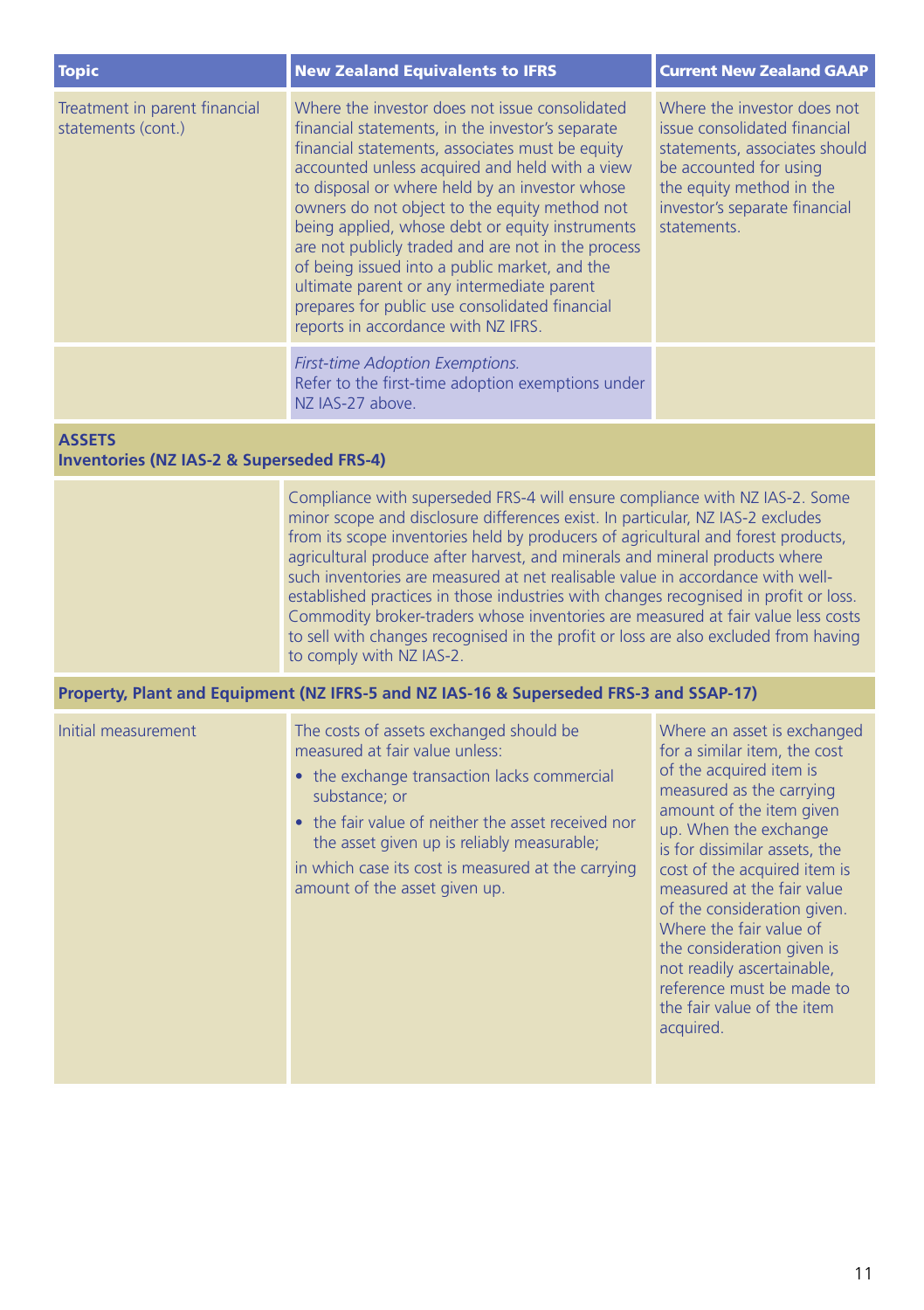| <b>Topic</b>                | <b>New Zealand Equivalents to IFRS</b>                                                                                                                                                                                                                                                                                                                                                                                                                                                                                 | <b>Current New Zealand GAAP</b>                                                                                                                                                                                                                                                                                                                                                                                                                                                                                                                                                    |
|-----------------------------|------------------------------------------------------------------------------------------------------------------------------------------------------------------------------------------------------------------------------------------------------------------------------------------------------------------------------------------------------------------------------------------------------------------------------------------------------------------------------------------------------------------------|------------------------------------------------------------------------------------------------------------------------------------------------------------------------------------------------------------------------------------------------------------------------------------------------------------------------------------------------------------------------------------------------------------------------------------------------------------------------------------------------------------------------------------------------------------------------------------|
| Initial measurement (cont.) | Net proceeds from selling items produced in<br>bringing the asset to its location (such as the sale<br>of samples from testing equipment) would be<br>deducted from the capitalised cost of the asset.<br>However, revenue and expenses incidental to<br>construction or development, but not necessary<br>to bring the asset to its required location<br>or working condition, would be separately<br>recognised in net profit or loss.                                                                               | New Zealand GAAP is silent<br>on how to account for<br>net proceeds from selling<br>items produced in bringing<br>the asset to its location, or<br>working condition, or how<br>to account for revenues<br>and expenses incidental to<br>construction or development,<br>but not necessary to bring<br>the asset to its required<br>location or working<br>condition. Similar treatment<br>to NZ IFRS is implied for the<br>latter as only costs directly<br>attributable to bringing the<br>item to working condition for<br>its intended use are permitted<br>to be capitalised. |
| Subsequent remeasurement    | Option to measure either at cost less accumulated<br>depreciation and impairment losses or at fair<br>value at the date of valuation less subsequent<br>depreciation. Where fair value is used, an<br>independent valuer is required.<br>NZ IAS-16 does not permit an asset to be carried<br>at deemed cost, being the previous revalued<br>amount, where the entity reverts from the fair<br>value to the cost basis, except on first-time<br>adoption.                                                               | Similar in that entities can<br>choose between the cost<br>and fair value bases of<br>measurement.<br>An entity may choose to stop<br>revaluing and may either<br>continue to record at the<br>latest revalued amount less<br>depreciation and impairment<br>or revert to the cost basis.<br>An independent valuer is<br>required where fair value is<br>chosen.                                                                                                                                                                                                                   |
|                             | <b>Assets held for sale</b><br>Non-current assets held for sale are required to<br>be measured at the lower of carrying amount<br>and fair value less costs to sell. They are not<br>depreciated.<br>A non current asset (or disposal group) can<br>only be classified as held for sale if its carrying<br>amount will be recovered principally through a<br>sale transaction rather than continuing use. It<br>must be available for immediate sale in its present<br>condition and its sale must be highly probable. | Similar treatment re assets<br>withdrawn from use and<br>held for sale. They must be<br>recorded at the lower of<br>carrying amount at the date<br>the items are withdrawn<br>from use and held for sale<br>or net market value (or<br>net realisable value for<br>properties). The requirements<br>for reclassification as held for<br>sale are not as stringent for<br>properties for sale.                                                                                                                                                                                      |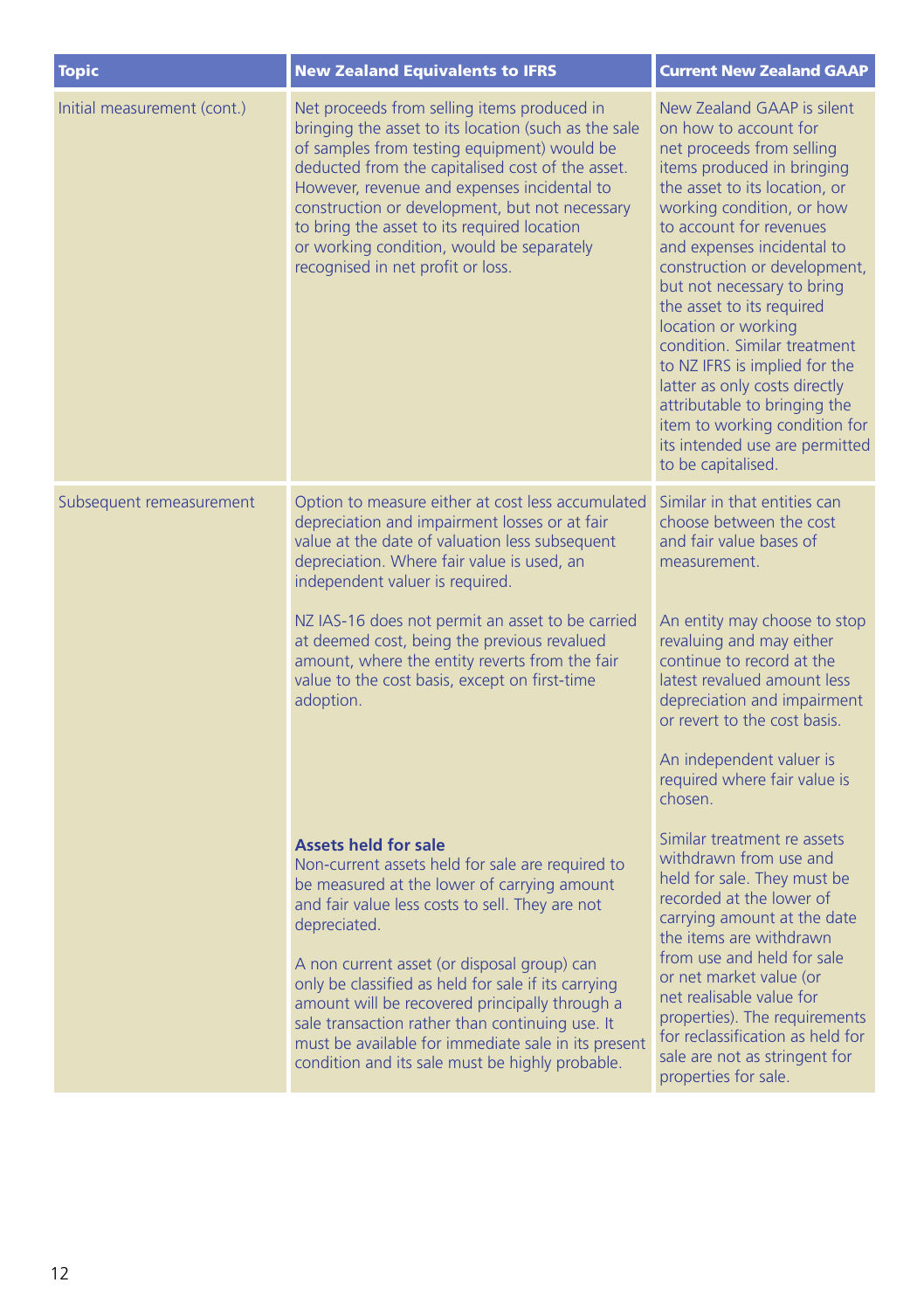| <b>Topic</b>                                                 | <b>New Zealand Equivalents to IFRS</b>                                                                                                                                                                                                                                                                                                                                                                                                                                                                                                                                                                                                                                                                                                         | <b>Current New Zealand GAAP</b>                                                                                                                                                                                                                                                                                                                           |
|--------------------------------------------------------------|------------------------------------------------------------------------------------------------------------------------------------------------------------------------------------------------------------------------------------------------------------------------------------------------------------------------------------------------------------------------------------------------------------------------------------------------------------------------------------------------------------------------------------------------------------------------------------------------------------------------------------------------------------------------------------------------------------------------------------------------|-----------------------------------------------------------------------------------------------------------------------------------------------------------------------------------------------------------------------------------------------------------------------------------------------------------------------------------------------------------|
| Treatment of revaluation<br>movement                         | Where a revaluation gives rise to a value uplift,<br>it should be credited to the revaluation surplus<br>(equity) unless it represents the reversal of a<br>revaluation decrease of the <b>same asset</b> previously<br>recognised as an expense, in which case it should<br>be recognised as income.<br>A decrease arising as a result of a revaluation<br>should be recognised as an expense in so far as it<br>exceeds the amount that can be charged to the<br>revaluation surplus (i.e. the amount held in the<br>revaluation surplus relating to the same asset).<br>An impairment write-down should be recognised<br>as an expense in so far as it exceeds the amount<br>held in the revaluation surplus relating to the<br>same asset. | Similar except that<br>movements can be offset<br>within a <b>class</b> and only the<br>net amount recognised in<br>the revaluation surplus or<br>the statement of financial<br>performance, as appropriate.<br>The reversal of a decrease<br>previously recognised as<br>an expense in respect of<br>the same class of asset is<br>recognised as income. |
|                                                              | <b>Assets held for sale</b><br>A revaluation is required immediately before<br>classification as held for sale for any asset carried<br>at revalued amounts.<br>Any subsequent write-down is recognised in net<br>profit.                                                                                                                                                                                                                                                                                                                                                                                                                                                                                                                      | Similar except that a charge<br>to income will only arise to<br>the extent that the write-<br>down exceeds that balance<br>of the revaluation reserve in<br>respect of the same class of<br>assets.                                                                                                                                                       |
| Treatment of accumulated<br>depreciation at revaluation date | On revaluation, any accumulated depreciation is<br>either:<br>• Restated proportionately with the change in<br>the gross carrying amount of the asset so that<br>the carrying amount after revaluation equals its<br>revalued amount; or<br>• Eliminated against the gross carrying amount<br>of the asset and the net amount restated to<br>the revalued amount of the asset.                                                                                                                                                                                                                                                                                                                                                                 | On revaluation, any<br>accumulated depreciation<br>must be eliminated against<br>the gross carrying amount of<br>the asset and the net amount<br>restated to the revaluation<br>amount of the asset.                                                                                                                                                      |
| <b>Residual value</b>                                        | Residual value is reviewed at each balance date<br>and is based on the current net amount expected<br>from the disposal of the asset as if it were already<br>at the age and condition expected at the end of<br>its useful life.                                                                                                                                                                                                                                                                                                                                                                                                                                                                                                              | Residual value is estimated at<br>the date of acquisition and is<br>not subsequently increased<br>for changes in prices unless<br>the asset is revalued.                                                                                                                                                                                                  |
|                                                              | <b>First-time Adoption Exemptions</b><br><b>Deemed cost</b><br>An entity may elect to use one of the following<br>amounts as the "deemed cost" of an item of<br>property, plant and equipment:<br>• fair value at the date of transition to NZ IFRS<br>• a revaluation to fair value under previous NZ<br><b>GAAP</b><br>• fair value at the date of an event such as a<br>privatisation or initial public offering where<br>this was used as deemed cost under previous<br>GAAP.                                                                                                                                                                                                                                                              |                                                                                                                                                                                                                                                                                                                                                           |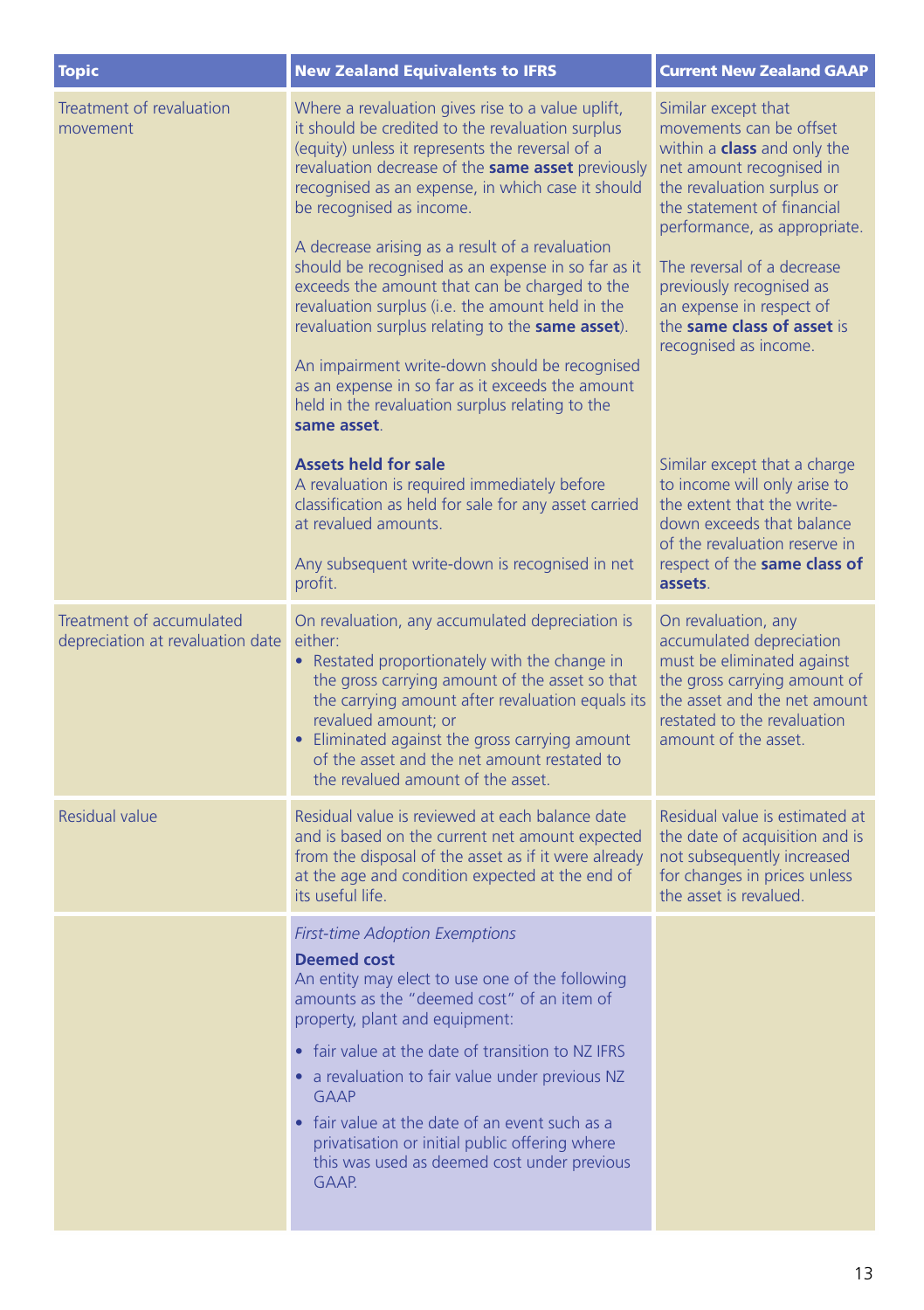| Topic | New Zealand Equivalents to IFRS               | Current New Zealand GAAP |
|-------|-----------------------------------------------|--------------------------|
|       | <b>First-time Adoption Exemptions (cont.)</b> |                          |

This exemption is available for individual items. It does not have to be applied to an entire class. A similar exemption is available for intangible assets.

#### **Changes in existing decommissioning, restoration and similar liabilities included in the cost of property, plant and equipment**

*NZ IFRIC-1 Changes in existing decommissioning, restoration and similar liabilities included in the cost of property, plant and equipment* requires specified changes in a decommissioning, restoration or similar liability to be added to or deducted from the cost of the asset to which it relates. The adjusted depreciable amount of the asset is then depreciated over its remaining useful life. A first-time adopter is not required to apply the IFRIC retrospectively to changes in the liability which occurred before the date of transition. Instead, it:

- measures the liability at the date of transition in accordance with *NZ IAS-37: Provisions, Contingent Liabilities and Contingent Assets*;
- estimates the amount that would have been included in the cost of the related asset when the liability first arose, by discounting the liability to that date using its best estimate of the historical risk adjusted discount rate that would have applied for that liability over the intervening period; and
- calculates the accumulated depreciation on that amount as at the date of transition on the basis of the current estimate of the useful life of the asset.

Further information is available in the Deloitte publication *First-time adoption: A Guide to IFRS-1*, freely available on **www.iasplus.com**.

#### **Investment Property (NZ IAS-40 & Superseded SSAP-17)**

| Measurement         | NZ IAS-40 requires the use of the fair value model<br>for accounting for investment property. Changes<br>in the fair value are taken through the income<br>statement and not the revaluation reserve.                                                                                                                                         | Investment properties are<br>accounted for at their net<br>current value (including<br>estimated disposal costs).<br>Changes in net current value<br>are recognised in the income<br>statement or directly in the<br>revaluation reserve. |
|---------------------|-----------------------------------------------------------------------------------------------------------------------------------------------------------------------------------------------------------------------------------------------------------------------------------------------------------------------------------------------|-------------------------------------------------------------------------------------------------------------------------------------------------------------------------------------------------------------------------------------------|
| Development margins | Investment properties under construction<br>are accounted for at cost under NZ IAS-16<br>until completion. No development margin is<br>recognised until classified as investment property.<br>Properties intended for sale are accounted for at<br>cost under NZ IAS-2 Inventories. No development<br>margin is recognised until realisation. | Development margins on<br>investment properties or<br>properties intended for<br>sale which are still under<br>construction are accounted for<br>progressively on a percentage<br>of completion basis if certain<br>criteria are met.     |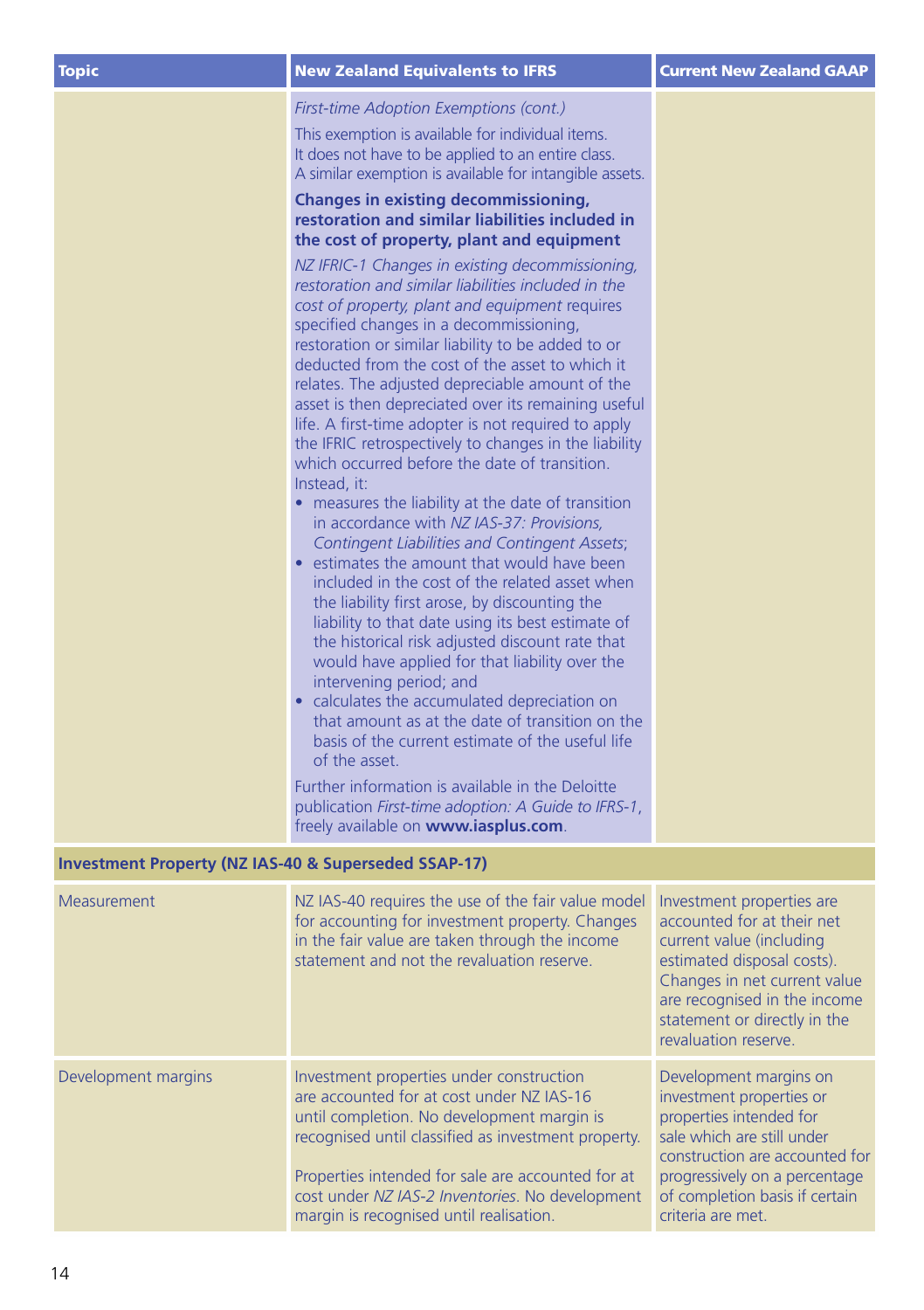| <b>Topic</b>                                   | <b>New Zealand Equivalents to IFRS</b>                                                                                                                                                                                                                                                                                                                                     | <b>Current New Zealand GAAP</b>                                                                                                                                                                                                            |
|------------------------------------------------|----------------------------------------------------------------------------------------------------------------------------------------------------------------------------------------------------------------------------------------------------------------------------------------------------------------------------------------------------------------------------|--------------------------------------------------------------------------------------------------------------------------------------------------------------------------------------------------------------------------------------------|
| Operating leased investment<br>properties      | Lessees with property interests held under<br>operating leases which meet the definition of<br>investment properties may account for them as<br>investment properties at fair value.                                                                                                                                                                                       | No specific guidance.                                                                                                                                                                                                                      |
|                                                | Intangible Assets (NZ IAS-38 & Superseded FRS-13 and SSAP-3)                                                                                                                                                                                                                                                                                                               |                                                                                                                                                                                                                                            |
| further details. This has a section on IAS-38. | Refer to the Deloitte publication 'Business Combinations: A Guide to IFRS-3' available on www.iasplus.com for                                                                                                                                                                                                                                                              |                                                                                                                                                                                                                                            |
| Internally generated intangibles               | Internally generated goodwill, brands, mastheads,<br>publishing titles, customer lists and similar items<br>may not be recognised as assets.                                                                                                                                                                                                                               | Internally generated goodwill<br>cannot be recognised as<br>an asset, however there is<br>no such prohibition under<br>current New Zealand GAAP<br>for the recognition of other<br>types of internally generated<br>intangibles as assets. |
| Revaluation                                    | Revaluation only permitted if there is an active<br>market.                                                                                                                                                                                                                                                                                                                | No prohibition of revaluation<br>to fair value but this<br>would need to be reliably<br>determinable.                                                                                                                                      |
| Amortisation                                   | Intangible assets with indefinite useful lives are<br>not amortised but are instead subject to an<br>annual impairment test. Intangible assets with<br>finite useful lives to be amortised over useful life.<br>Residual value is assumed to be zero unless there<br>is a commitment by a third party to purchase the<br>asset or there is an active market for the asset. | No specific guidance on<br>intangibles. Intangibles<br>subject to similar impairment<br>tests as other non-current<br>assets.<br>No restrictions placed on the<br>estimation of residual value.                                            |
|                                                | <b>First-time Adoption Exemptions</b><br>Refer to the first-time adoption exemptions under<br>NZ IAS-16 above.                                                                                                                                                                                                                                                             |                                                                                                                                                                                                                                            |
| <b>Agriculture (NZ IAS-41)</b>                 |                                                                                                                                                                                                                                                                                                                                                                            |                                                                                                                                                                                                                                            |
| Scope                                          | Applies to biological assets, agricultural produce<br>at the point of harvest and government grants<br>relating to biological assets.                                                                                                                                                                                                                                      | Limited guidance in relation<br>to livestock, bloodstock and<br>forestry.                                                                                                                                                                  |
| Measurement of biological<br>assets            | Measured at fair value less estimated point of sale<br>costs.<br>If it is not possible to measure fair value reliably<br>then recognise at cost less any accumulated<br>depreciation and impairment losses. Once fair<br>value is able to be reliably determined then<br>the assets must be recorded at fair value less<br>estimated point of sale costs.                  | There are a variety of<br>practices including cost,<br>standard values and net<br>current value. Some bearer<br>assets are accounted for<br>similarly to property, plant<br>and equipment.                                                 |
| Agricultural produce                           | Accounted for at fair value less estimated point<br>of sale costs at the point of harvest. Thereafter<br>accounted for as inventory under NZ IAS-2.                                                                                                                                                                                                                        |                                                                                                                                                                                                                                            |
| Gains and losses and changes<br>in fair value  | Changes in fair value less estimated point of sale<br>costs are recognised in the income statement.                                                                                                                                                                                                                                                                        |                                                                                                                                                                                                                                            |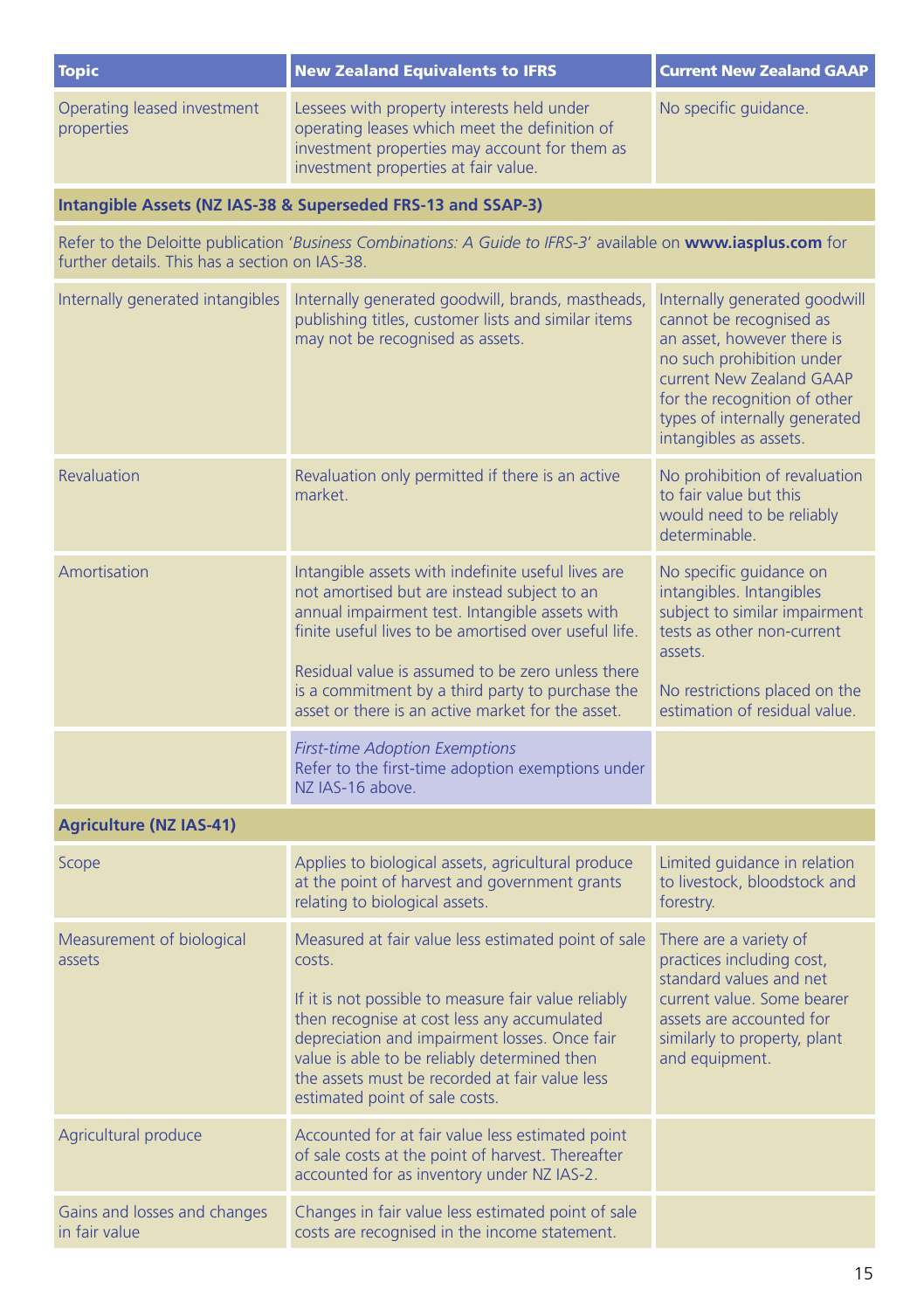| <b>Topic</b>                                   | <b>New Zealand Equivalents to IFRS</b>                                                                                                                                                                                                                                                                                                                                                                                                                                                                                                                                                                                                                                                                          | <b>Current New Zealand GAAP</b>                                                                                                                                                                                                                                                                                                                                                                       |
|------------------------------------------------|-----------------------------------------------------------------------------------------------------------------------------------------------------------------------------------------------------------------------------------------------------------------------------------------------------------------------------------------------------------------------------------------------------------------------------------------------------------------------------------------------------------------------------------------------------------------------------------------------------------------------------------------------------------------------------------------------------------------|-------------------------------------------------------------------------------------------------------------------------------------------------------------------------------------------------------------------------------------------------------------------------------------------------------------------------------------------------------------------------------------------------------|
| Borrowing Costs (NZ IAS-23 & Superseded FRS-3) |                                                                                                                                                                                                                                                                                                                                                                                                                                                                                                                                                                                                                                                                                                                 |                                                                                                                                                                                                                                                                                                                                                                                                       |
|                                                | Compliance with superseded FRS-3 will ensure compliance with NZ IAS 23 in<br>most instances.                                                                                                                                                                                                                                                                                                                                                                                                                                                                                                                                                                                                                    |                                                                                                                                                                                                                                                                                                                                                                                                       |
|                                                | Impairment of Assets (NZ IAS-36 & Superseded FRS-3 and FRS-36)                                                                                                                                                                                                                                                                                                                                                                                                                                                                                                                                                                                                                                                  |                                                                                                                                                                                                                                                                                                                                                                                                       |
| further details. This has a section on IAS-36. | Refer to the Deloitte publication 'Business Combinations: A Guide to IFRS-3' available on www.iasplus.com for                                                                                                                                                                                                                                                                                                                                                                                                                                                                                                                                                                                                   |                                                                                                                                                                                                                                                                                                                                                                                                       |
| Definition of recoverable<br>amount            | Recoverable amount is the higher of the asset's<br>'fair value less costs to sell' and 'value in use'<br>(determined on a discounted basis).                                                                                                                                                                                                                                                                                                                                                                                                                                                                                                                                                                    | Recoverable amount is defined<br>as the greater of 'net market<br>value' and 'value in use'.<br>Value in use is defined as<br>the present value of the net<br>future cash flows obtainable<br>from an asset's continuing<br>use and ultimate disposal.                                                                                                                                                |
| Impairment test                                | Detailed guidance provided for calculating the<br>impairment of an asset particularly when such<br>assessment has to be done by cash generating<br>unit rather than for an individual asset. There are<br>a number of restrictions when calculating value<br>in use.                                                                                                                                                                                                                                                                                                                                                                                                                                            | No detailed guidance<br>provided.                                                                                                                                                                                                                                                                                                                                                                     |
| Reversal of Impairment losses                  | Prior impairment losses are required to be<br>reversed in some circumstances where they result<br>from a change in estimates used to determine an<br>asset's recoverable amount. However, impairment<br>losses for goodwill can never be reversed.                                                                                                                                                                                                                                                                                                                                                                                                                                                              | Impairment losses can<br>be reversed including<br>for goodwill in certain<br>circumstances.                                                                                                                                                                                                                                                                                                           |
| <b>SSAP-17)</b>                                | Non-Current Assets Held for Sale and Discontinued Operations (NZ IFRS-5 & Superseded FRS-3, FRS-9 and                                                                                                                                                                                                                                                                                                                                                                                                                                                                                                                                                                                                           |                                                                                                                                                                                                                                                                                                                                                                                                       |
| Definition of discontinued<br>operations       | Discontinued operations defined as a<br>'component' of an entity that has either been<br>disposed of, or is classified as held for sale and:<br>• represents a separate major line of business or<br>geographical area of operations;<br>• is part of a single co-ordinated plan to<br>dispose of a separate major line of business or<br>geographical area of operations; or<br>• is a subsidiary acquired exclusively with a view<br>to resale.<br>Components of an entity are any operations<br>and cash flows that can be clearly distinguished,<br>operationally and for financial reporting purposes,<br>from the rest of the entity.<br>Disclosure as discontinued may be earlier than<br>under NZ GAAP. | Discontinued activities<br>defined as the activities of a<br>business segment that have<br>been sold or terminated.<br>A business segment is a<br>distinguishable component<br>of an entity, the activities of<br>which represents a line of<br>business significant to the<br>entity as a whole and/or are<br>directed to a particular class<br>of customer significant to the<br>entity as a whole. |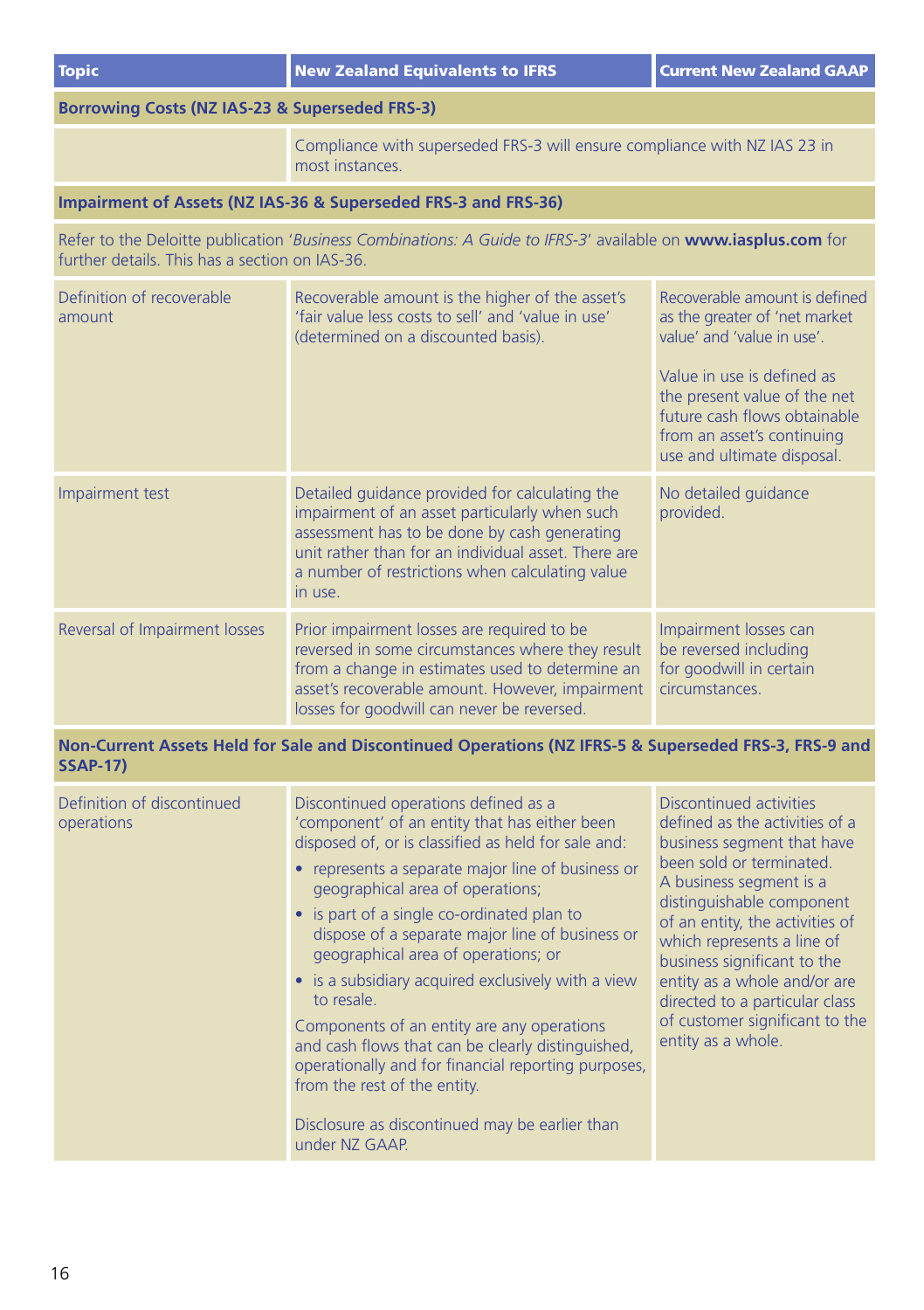| <b>Topic</b>                                     | <b>New Zealand Equivalents to IFRS</b>                                                                                                                                                                                                                                                                                                                                                                                                                                                                                                                                                                                | <b>Current New Zealand GAAP</b>                                                                                                                                                                                                                                                                                                                                                                                                                                                                                                                                                       |
|--------------------------------------------------|-----------------------------------------------------------------------------------------------------------------------------------------------------------------------------------------------------------------------------------------------------------------------------------------------------------------------------------------------------------------------------------------------------------------------------------------------------------------------------------------------------------------------------------------------------------------------------------------------------------------------|---------------------------------------------------------------------------------------------------------------------------------------------------------------------------------------------------------------------------------------------------------------------------------------------------------------------------------------------------------------------------------------------------------------------------------------------------------------------------------------------------------------------------------------------------------------------------------------|
| Definition of discontinued<br>operations (cont.) |                                                                                                                                                                                                                                                                                                                                                                                                                                                                                                                                                                                                                       | Operations are considered<br>sold or terminated when:<br>• the sale or termination is<br>completed in the period<br>or within three months<br>after balance date or by<br>the date the financial<br>statements are approved<br>(the earlier);<br>• if a termination, the former<br>operating activities have<br>ceased permanently;<br>• the termination has a<br>material effect on the<br>nature and focus of the<br>operations; and<br>• the assets, liabilities,<br>results, operations<br>and activities are<br>clearly distinguishable<br>both physically and<br>operationally. |
| Disclosure of discontinuing<br>operations        | Initial disclosure event not a trigger for disclosure<br>as discontinued operations. Disclosure required<br>where entity has disposed of the operation,<br>or when the criteria for classification as a<br>'discontinued operation' are met.<br>Extraordinary items are prohibited.<br>Requires disclosure on the face of the income<br>statement of the total post-tax profit or loss of<br>discontinued operations and the post-tax gain<br>or loss recognised on the measurement to fair<br>value less costs to sell or on disposal of the assets<br>or disposal group constituting the discontinued<br>operation. | Disclosures as discontinued<br>operations required in<br>the period in which the<br>operations are sold or<br>terminated.<br>Classification of an<br>individual revenue or<br>expense associated with a<br>discontinued operation as<br>extraordinary is allowed, but<br>expected to be rare.<br>The gain or loss is required to<br>be disclosed separately where<br>practical.                                                                                                                                                                                                       |
| Non-current asset held for sale                  | Specific criteria to be met before a non-current<br>asset can be classified as held for sale. A non<br>current asset (or disposal group) can only be<br>classified as held for sale if its carrying amount<br>will be recovered principally through a sale<br>transaction rather than continuing use. It must<br>be available for immediate sale in its present<br>condition and its sale must be highly probable.<br>Non-current assets classified as held for sale are<br>to be measured at lower of carrying amount and<br>fair value less costs to sell.<br>Such assets shall not be depreciated.                 | Criteria not as strict to be<br>classified as held for sale.<br>Properties intended for sale<br>which are readily realisable<br>and intended to be held<br>for not more than one year<br>are classified within current<br>assets at the lower of cost<br>and net realisable value.<br>No distinction made between<br>other non-current assets<br>expected to be recovered<br>through continuous use and<br>non-current assets expected<br>to be recovered through<br>sale. General recognition<br>and measurement provisions<br>applied.                                              |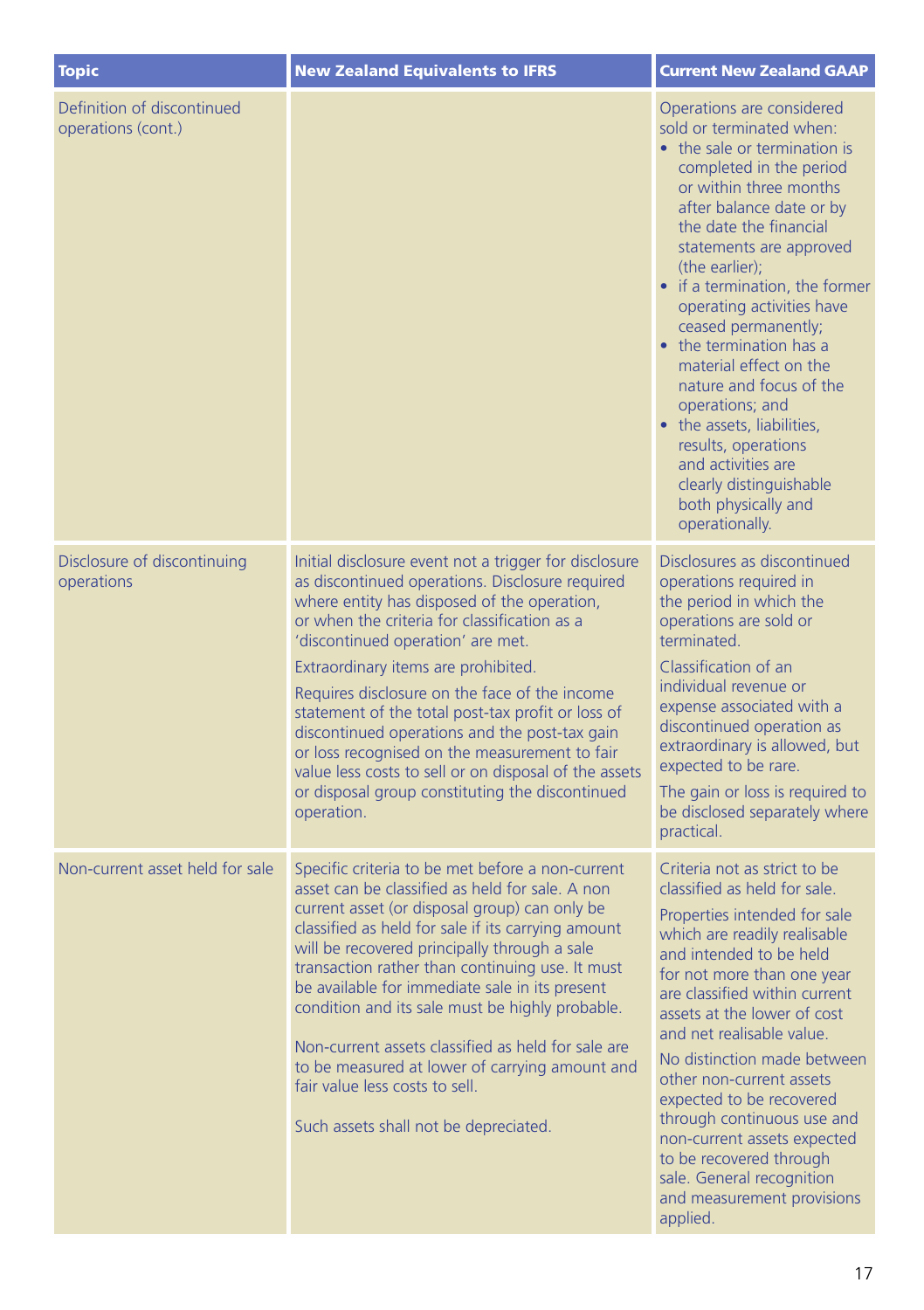| <b>Topic</b>                                               | <b>New Zealand Equivalents to IFRS</b>                                                                                                                                                                                                                                                                                                                                                                                                                                                                                                                                                                                                                                                                                | <b>Current New Zealand GAAP</b>                                                                                                                                                                                                                                                                                          |
|------------------------------------------------------------|-----------------------------------------------------------------------------------------------------------------------------------------------------------------------------------------------------------------------------------------------------------------------------------------------------------------------------------------------------------------------------------------------------------------------------------------------------------------------------------------------------------------------------------------------------------------------------------------------------------------------------------------------------------------------------------------------------------------------|--------------------------------------------------------------------------------------------------------------------------------------------------------------------------------------------------------------------------------------------------------------------------------------------------------------------------|
|                                                            | <b>First Time Adoption Exemptions</b><br>A first-time adopter must apply NZ IFRS-5<br>retrospectively unless the date of transition is<br>prior to 1 January 2005.<br>Retrospective application of NZ IFRS-5 requires<br>an entity to reverse depreciation on non-current<br>assets classified as held for sale from the date<br>they met the held for sale criteria.<br>If an entity has a date of transition prior to<br>1 January 2005 however, it applies NZ IFRS-5<br>prospectively and does not reverse previous<br>depreciation. It may choose to do so however,<br>if the valuation and other information needed<br>to apply NZ IFRS-5 was obtained at the date the<br>assets met the held for sale criteria. |                                                                                                                                                                                                                                                                                                                          |
| <b>LIABILITIES</b><br><b>Employee Benefits (NZ IAS-19)</b> |                                                                                                                                                                                                                                                                                                                                                                                                                                                                                                                                                                                                                                                                                                                       |                                                                                                                                                                                                                                                                                                                          |
| Defined benefit plans                                      | Defined benefit plans are recognised at the<br>present value of the defined benefit obligation<br>less the fair value of any plan assets, adjusted<br>for unrecognised past service costs and certain<br>actuarial gains and losses.<br>An entity may elect to use a 'corridor' approach<br>that leaves some actuarial gains and losses<br>unrecognised.                                                                                                                                                                                                                                                                                                                                                              | There is currently no New<br>Zealand accounting standard<br>that deals with accounting<br>for retirement benefits and<br>an expense is generally<br>brought to account as<br>contributions are paid to<br>the fund, unless the entity<br>has a legal, constructive or<br>equitable obligation to fund<br>the short fall. |
| Discounting of non-current<br>employee benefits            | High quality corporate bond rate used to discount<br>non-current employee benefits except where no<br>deep market exists. Government bond rates are<br>then used instead. This is likely to be the case in<br>New Zealand.<br>All non-current employee benefits measured on a<br>discounted basis.                                                                                                                                                                                                                                                                                                                                                                                                                    | No specific guidance.<br>Salaries and wages, annual<br>leave and sick leave,<br>regardless of whether they<br>are current or non-current,<br>are often measured at<br>nominal amounts.                                                                                                                                   |
| Actuarial valuation required                               | Long-term employee benefits including long service<br>leave measured using an actuarial valuation.                                                                                                                                                                                                                                                                                                                                                                                                                                                                                                                                                                                                                    | Long service leave often<br>recognised only when it vests.                                                                                                                                                                                                                                                               |
|                                                            | <b>First-time Adoption Exemptions</b><br>In relation to defined benefit plans, an entity may<br>elect to recognise all the cumulative actuarial gains<br>and losses at the date of transition to NZ IFRS, even<br>if it uses the corridor approach for later actuarial<br>gains and losses. If this exemption is used it must<br>be applied to all plans. If this election is not made<br>then the entity would need to split the cumulative<br>actuarial gains and losses from the inception of the<br>plan until the date of transition.<br>Further information is available in the Deloitte<br>publication First-time adoption: A Guide to IFRS-1,<br>freely available on www.iasplus.com.                         |                                                                                                                                                                                                                                                                                                                          |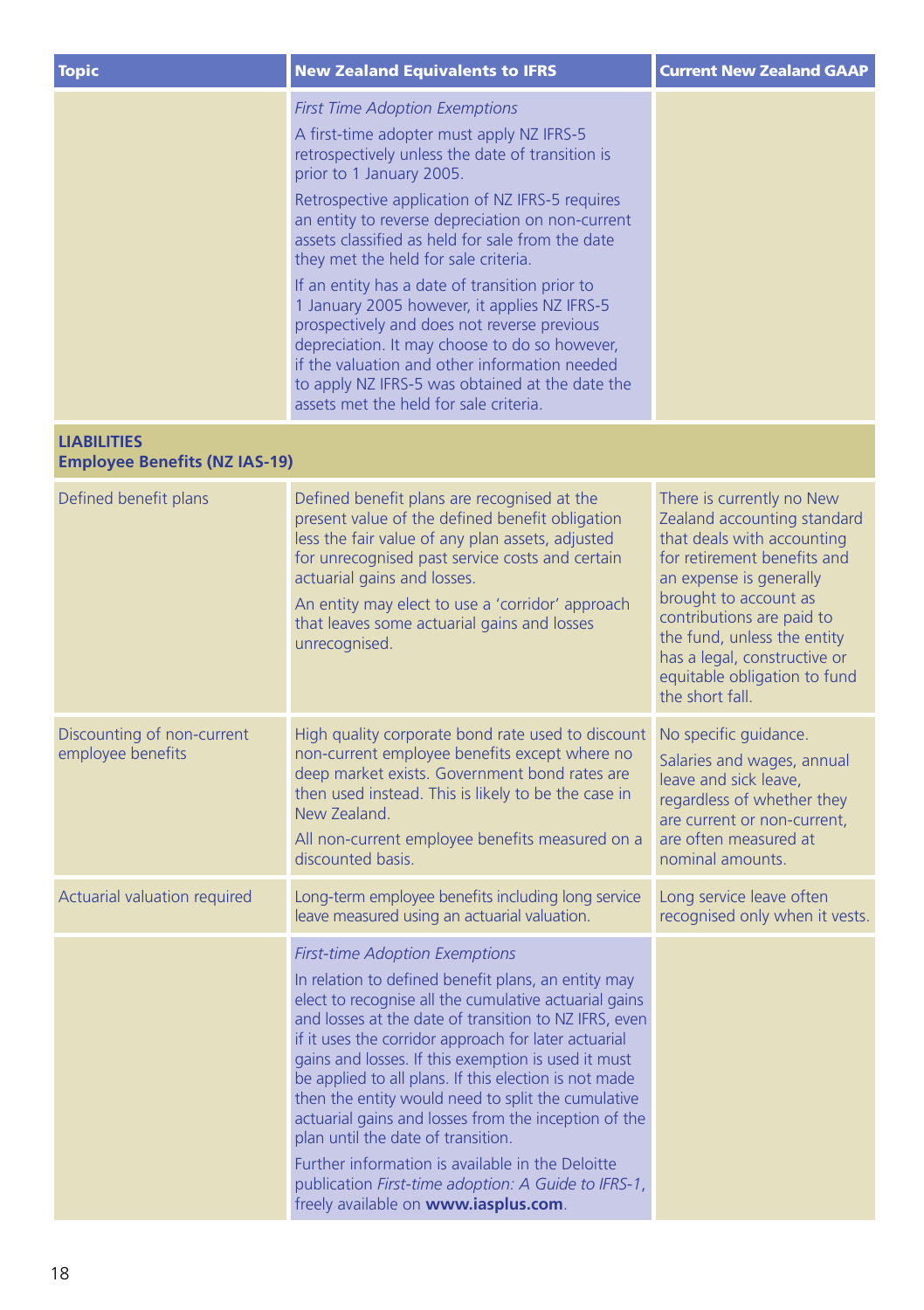| <b>Topic</b>                                                                             | <b>New Zealand Equivalents to IFRS</b>                                                                                                                                                                                                                                                                                                                                                                                                                                                                                                                                                                                                                                                                                                                                       | <b>Current New Zealand GAAP</b>                                                                                          |
|------------------------------------------------------------------------------------------|------------------------------------------------------------------------------------------------------------------------------------------------------------------------------------------------------------------------------------------------------------------------------------------------------------------------------------------------------------------------------------------------------------------------------------------------------------------------------------------------------------------------------------------------------------------------------------------------------------------------------------------------------------------------------------------------------------------------------------------------------------------------------|--------------------------------------------------------------------------------------------------------------------------|
| Provisions, Contingent Liabilities and Contingent Assets (NZ IAS-37 & Superseded FRS-15) |                                                                                                                                                                                                                                                                                                                                                                                                                                                                                                                                                                                                                                                                                                                                                                              |                                                                                                                          |
| Expected recovery of costs<br>relating to provisions                                     | Recognised as assets when it is <b>virtually certain</b><br>that they will be received.                                                                                                                                                                                                                                                                                                                                                                                                                                                                                                                                                                                                                                                                                      | Recoveries of costs related<br>to provisions are recognised<br>when it is <b>probable</b> that they<br>will be received. |
| Contingent assets                                                                        | Contingent assets and recoveries against<br>provisions can be recognised when their<br>realisation is virtually certain.                                                                                                                                                                                                                                                                                                                                                                                                                                                                                                                                                                                                                                                     | Contingent assets are not<br>recognised.                                                                                 |
|                                                                                          | Income Taxes (NZ IAS-12 & Superseded SSAP-12 and FRS 36)                                                                                                                                                                                                                                                                                                                                                                                                                                                                                                                                                                                                                                                                                                                     |                                                                                                                          |
| Recognition - deferred tax<br><b>liabilities</b>                                         | <b>Balance Sheet Approach</b><br>A deferred tax liability should be recognised for<br>all taxable temporary differences other than<br>temporary differences arising from:<br>• the initial recognition of goodwill<br>• approvill for which amortisation is not<br>deductible for tax purposes<br>• the initial recognition of an asset/liability which<br>is not a business combination and at the time<br>of the transaction, affects neither accounting<br>profit nor taxable profit<br>• undistributed profits from investments in<br>subsidiaries, branches, associates and joint<br>ventures, where the entity is able to control the<br>timing of the reversal of the difference and it is<br>probable that the reversal will not occur in the<br>foreseeable future. | <b>Income Statement</b><br>Approach<br>Full provision for all timing<br>differences.                                     |
| Recognition<br>- deferred tax asset                                                      | A deferred tax asset should be recognised for<br>all deductible temporary differences to the<br>extent that it is <b>probable</b> that taxable profit<br>will be available against which the deductible<br>temporary differences can be utilised other than<br>temporary differences arising from:<br>• the initial recognition of an asset/liability which<br>is not a business combination and at the time<br>of the transaction, affects neither accounting<br>profit nor taxable profit<br>· investments in subsidiaries, branches,<br>associates and joint ventures where it is not<br>probable that the temporary difference will<br>reverse in the foreseeable future.                                                                                                | Realisation of a debit balance<br>in the deferred tax account<br>must be virtually certain.                              |
| Unused tax losses and unused<br>tax credits                                              | A deferred tax asset should be recognised for the<br>carry forward of unused tax losses and unused<br>tax credits to the extent that it is <b>probable</b> that<br>future taxable profit will be available against<br>which the unused tax losses and unused tax<br>credits can be utilised.                                                                                                                                                                                                                                                                                                                                                                                                                                                                                 | Realisation of the benefit<br>must be virtually certain.                                                                 |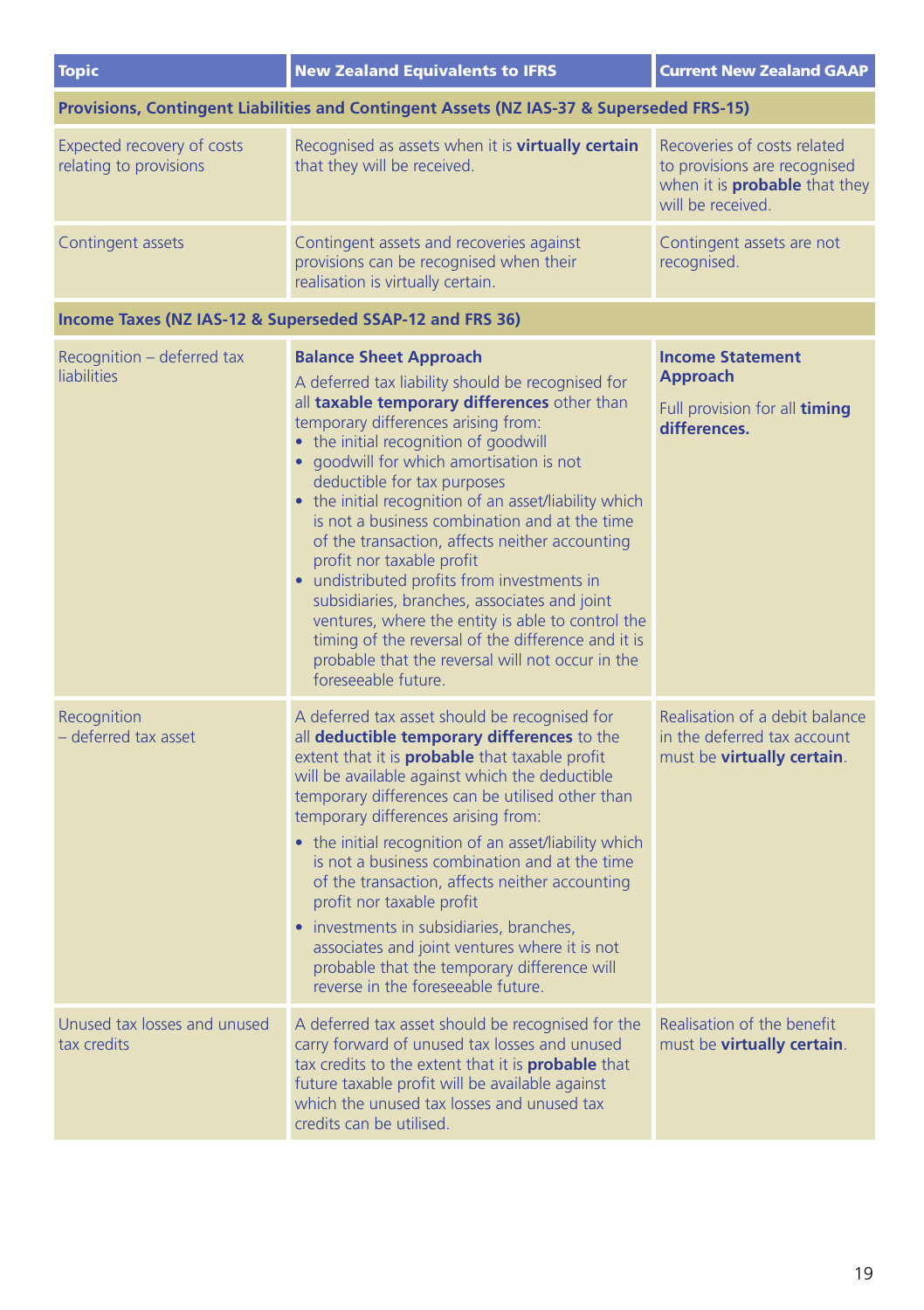| <b>Topic</b>                                                                                               | <b>New Zealand Equivalents to IFRS</b>                                                                                                                                                                                                                                                                                                                                                                                                                                                                                                                                                      | <b>Current New Zealand GAAP</b>                                                                                                                                                                                                                                                                       |
|------------------------------------------------------------------------------------------------------------|---------------------------------------------------------------------------------------------------------------------------------------------------------------------------------------------------------------------------------------------------------------------------------------------------------------------------------------------------------------------------------------------------------------------------------------------------------------------------------------------------------------------------------------------------------------------------------------------|-------------------------------------------------------------------------------------------------------------------------------------------------------------------------------------------------------------------------------------------------------------------------------------------------------|
| Measurement - deferred tax<br>assets and liabilities                                                       | Deferred tax assets and liabilities should not be<br>discounted and should be measured on the basis<br>of how management expects, at the reporting<br>date, that the carrying amount of an asset or<br>liability will be recovered or settled.                                                                                                                                                                                                                                                                                                                                              | No reference to discounting,<br>although in practice deferred<br>taxes were not discounted<br>other than in relation to<br>life insurance entities and<br>sometimes in the case of<br>deferred taxes arising in<br>a business combination.<br>Management expectations<br>were not taken into account. |
| Deferred tax arising from a<br>business combination - fair<br>value adjustments                            | Fair value adjustments may give rise to temporary<br>differences. Deferred tax is recognised and adjusts<br>goodwill. More temporary differences likely to<br>arise than timing differences under NZ GAAP.                                                                                                                                                                                                                                                                                                                                                                                  | Deferred tax is recognised<br>in relation to fair value<br>adiustments.                                                                                                                                                                                                                               |
| Deferred tax arising from<br>a business combination<br>- acquirer's own unrecognised<br>deferred tax asset | Recognised if now probable but not adjusted<br>against goodwill.                                                                                                                                                                                                                                                                                                                                                                                                                                                                                                                            | Recognised and adjusted<br>against goodwill if now<br>virtually certain asset able to<br>be realised.                                                                                                                                                                                                 |
| Subsequent recognition of<br>a deferred tax asset after a<br>business combination                          | Deferred tax asset recognised with resulting<br>deferred tax income recognised in profit or loss. In<br>addition, goodwill reduced to carrying amount it<br>would have been if deferred tax asset recognised<br>at acquisition and the reduction in goodwill<br>recognised as an expense. The recognition of<br>deferred tax asset limited to amount that does<br>not create or increase discount on acquisition.                                                                                                                                                                           | Adjust goodwill only if<br>recognised by the end of<br>the first annual accounting<br>period commencing after<br>acquisition, otherwise credit<br>to net profit or loss.                                                                                                                              |
| Recognition of tax benefits<br>related to employee share<br>options                                        | Recognised in income statement unless exceeds<br>related cumulative remuneration expense, then<br>excess recognised in equity.                                                                                                                                                                                                                                                                                                                                                                                                                                                              | Silent.                                                                                                                                                                                                                                                                                               |
| Recognition of deferred tax in<br>relation to revaluations                                                 | Required. Measured based on tax consequences<br>that would follow from the expected manner of<br>recovery of the carrying value of the assets (i.e.<br>through sale or use).                                                                                                                                                                                                                                                                                                                                                                                                                | Tax effects on revaluation<br>recognised if expected<br>to crystallise through the<br>realisation by sale of the asset<br>in the foreseeable future.                                                                                                                                                  |
| Income taxes - recovery of<br>revalued non-depreciable assets<br>$(i.e.$ land)                             | Measure based on the tax consequences that<br>would follow from recovery of the carrying amount<br>of that asset through sale, regardless of the basis<br>of measuring the carrying amount of that asset.                                                                                                                                                                                                                                                                                                                                                                                   | Not applicable.                                                                                                                                                                                                                                                                                       |
| <b>Financial statement</b><br>presentation                                                                 | Current and deferred tax should be recognised as<br>income or an expense and included in net profit<br>or loss for the period, except to the extent that<br>the tax arises from:<br>a transaction or event which is recognised<br>directly in equity<br>a business combination.<br>٠<br>If the tax relates to items that are credited or<br>charged directly to equity, the tax should also be<br>charged or credited directly to equity. If the tax<br>arises from a business combination, it should be<br>recognised as an identifiable asset or liability at<br>the date of acquisition. | Where reserve movements<br>give rise to income tax effects<br>these are required to be<br>recognised directly against<br>the related reserve.<br>Similar in relation to business<br>combinations except that<br>more temporary differences<br>may arise under NZ IFRS.                                |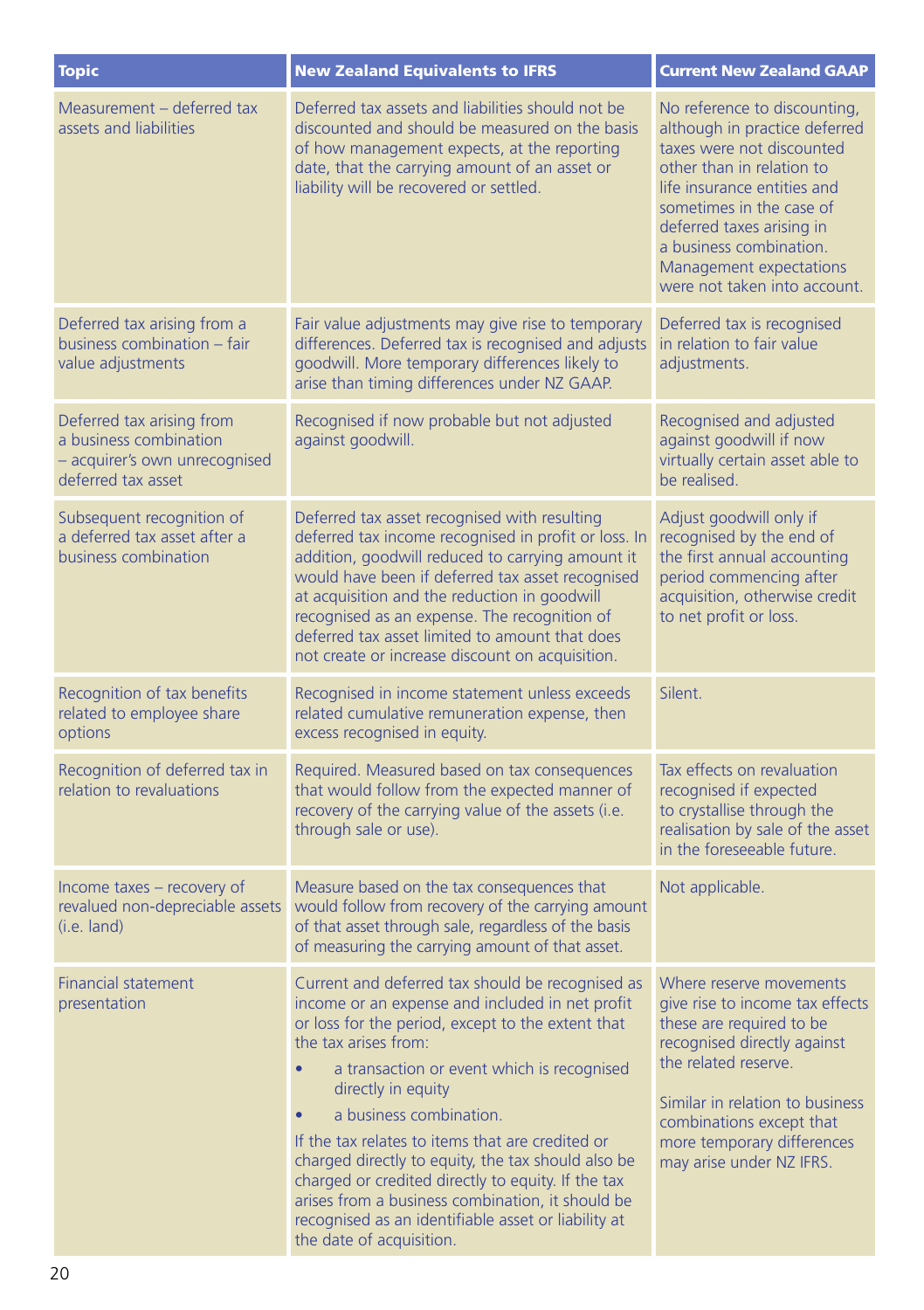| <b>Topic</b>                                          | <b>New Zealand Equivalents to IFRS</b>                                                                                                                                                                                                                                                                                                                                                                                                                                                                                                                                                                                                                                         | <b>Current New Zealand GAAP</b>                                                                                                                                                                                  |
|-------------------------------------------------------|--------------------------------------------------------------------------------------------------------------------------------------------------------------------------------------------------------------------------------------------------------------------------------------------------------------------------------------------------------------------------------------------------------------------------------------------------------------------------------------------------------------------------------------------------------------------------------------------------------------------------------------------------------------------------------|------------------------------------------------------------------------------------------------------------------------------------------------------------------------------------------------------------------|
| <b>INCOME STATEMENT</b><br><b>Revenue (NZ IAS-18)</b> |                                                                                                                                                                                                                                                                                                                                                                                                                                                                                                                                                                                                                                                                                |                                                                                                                                                                                                                  |
| Definition of revenue                                 | 'Revenue' excludes income outside ordinary<br>activities.                                                                                                                                                                                                                                                                                                                                                                                                                                                                                                                                                                                                                      | 'Revenue' encompasses all<br>forms of income.                                                                                                                                                                    |
| Revenue from the sale of goods                        | The standard requires five conditions to be met to<br>recognise revenue from the sale of goods:<br>(a) the entity has transferred to the buyer the<br>significant risks and rewards of ownership of<br>the goods;<br>(b) the entity retains neither continuing<br>managerial involvement to the degree usually<br>associated with ownership nor effective<br>control over the goods sold;<br>(c) the amount of revenue can be measured<br>reliably:<br>(d) it is probable that the economic benefits<br>associated with the transaction will flow to<br>the entity; and<br>(e) the costs incurred or to be incurred in respect<br>of the transaction can be measured reliably. | No specific guidance, largely<br>the recognition is based on<br>the transfer of control.                                                                                                                         |
| Revenue from rendering of<br>services                 | Revenue arising from the rendering of services<br>is recognised by reference to the stage of<br>completion when the outcome can be estimated<br>reliably. The outcome can be measured reliably<br>when all the following conditions are satisfied:<br>(a) the amount of revenue can be measured<br>reliably;<br>(b) it is probable that the economic benefits<br>associated with the transaction will flow to<br>the entity;<br>(c) the stage of completion of the transaction<br>at the balance sheet date can be measured<br>reliably: and<br>(d) the costs incurred for the transaction and<br>the costs to complete the transaction can be<br>measured reliably.           | No specific quidance.                                                                                                                                                                                            |
| Deferred revenue                                      | Deferred revenue must be discounted and the<br>release of the discount must be treated as interest<br>revenue.                                                                                                                                                                                                                                                                                                                                                                                                                                                                                                                                                                 | No specific guidance other<br>than in relation to the sale of<br>an item of property, plant and<br>equipment where receipt of<br>the sales proceeds is deferred.<br>The consideration received is<br>discounted. |
| Interest revenue                                      | Interest revenue must be recognised using the<br>effective interest method in NZ IAS-39.                                                                                                                                                                                                                                                                                                                                                                                                                                                                                                                                                                                       | No specific quidance.                                                                                                                                                                                            |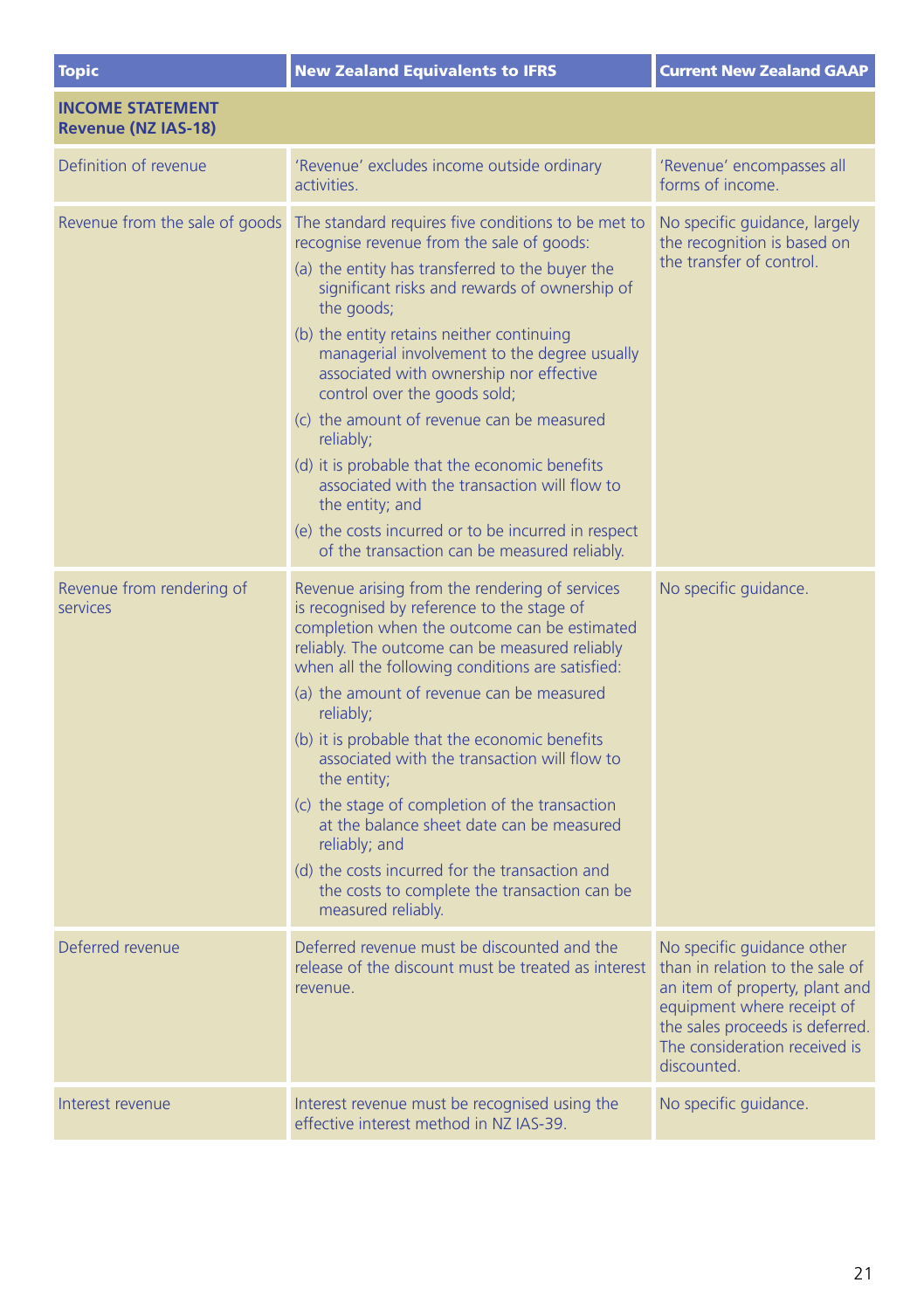#### **Accounting for Government Grants & Disclosure of Government Assistance (NZ IAS-20 & Superseded FRS-3 and FRS-36)** Criteria for recognition Government grants should not be recognised until there is reasonable assurance that: • The entity will comply with the conditions attaching; and • The grants will be received. No standard dealing specifically with government grants. Income recognition Recognise as income over the period necessary to match them with the related costs, for which they are intended to compensate, on a systematic basis – not to be credited directly to equity. Grants in relation to assets Grants related to assets may be treated as deferred income or by deducting the grant from the carrying amount of the asset. Grants must be recognised as revenue. They are not permitted to be deducted from the cost of the asset. Non monetary grants Non monetary grants, such as land or other assets may be recognised at fair value or a nominal amount. Recognise donated or subsidised assets as assets and revenue at fair value in the period in which control is obtained. **Leases (NZ IAS-17 & Superseded SSAP-18)** Land lease classification **Classified as operating or finance in the usual** manner however land should be considered separately from any building on the land for the purposes of lease classification. No specific requirement to consider land and buildings separately. Operating leases of investment property A property interest held under an operating lease can be classified as investment property provided that the rest of the definition of investment property is met and the lessee uses the fair value model in NZ IAS 40 to account for the interest. Accounted for as operating leases with lease payments recognised as an expense over the lease term based on the pattern of benefit. Accounting for lease incentives The aggregate cost/benefit of incentives should be recognised as a reduction of rental income/ expense over the lease term on a straight-line basis unless another systematic basis is more representative of the time pattern of the benefit. No specific quidance. Initial direct costs of a leaselessor Initial direct costs should be included in the initial measurement of the finance lease receivable or capitalised to the cost of the leased asset in relation to an operating lease, effectively reducing the amount of income recognised over the lease term, unless incurred by a manufacturer or dealer lessor in which case they should be expensed. The lessor's initial costs in relation to a lease are required to be expensed immediately or allocated against income over the lease term. Manufacturers or dealers must expense immediately. Evaluating the substance of transactions involving the legal form of a lease Where transactions have the legal form of a lease but do not in fact convey the right to use an asset (e.g. where they are part of a series of linked transactions), the accounting should reflect the substance of the transaction. No specific quidance.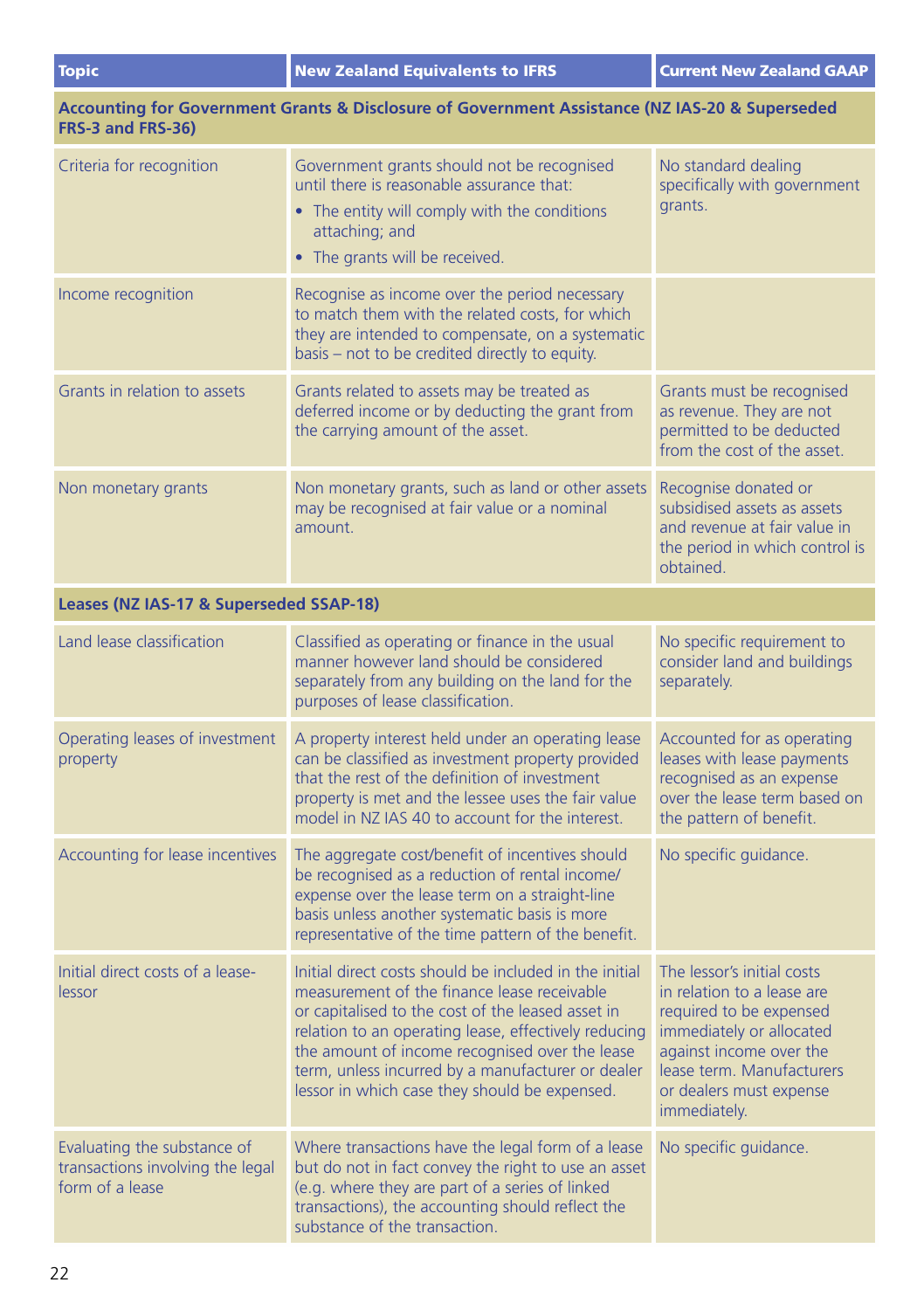| <b>Topic</b>                                                 | <b>New Zealand Equivalents to IFRS</b>                                                                                                                                                                                                                                                                                                                                                                                                                                                                                                                                                                         | <b>Current New Zealand GAAP</b>                                                                                                                                                                                                                                                                                      |
|--------------------------------------------------------------|----------------------------------------------------------------------------------------------------------------------------------------------------------------------------------------------------------------------------------------------------------------------------------------------------------------------------------------------------------------------------------------------------------------------------------------------------------------------------------------------------------------------------------------------------------------------------------------------------------------|----------------------------------------------------------------------------------------------------------------------------------------------------------------------------------------------------------------------------------------------------------------------------------------------------------------------|
| Determining whether an<br>arrangement contains a lease       | Even if an arrangement is not legally a lease<br>transaction it may be considered to contain<br>a lease if fulfilment of the arrangement is<br>dependent on the use of a specific asset and the<br>arrangement conveys the right to use the asset.                                                                                                                                                                                                                                                                                                                                                             | No specific guidance.                                                                                                                                                                                                                                                                                                |
|                                                              | The Effects of Changes in Foreign Exchange Rates (NZ IAS-21 & Superseded FRS-21 and SSAP-21)                                                                                                                                                                                                                                                                                                                                                                                                                                                                                                                   |                                                                                                                                                                                                                                                                                                                      |
| <b>Functional currency</b>                                   | Each entity in the group, including the parent<br>must determine its functional currency, the<br>currency of the primary economic environment in<br>which it operates. It accounts for its operations<br>in that currency. Foreign operations formerly<br>classified as 'integrated' under New Zealand<br>GAAP will typically have the same functional<br>currency as the parent.                                                                                                                                                                                                                              | 'Functional currency'<br>is not a concept under<br>New Zealand GAAP. New<br>Zealand companies have<br>typically accounted for their<br>operations in NZD.                                                                                                                                                            |
| Presentation currency                                        | Financial statements may be presented in any<br>currency, but if the New Zealand currency is not<br>used, disclosure must be provided as to why<br>another presentation currency has been chosen.<br>Where the presentation currency differs from the<br>functional currency for any entity in the group,<br>any translation difference is recognised directly<br>in equity.                                                                                                                                                                                                                                   | New Zealand companies<br>typically present their<br>financial statements in NZD.                                                                                                                                                                                                                                     |
| <b>Translation of fair value</b><br>adjustments and goodwill | Fair value adjustments and goodwill are treated as<br>assets and liabilities of the foreign operation and<br>are translated at the closing rate at the balance<br>sheet date                                                                                                                                                                                                                                                                                                                                                                                                                                   | Entities have a choice to<br>treat as assets and liabilities<br>of the foreign operation and<br>translate at the closing rate or<br>as assets and liabilities of the<br>entity reporting. In the latter<br>case non monetary items<br>would be translated at the<br>exchange rate at the date of<br>the transaction. |
| Disposal of a foreign operation                              | Translation differences in relation to a net<br>investment in a foreign operation are transferred<br>to the income statement on disposal of the<br>foreign operation.                                                                                                                                                                                                                                                                                                                                                                                                                                          | On disposal of a foreign<br>operation any translation<br>differences recognised in<br>equity are transferred direct<br>to retained earnings. They are<br>not recycled to the income<br>statement.                                                                                                                    |
| Other exchange differences<br>dealt with in reserves         | Differences arising on a monetary item that,<br>in substance, forms part of an investment in a<br>foreign operation (settlement neither planned nor<br>likely to occur) should be dealt with in reserves<br>until the disposal of the net investment, at which<br>time they should be recognised as income/<br>expense.<br>Differences arising on a foreign currency<br>liability accounted for as a hedge of an entity's<br>net investment in a foreign operation, should<br>be dealt with in reserves until the disposal of<br>the investment, at which time they should be<br>recognised as income/expense. | Similar but differences<br>recognised in reserves cannot<br>be recognised in income/<br>expense on disposal of the<br>investment.                                                                                                                                                                                    |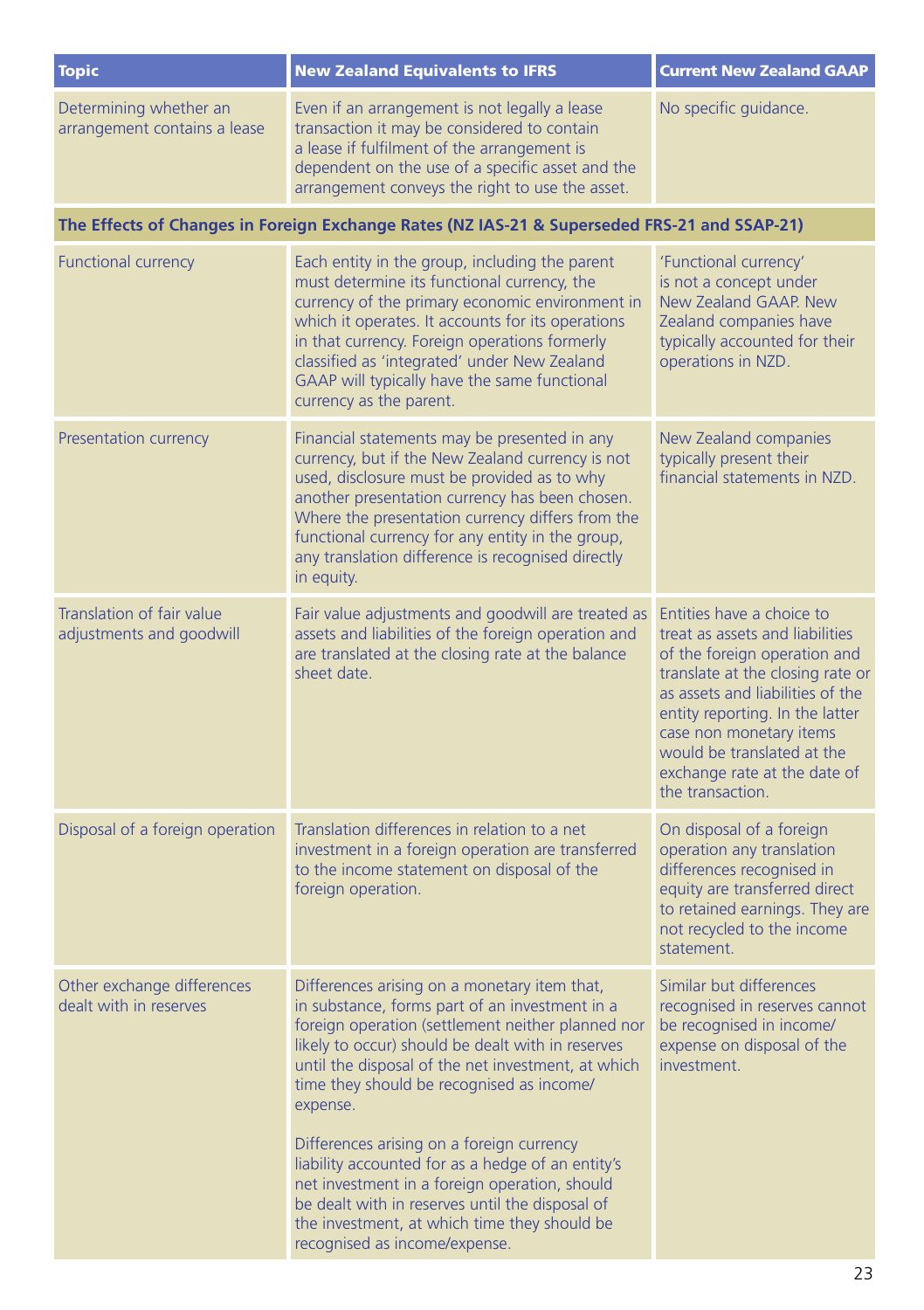| <b>Topic</b>                          | <b>New Zealand Equivalents to IFRS</b>                                                                                                                                                                                                                                                                                                                                                                                                                                                                                                                                                                                                                                                                                                              | <b>Current New Zealand GAAP</b> |
|---------------------------------------|-----------------------------------------------------------------------------------------------------------------------------------------------------------------------------------------------------------------------------------------------------------------------------------------------------------------------------------------------------------------------------------------------------------------------------------------------------------------------------------------------------------------------------------------------------------------------------------------------------------------------------------------------------------------------------------------------------------------------------------------------------|---------------------------------|
|                                       | <b>First-time Adoption Exemptions</b>                                                                                                                                                                                                                                                                                                                                                                                                                                                                                                                                                                                                                                                                                                               |                                 |
|                                       | A first time adopter may reset the foreign<br>currency translation reserve to zero at the date<br>of transition. The gain or loss on disposal of<br>a foreign operation would then exclude any<br>translation gains or losses that arose before the<br>date of transition.                                                                                                                                                                                                                                                                                                                                                                                                                                                                          |                                 |
|                                       | Goodwill and fair value adjustments in relation<br>to foreign operations which were not treated as<br>assets and liabilities of the foreign operation do<br>not need to be restated. NZ IAS-21 is then applied<br>prospectively to all acquisitions arising after the<br>date of transition.                                                                                                                                                                                                                                                                                                                                                                                                                                                        |                                 |
|                                       | Further information is available in the Deloitte<br>publication First-time adoption: A Guide to IFRS-1,<br>freely available on <b>www.iasplus.com</b> .                                                                                                                                                                                                                                                                                                                                                                                                                                                                                                                                                                                             |                                 |
|                                       | <b>Financial Reporting in Hyperinflationary Economies (NZ IAS-29)</b>                                                                                                                                                                                                                                                                                                                                                                                                                                                                                                                                                                                                                                                                               |                                 |
|                                       | Applies to the translation of financial statements,<br>including the consolidated financial statements<br>of any entity which reports to the parent in the<br>currency of a hyperinflationary currency. The<br>financial statements and the corresponding<br>figures for previous periods are restated for<br>changes in the general purchasing power of<br>the functional currency. The gain or loss on the<br>net monetary position is included in profit or<br>loss and separately disclosed. Also applies to<br>the primary financial statements of an entity<br>in a hyperinflationary economy, however these<br>requirements are not currently applicable in the<br>New Zealand context as New Zealand is not a<br>hyperinflationary economy. | No specific guidance.           |
| <b>Earnings Per Share (NZ IAS-33)</b> |                                                                                                                                                                                                                                                                                                                                                                                                                                                                                                                                                                                                                                                                                                                                                     |                                 |
| Scope                                 | NZIAS-33 must be applied by entities whose<br>ordinary shares or potential ordinary shares are<br>publicly traded and by entities that are in the<br>process of issuing such shares. An entity which<br>chooses to present earnings per share must do so<br>in accordance with NZ IAS-33.                                                                                                                                                                                                                                                                                                                                                                                                                                                           |                                 |
| <b>Disclosure</b>                     | An entity must disclose basic and diluted earnings<br>per share attributable to the equity holders of the<br>parent entity on the face of the income statement<br>$for: -$<br>• Profit or loss; and<br>• Profit or loss from continuing operations.<br>Where an entity has discontinued operations,<br>basic and diluted earnings per share must also<br>be disclosed either on the face of the income<br>statement or in the notes.                                                                                                                                                                                                                                                                                                                |                                 |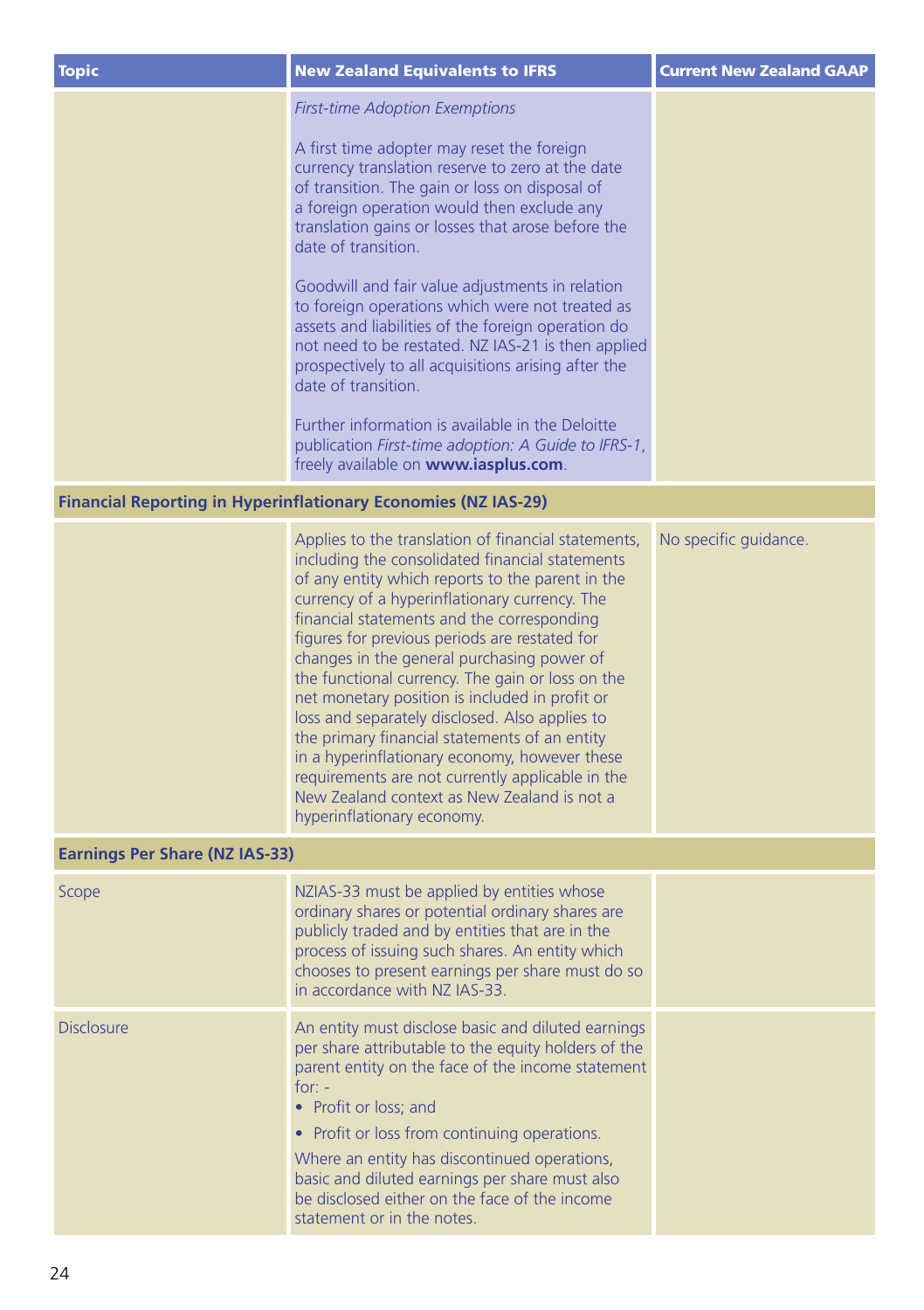| <b>Topic</b> | <b>New Zealand Equivalents to IFRS</b>                                                                                                                                                                                                                                                                                                                                                                                                                                                                                                                                                                                                                                                                                                                                                                                                  | <b>Current New Zealand GAAP</b>                                                |
|--------------|-----------------------------------------------------------------------------------------------------------------------------------------------------------------------------------------------------------------------------------------------------------------------------------------------------------------------------------------------------------------------------------------------------------------------------------------------------------------------------------------------------------------------------------------------------------------------------------------------------------------------------------------------------------------------------------------------------------------------------------------------------------------------------------------------------------------------------------------|--------------------------------------------------------------------------------|
| Measurement  | NZ IAS-33 specifies that:<br>• ordinary shares that will be issued upon<br>the conversion of mandatorily convertible<br>instruments should be included in the<br>calculation of basic EPS<br>• for contracts that may be settled either in<br>ordinary shares or in cash, at the issuer's<br>option, it should be presumed that the<br>contract will be settled in ordinary shares and<br>the resulting potential ordinary shares should<br>be included in the calculation of diluted EPS<br>• for contracts that may be settled either in<br>ordinary shares or in cash, at the holder's<br>option, the more dilutive of cash settlement<br>and share settlement should be used in<br>calculating diluted EPS<br>• gains/losses on the settlement of preference<br>shares to be deducted from earnings used in<br>the EPS calculation. | No New Zealand standard.<br>Entities listed on NZX must<br>comply with IAS-33. |

#### **FINANCIAL INSTRUMENTS AND EQUITY Financial Instruments: Disclosure and Presentation (NZ IAS-32 & Superseded FRS-27 and FRS-31)**

| Classification of compound<br>financial instruments including<br>convertible debt instruments | The instrument must be split into its liability and<br>equity components.                                                                                                                                                                                                         | No specific guidance provided<br>and there are a variety of<br>practices.                                                                                                         |
|-----------------------------------------------------------------------------------------------|-----------------------------------------------------------------------------------------------------------------------------------------------------------------------------------------------------------------------------------------------------------------------------------|-----------------------------------------------------------------------------------------------------------------------------------------------------------------------------------|
| Classification of mandatory<br>redeemable preferred shares<br>(stock)                         | Mandatory redeemable preference shares will be<br>classified as a liability.                                                                                                                                                                                                      | No specific guidance provided<br>but generally treated as<br><b>liabilities</b>                                                                                                   |
| Classification of financial<br>instruments - contingent<br>settlement provisions              | Where there is a contingent settlement provision,<br>the instrument must be classified as a liability, unless<br>the provision is not genuine or settlement is only<br>required in the event of liquidation of the issuer.                                                        | No specific quidance.                                                                                                                                                             |
| Offsetting financial assets and<br>liabilities                                                | Offsetting should be performed and a net<br>amount reported only when there is a legally<br>enforceable right to set off and the entity intends<br>to settle net or simultaneously.                                                                                               | Only permitted when<br>parties owe each other fixed<br>amounts of money; have an<br>agreement to set off, intend<br>to set off and the right to set<br>off is enforceable at law. |
| Re-acquired own equity<br>instruments (treasury shares)                                       | Deducted from equity. No gain or loss should be<br>recognised in the income statement.                                                                                                                                                                                            | No specific guidance but<br>generally deducted from<br>equity.                                                                                                                    |
| Interest, dividends, gains and<br>losses                                                      | The treatment should be consistent with the<br>balance sheet treatment. For example the interest<br>relating to a financial liability is recognised in<br>profit or loss. Distributions to equity holders are<br>recognised directly in equity net of income tax.                 | No specific quidance.                                                                                                                                                             |
| Cost of an equity transaction                                                                 | Only include incremental external costs directly<br>attributable to the equity transaction. For<br>compound instruments costs are split between<br>debt and equity in proportion to the allocation<br>of proceeds. Portion relating to equity deducted<br>from equity net of tax. | No specific quidance.                                                                                                                                                             |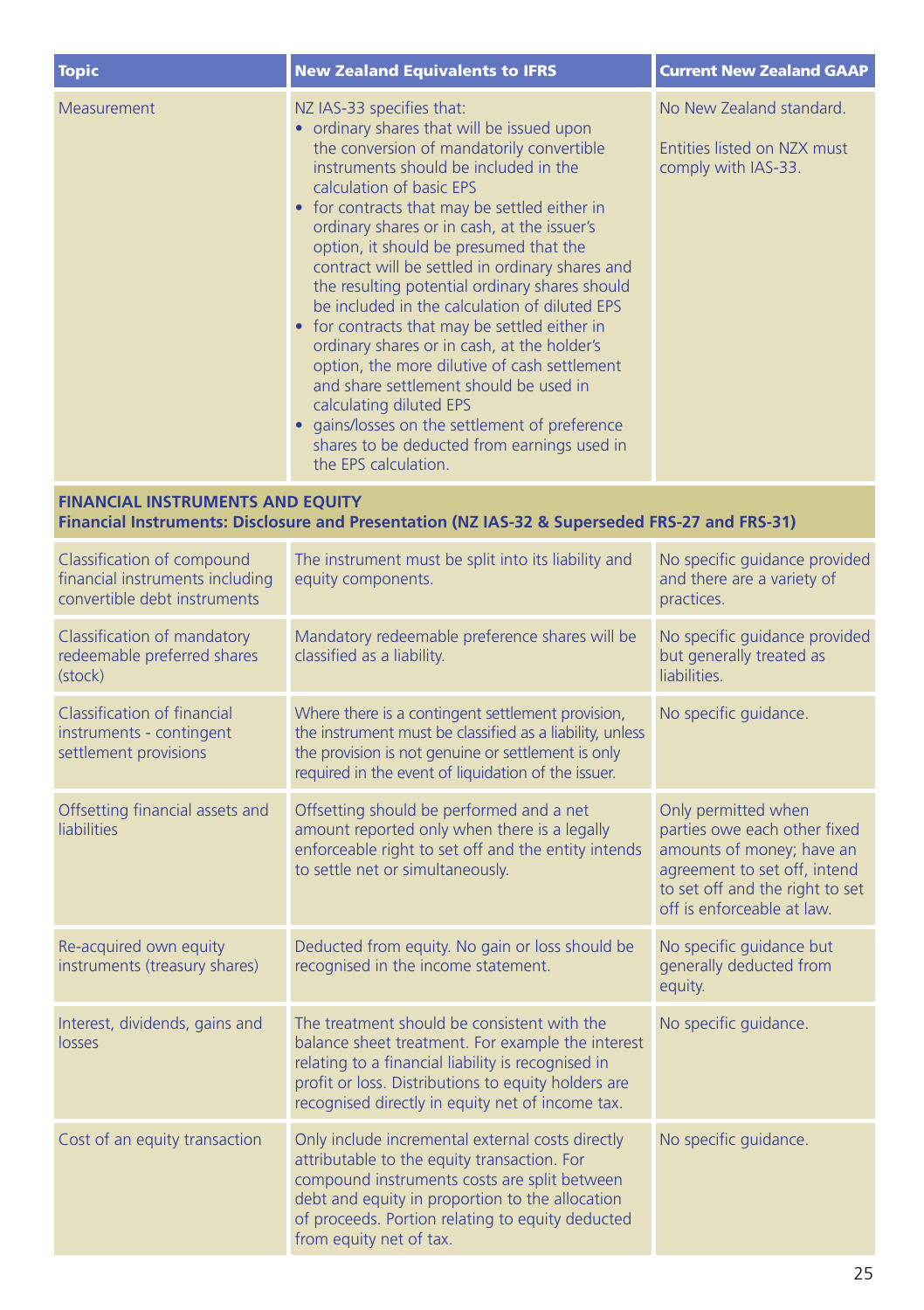| <b>Topic</b>       | <b>New Zealand Equivalents to IFRS</b>                                                                                                                                                                                                                                                                                                                                                                                                                                                                     | <b>Current New Zealand GAAP</b>                                                                                                         |
|--------------------|------------------------------------------------------------------------------------------------------------------------------------------------------------------------------------------------------------------------------------------------------------------------------------------------------------------------------------------------------------------------------------------------------------------------------------------------------------------------------------------------------------|-----------------------------------------------------------------------------------------------------------------------------------------|
| <b>Disclosures</b> | Requires disclosures of information about<br>financial risks and risk management policies,<br>terms of financial instruments and accounting<br>policies. Also requires a disclosure of information<br>about impairment of financial assets and defaults<br>or breaches of loan agreements.                                                                                                                                                                                                                 | Similar requirements but<br>not as extensive. No specific<br>disclosure is required of<br>impairment or breaches of<br>loan agreements. |
|                    | <b>First-time Adoption Exemptions</b><br>If the liability component of a compound financial<br>instrument is no longer outstanding at the<br>date of transition, an entity is not required to<br>retrospectively account for the two components<br>of equity (the cumulative interest accreted on the<br>liability and the original equity component).<br>Further information is available in the Deloitte<br>publication First-time adoption: A Guide to IFRS-<br>1, freely available on www.iasplus.com. |                                                                                                                                         |

#### **Financial Instruments: Recognition and Measurement (NZ IAS-39 & Superseded FRS-21, FRS-26, FRS-31 and SSAP-21)**

| <b>Financial Instruments</b><br>- recognition | Requirement to recognise all financial assets and<br>financial liabilities on balance sheet, including<br>derivatives.                                                                                                                                                                                                                                                                                                                                                                                                                                                                            |                                                    |                                                                                                                                                 | No specific guidance<br>provided.                                                            |
|-----------------------------------------------|---------------------------------------------------------------------------------------------------------------------------------------------------------------------------------------------------------------------------------------------------------------------------------------------------------------------------------------------------------------------------------------------------------------------------------------------------------------------------------------------------------------------------------------------------------------------------------------------------|----------------------------------------------------|-------------------------------------------------------------------------------------------------------------------------------------------------|----------------------------------------------------------------------------------------------|
| <b>Embedded derivatives</b>                   | An embedded derivative should be separated from<br>the host contract and accounted for as a derivative<br>if all of the following conditions are met:<br>• the economic characteristics and risks of the<br>embedded derivative are not closely related to<br>the economic characteristics and risks of the<br>host contract:<br>• a separate instrument with the same terms<br>as the embedded derivative would meet the<br>definition of a derivative; and<br>• the hybrid (combined) instrument is not<br>measured at fair value with changes in fair<br>value reported in net profit or loss. |                                                    | No specific quidance.<br><b>Embedded derivatives are</b><br>generally not separated from<br>the host contact.                                   |                                                                                              |
| Financial assets - measurement                | Measurement and recognition of changes in<br>the value of financial assets will depend on the<br>specified classification of the financial asset.<br>Financial assets will be classified as one of the<br>following four categories:                                                                                                                                                                                                                                                                                                                                                              |                                                    | No specific guidance.<br>Financial assets are generally<br>not carried at fair value<br>unless they are trading<br>assets or non-current assets |                                                                                              |
|                                               | <b>Classification</b>                                                                                                                                                                                                                                                                                                                                                                                                                                                                                                                                                                             | <b>Measurement</b>                                 | <b>Changes in</b><br>Value                                                                                                                      | being revalued through the<br>asset revaluation reserve.                                     |
|                                               | Asset available<br>for sale                                                                                                                                                                                                                                                                                                                                                                                                                                                                                                                                                                       | <b>Fair value</b>                                  | Equity, subject<br>to impairment.                                                                                                               | Where revalued assets are<br>sold, the asset revaluation                                     |
|                                               | Loans or<br>receivables                                                                                                                                                                                                                                                                                                                                                                                                                                                                                                                                                                           | <b>Amortised</b><br>cost, subject to<br>impairment | Profit or loss                                                                                                                                  | reserve is not recognised in<br>current profit or loss but may<br>be transferred to retained |
|                                               | Held to maturity                                                                                                                                                                                                                                                                                                                                                                                                                                                                                                                                                                                  | <b>Amortised</b><br>cost, subject to<br>impairment | <b>Profit or loss</b>                                                                                                                           | earnings.                                                                                    |
|                                               | <b>Financial assets</b><br>at fair value<br>through profit<br>or loss                                                                                                                                                                                                                                                                                                                                                                                                                                                                                                                             | <b>Fair value</b>                                  | <b>Profit or loss</b>                                                                                                                           |                                                                                              |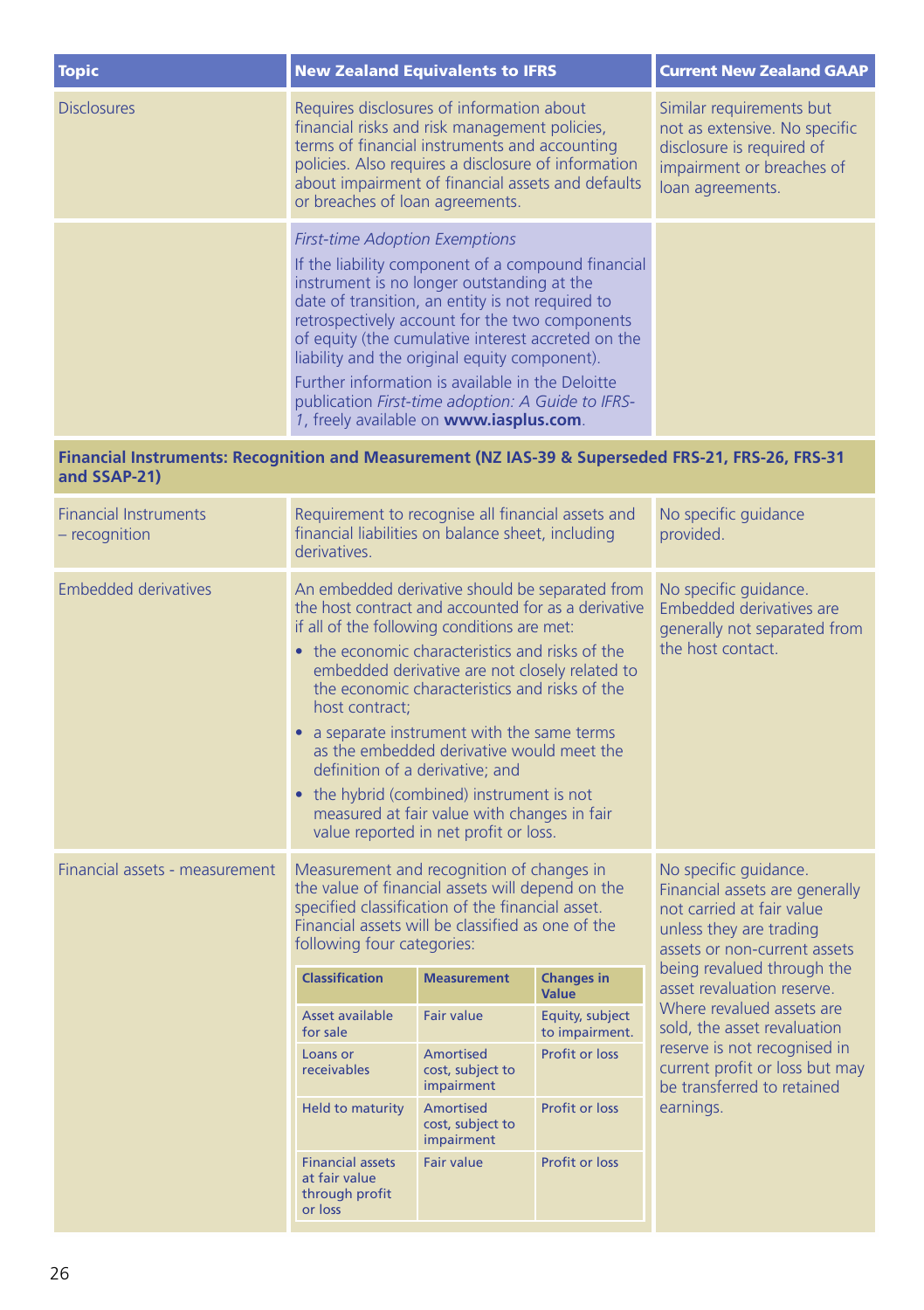| <b>Topic</b>                              | <b>New Zealand Equivalents to IFRS</b>                                                                                                                                                                                                                                                                                                                                                                                                                                                                                                                                                                                                                                                                                                                                                                                                                                                                                                                                                                                                                                                                                                                                                                                                                                                                                                                                                                                                                                                                                                                                                                                                                                                                                                                                                                                                                                                                           | <b>Current New Zealand GAAP</b>   |
|-------------------------------------------|------------------------------------------------------------------------------------------------------------------------------------------------------------------------------------------------------------------------------------------------------------------------------------------------------------------------------------------------------------------------------------------------------------------------------------------------------------------------------------------------------------------------------------------------------------------------------------------------------------------------------------------------------------------------------------------------------------------------------------------------------------------------------------------------------------------------------------------------------------------------------------------------------------------------------------------------------------------------------------------------------------------------------------------------------------------------------------------------------------------------------------------------------------------------------------------------------------------------------------------------------------------------------------------------------------------------------------------------------------------------------------------------------------------------------------------------------------------------------------------------------------------------------------------------------------------------------------------------------------------------------------------------------------------------------------------------------------------------------------------------------------------------------------------------------------------------------------------------------------------------------------------------------------------|-----------------------------------|
| Financial assets - measurement<br>(cont.) | Derivatives (including certain embedded<br>derivatives) are always classified as a financial<br>instrument at fair value through profit or loss<br>with changes in fair value recognised in net profit<br>unless specified hedging criteria are met.<br>Fair value is not required for investments in equity<br>instruments (or certain related derivatives) that do<br>not have a quoted market price in an active market<br>and whose fair value cannot be reliably measured.<br>The standard provides guidance as to when a<br>financial instrument can be reliably measured.<br>Specific criteria exist as to when it is acceptable to<br>classify investments as held to maturity.                                                                                                                                                                                                                                                                                                                                                                                                                                                                                                                                                                                                                                                                                                                                                                                                                                                                                                                                                                                                                                                                                                                                                                                                                          |                                   |
| Financial assets – derecognition          | A financial asset, or portion of a financial asset,<br>should be derecognised when, and only when,<br>the contractual rights to the cash flows from the<br>financial asset expire or the entity has transferred<br>the financial asset and the transfer qualifies<br>for derecognition. An entity has transferred a<br>financial asset if, and only if, it either:<br>a) Transfers the contractual rights to receive the<br>cash flows of a financial asset; or<br>b) Retains the contractual rights to receive<br>the cash flows of the financial asset, but<br>assumes a contractual obligation to pay<br>those cash flows to one or more recipients in<br>an arrangement that meets three specified<br>conditions.<br>If an entity has retained substantially all such<br>risks and rewards, it continues to recognise the<br>transferred asset. If it has transferred substantially<br>all such risks and rewards, it derecognises the<br>transferred asset.<br>If an entity has neither transferred nor retained<br>substantially all the risks and rewards of<br>ownership of the transferred asset, it needs to<br>assess whether it has retained control over the<br>transferred asset. If it has retained control, the<br>entity continues to recognise the transferred asset<br>to the extent of its continuing involvement in the<br>transferred asset. If it has not retained control,<br>the entity derecognises the transferred asset.<br>On derecognition, the profit or loss on disposal, is<br>the difference between:<br>a) the carrying amount of the asset (or portion<br>of the asset), and<br>b) the sum of the proceeds (including any new<br>asset obtained less any new liability assumed)<br>and any prior adjustment to fair value<br>previously dealt with in equity.<br>Transfers that do not qualify for derecognition<br>should be accounted for as collateralised<br>borrowings. | No specific guidance<br>provided. |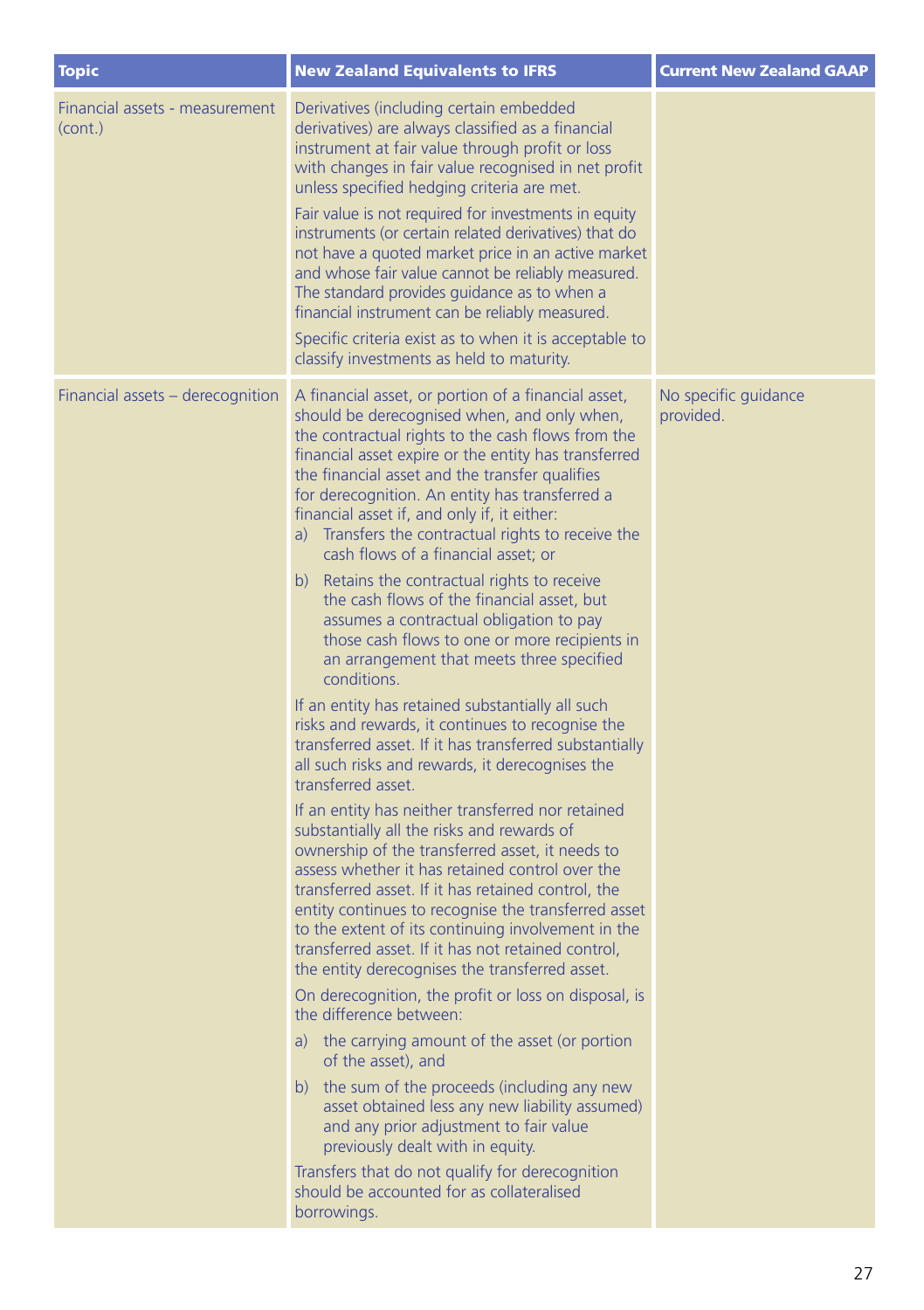| <b>Topic</b>                             | <b>New Zealand Equivalents to IFRS</b>                                                                                                                                                                                                                                                                                                                                                                                                                                                                                                                                                                                                                                                                                                                                                                                       | <b>Current New Zealand GAAP</b>                                                                                                       |
|------------------------------------------|------------------------------------------------------------------------------------------------------------------------------------------------------------------------------------------------------------------------------------------------------------------------------------------------------------------------------------------------------------------------------------------------------------------------------------------------------------------------------------------------------------------------------------------------------------------------------------------------------------------------------------------------------------------------------------------------------------------------------------------------------------------------------------------------------------------------------|---------------------------------------------------------------------------------------------------------------------------------------|
| Financial liabilities -<br>measurement   | Measure liabilities that are held for trading at fair<br>value with changes in the fair value recognised<br>through the profit or loss. Derivatives are<br>deemed to be "held-for-trading" unless hedging<br>instruments.<br>All other financial liabilities are recognised at<br>amortised cost.<br>Any financial liability can be designated as<br>fair value through the profit or loss on initial<br>recognition and measured at fair value. (This<br>ability is proposed to be restricted by the IASB in<br>its exposure draft "The Fair Value Option").                                                                                                                                                                                                                                                                | No specific guidance.<br>Liabilities usually recognised<br>at amortised cost.                                                         |
| Financial liabilities -<br>derecognition | Liabilities may only be derecognised when<br>extinguished. In-substance defeasance is not<br>permitted.<br>The difference between the carrying amount of<br>a liability (or part of a liability) extinguished or<br>transferred to any other party, including related<br>unamortised costs, and the amount paid for it<br>should be included in net profit or loss for the<br>period.<br>An exchange of debt instruments with<br>substantially different terms or a substantial<br>modification of terms of an existing financial<br>liability are both treated as an extinguishment<br>of a liability and recognition of a new financial<br>liability.                                                                                                                                                                      | Similar to NZ IFRS but<br>also allows in-substance<br>defeasance to be treated<br>as extinguishment if certain<br>conditions are met. |
| Hedged items                             | A held-to-maturity investment (as opposed to<br>a loan or receivable) cannot be designated as a<br>hedged item with respect to interest rate risk or<br>prepayment risk.<br>If the hedged item is a financial asset or liability, it<br>may be designated as a hedged item only in relation<br>to those risks where effectiveness can be measured.<br>If the hedged item is a non-financial asset or<br>liability, it may be designated as a hedged item<br>only for foreign currency risk or in its entirety for<br>all risks because of the difficulty of isolating and<br>measuring the impact of changes due to risks<br>other than foreign currency risks.<br>Fair value hedge accounting of interest rate risk<br>for a portfolio of assets and/or liabilities may be<br>undertaken provided certain criteria are met. | No specific exclusion.<br>No specific requirement for<br>effectiveness to be measured.<br>No specific exclusion.                      |
| Hedging instruments                      | The use of derivatives as hedging instruments is<br>not restricted, except for some written options.<br>However non-derivative financial instruments can<br>only hedge foreign exchange risk.                                                                                                                                                                                                                                                                                                                                                                                                                                                                                                                                                                                                                                | No specific guidance.                                                                                                                 |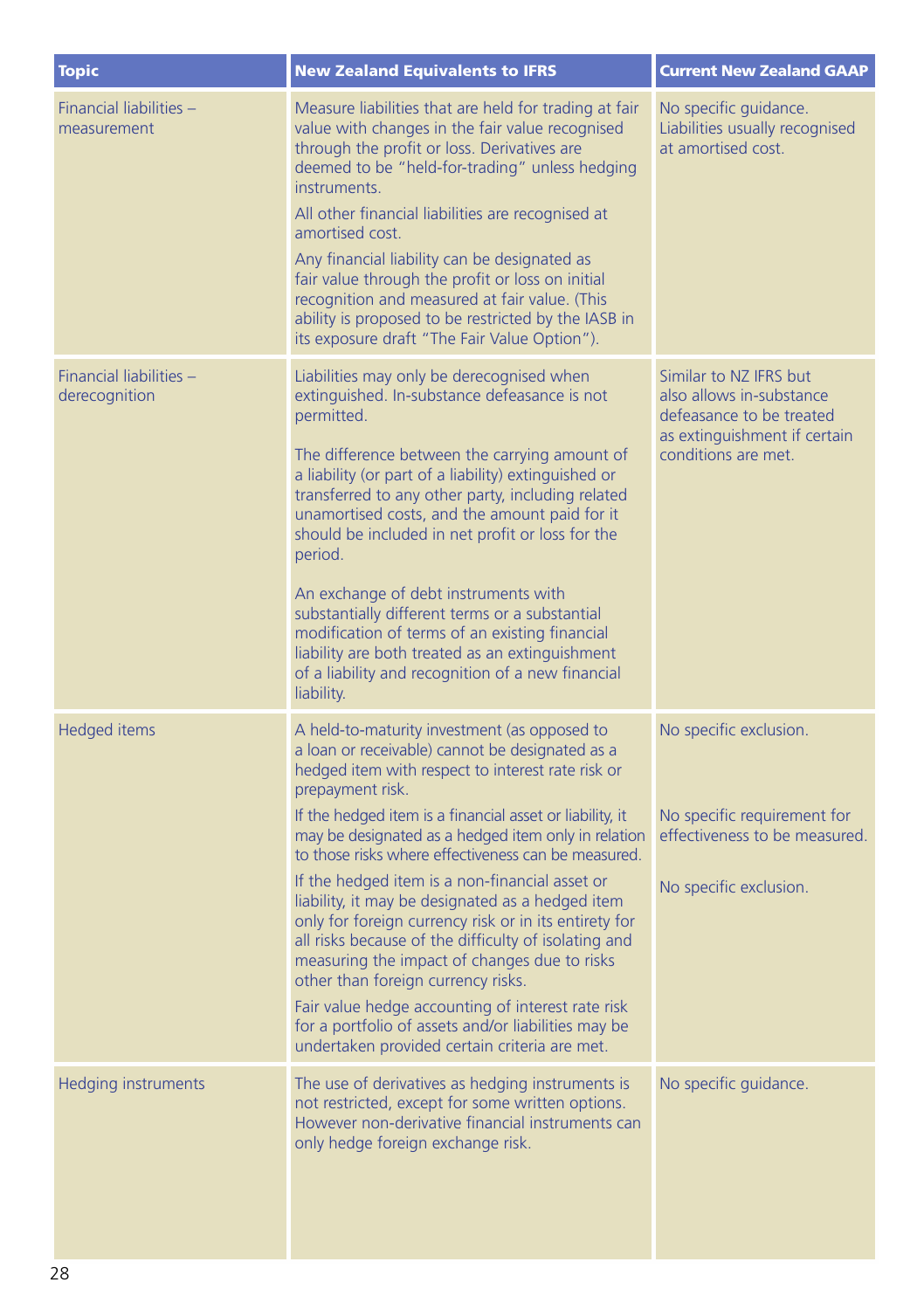| <b>Topic</b>                  | <b>New Zealand Equivalents to IFRS</b>                                                                                                                                                                                                                                                                                                                                                                                                                                                                                                                                                                                                                                                                     | <b>Current New Zealand GAAP</b>                                                                                                                                                                                                                                                                                                                                                         |
|-------------------------------|------------------------------------------------------------------------------------------------------------------------------------------------------------------------------------------------------------------------------------------------------------------------------------------------------------------------------------------------------------------------------------------------------------------------------------------------------------------------------------------------------------------------------------------------------------------------------------------------------------------------------------------------------------------------------------------------------------|-----------------------------------------------------------------------------------------------------------------------------------------------------------------------------------------------------------------------------------------------------------------------------------------------------------------------------------------------------------------------------------------|
| Hedge accounting              | There are three types of hedge relationships:<br>a) Fair value hedge - a hedge of exposure to<br>changes in fair value of a recognised asset or<br>liability or an unrecognised firm commitment,<br>that is attributable to a particular risk and<br>that could affect reported net income - gain<br>or loss from the hedging instrument is<br>recognised in profit or loss, with changes in<br>the fair value of the hedged item relating to<br>the hedged risk recognised in the profit or<br>loss to the extent hedged, even if normally<br>measured at cost or unrecognised. Any<br>ineffectiveness is automatically recognised in<br>the profit or loss.                                              | A short term transaction<br>hedged by a foreign currency<br>forward exchange contract<br>can be recognised at the<br>forward rate.                                                                                                                                                                                                                                                      |
|                               | b) Cash flow hedge $-$ a hedge of exposure to<br>variability in cash flows that is attributable to<br>a particular risk associated with a recognised<br>asset or liability or a highly probable forecast<br>transaction, and will affect reported net<br>income – report change in fair value of<br>hedging instrument that is determined to be<br>an effective hedge in equity, then recycle to<br>the income statement when hedged item<br>affects net income. The ineffective portion<br>of the hedge is to be taken to net profit<br>immediately. Gains or losses on hedging of<br>non-financial asset or non-financial liability<br>may be included in the initial cost of the asset<br>or liability. | If the hedging instrument<br>relates to the hedge of future<br>purchases or sales, the costs<br>and gains and losses on<br>the hedging instrument are<br>deferred and measured as<br>part of the transaction.                                                                                                                                                                           |
|                               | c) Hedge of net investment – similar accounting<br>to cash flow hedges. On disposal the gain or<br>loss in equity is recognised in profit or loss.                                                                                                                                                                                                                                                                                                                                                                                                                                                                                                                                                         | Hedge of net investment<br>similar to NZ IFRS, except<br>no requirement to test<br>for effectiveness. (Excess<br>exchange differences on<br>the liability component to<br>those on the net investment<br>are required to be expensed<br>through the statement of<br>financial performance).<br>On disposal the gain or loss in<br>equity is transferred direct to<br>retained earnings. |
| <b>Effectiveness of hedge</b> | The effectiveness of the hedge must be reliably<br>measurable. The hedge is required to be highly<br>effective in achieving offsetting changes in fair<br>value or cash flows attributable to the hedged<br>risk during the period for which the hedge is<br>designated. The actual results must be within a<br>range of 80 to 125%.<br>The hedge is required to be assessed on an<br>ongoing basis prospectively and determined<br>actually to have been highly effective throughout<br>the financial reporting period (i.e. retrospectively).                                                                                                                                                            | No specification of how<br>effective the hedge has to be.<br>At the inception of the<br>hedge and during the term<br>of the hedging instrument,<br>it is expected that the<br>hedge will be effective in<br>reducing exposure to the risks<br>intended to be hedged. There<br>is no specific requirement<br>to actually measure or<br>determine that effectiveness.                     |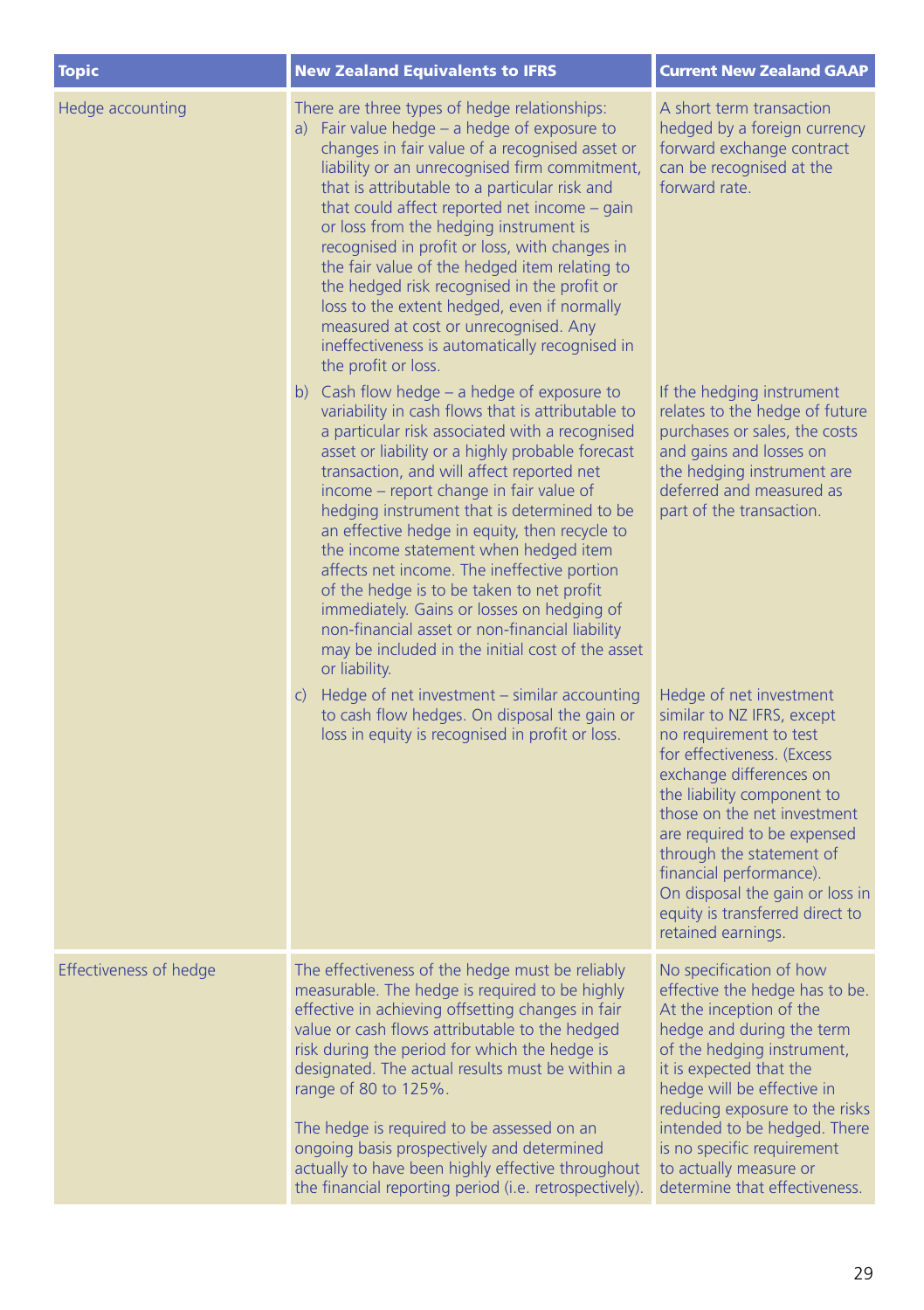| <b>Topic</b>                 | <b>New Zealand Equivalents to IFRS</b>                                                                                                                                                                                                                                                                                                                                                                                                                                                                                                                                                                                                                                                                                                                                                                                                                                                                                                                                                                                                                                                             | <b>Current New Zealand GAAP</b>                     |
|------------------------------|----------------------------------------------------------------------------------------------------------------------------------------------------------------------------------------------------------------------------------------------------------------------------------------------------------------------------------------------------------------------------------------------------------------------------------------------------------------------------------------------------------------------------------------------------------------------------------------------------------------------------------------------------------------------------------------------------------------------------------------------------------------------------------------------------------------------------------------------------------------------------------------------------------------------------------------------------------------------------------------------------------------------------------------------------------------------------------------------------|-----------------------------------------------------|
| Hedge documentation          | At the inception of the hedge there is formal<br>designation and documentation of the hedging<br>relationship and the entity's risk management<br>objective and strategy for undertaking the hedge.<br>That documentation should include identification<br>of the hedging instrument, the related hedged<br>item, the nature of the risk being hedged, and<br>how the entity will assess the hedging instrument's<br>effectiveness in offsetting the exposure to changes<br>in the hedged item's fair value or cash flows<br>attributable to the hedged risk.                                                                                                                                                                                                                                                                                                                                                                                                                                                                                                                                      | No specific formal<br>documentation requirements.   |
| Trade versus settlement date | A contract for the purchase or sale of financial<br>assets that requires delivery of the assets within<br>the time frame generally established by regulation<br>or convention in the market place concerned<br>(sometimes called a 'regular way' contract) is a<br>financial instrument. A 'regular way' purchase<br>or sale of financial assets should be recognised<br>using trade date accounting or settlement date<br>accounting. When settlement date accounting is<br>applied, an entity will account for any change in<br>the fair value of the asset to be received during<br>the period between the trade date and the<br>settlement date in the same way as it will account<br>for the acquired asset i.e. in profit or loss for assets<br>designated as fair value through profit or loss, in<br>equity for available-for-sale assets and it is not<br>recognised for assets carried at amortised cost.                                                                                                                                                                                | No corresponding quidance<br>and practice may vary. |
|                              | <b>First-time Adoption Exemptions</b><br>Designation of a financial asset or financial<br>liability at 'fair value through profit or loss' or<br>as 'available for sale' must be made on initial<br>recognition. A first time adopter may elect to<br>make this designation at the date of transition.<br>First-time Adoption Mandatory Exceptions to<br><b>Retrospective Application</b><br><b>Derecognition</b><br>If a first time adopter derecognised non-derivative<br>financial assets or liabilities under previous NZ<br>GAAP as a result of a transaction that occurred<br>before 1 January 2004, it is prohibited from<br>recognising those assets and liabilities under NZ<br>IFRS unless it obtained the information needed<br>to comply with NZ IAS-39 at the time of initially<br>accounting for those transactions.<br><b>Hedge accounting</b><br>A first-time adopter must:<br>measure all derivatives at fair value; and<br>eliminate all deferred losses and gains arising<br>on derivatives that were reported under<br>previous GAAP as if they were assets or<br>liabilities. |                                                     |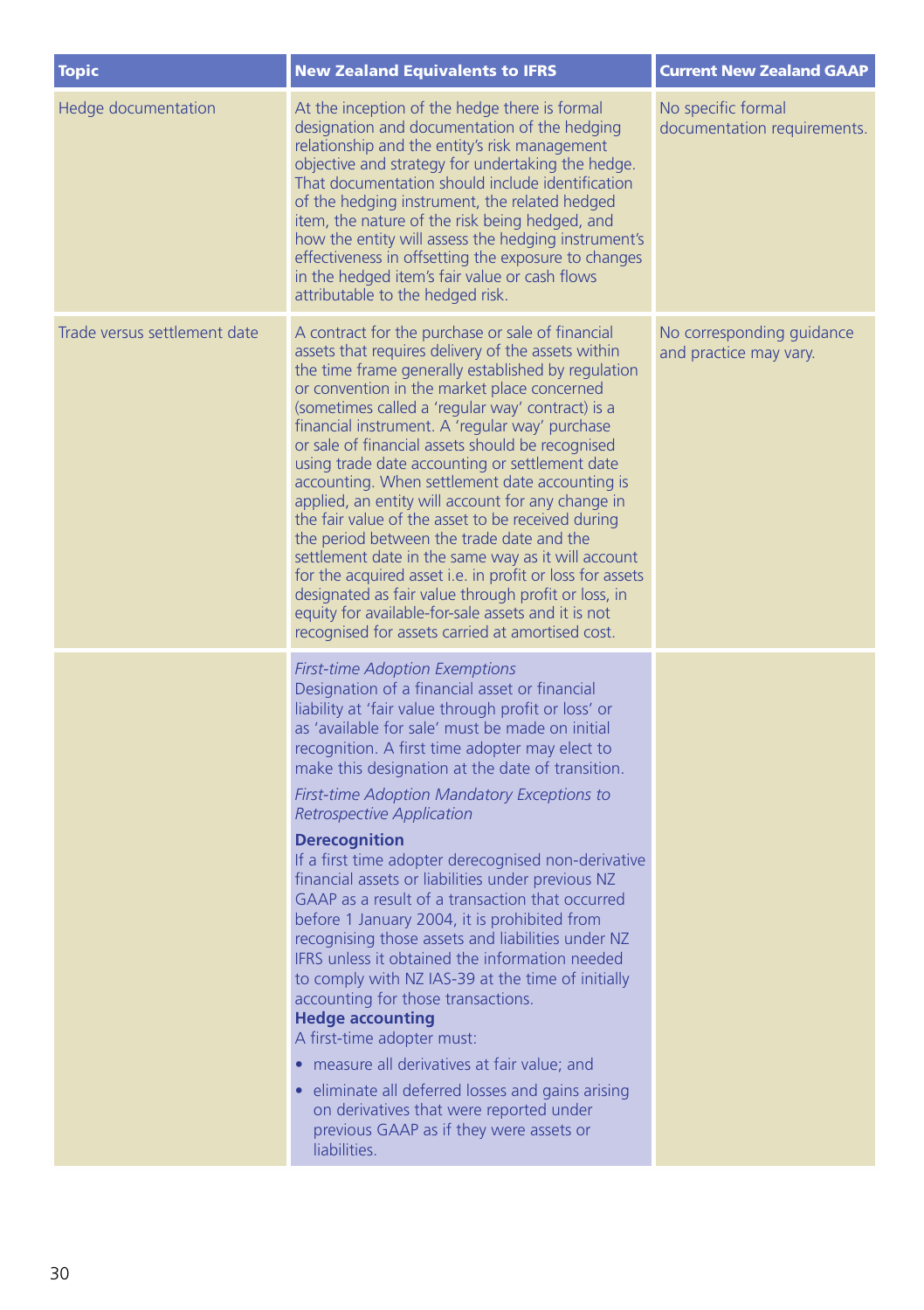| <b>Topic</b>                                         | <b>New Zealand Equivalents to IFRS</b>                                                                                                                                                                                                                                                                                                                                                                                                                                                                                                                                             | <b>Current New Zealand GAAP</b> |
|------------------------------------------------------|------------------------------------------------------------------------------------------------------------------------------------------------------------------------------------------------------------------------------------------------------------------------------------------------------------------------------------------------------------------------------------------------------------------------------------------------------------------------------------------------------------------------------------------------------------------------------------|---------------------------------|
|                                                      | First-time Adoption Exemptions (cont).<br>• An entity cannot reflect in its opening balance<br>sheet a hedging relationship of a type that<br>does not qualify for hedge accounting under<br>NZ IAS-39. However, if an entity designated a<br>net position as a hedged item under previous<br>NZ GAAP, it may designate an individual item<br>within that net position as a hedged item<br>under NZ IFRS provided that it does so no later<br>than the date of transition.                                                                                                         |                                 |
|                                                      | If the entity had before the date of transition<br>designated a transaction as a hedge but the<br>hedge does not meet the conditions for hedge<br>accounting in NZ IAS-39 the entity has to apply<br>the provisions of NZ IAS-39 relating to the<br>discontinuance of hedge accounting (e.g. if<br>the hedge was a cash flow hedge of a future<br>transaction which is still expected to occur,<br>the gain or loss will remain in equity until the<br>transaction occurs and then it will be recorded<br>in the income statement when the transaction<br>affects profit or loss). |                                 |
|                                                      | Transactions entered into before the date of<br>transition to NZ IFRS cannot be retrospectively<br>designated as hedges.                                                                                                                                                                                                                                                                                                                                                                                                                                                           |                                 |
|                                                      | Further information is available in the Deloitte<br>publication First-time adoption: A Guide to IFRS-1,<br>freely available on www.iasplus.com.                                                                                                                                                                                                                                                                                                                                                                                                                                    |                                 |
| Share-based Payments (NZ IFRS-2 & Superseded FRS-30) |                                                                                                                                                                                                                                                                                                                                                                                                                                                                                                                                                                                    |                                 |

| Refer to IAS Plus Newsletter 'IASB publishes IFRS-2 Share-based Payment' and the Deloitte publication 'Share-based |  |  |
|--------------------------------------------------------------------------------------------------------------------|--|--|
|                                                                                                                    |  |  |

*Payment: A Guide to IFRS-2*', available from **www.iasplus.com**, for further details.

| Scope                                                | Applicable to all share-based payments.                                                                                                                                                                                                                                                                                                                                                                                                                                                                           | No specific quidance. Certain<br>disclosures required in<br>relation to employee share<br>ownership plans. |
|------------------------------------------------------|-------------------------------------------------------------------------------------------------------------------------------------------------------------------------------------------------------------------------------------------------------------------------------------------------------------------------------------------------------------------------------------------------------------------------------------------------------------------------------------------------------------------|------------------------------------------------------------------------------------------------------------|
| Recognition                                          | Recognise fair value of employee share options<br>as an expense over vesting period, based on fair<br>value at grant date.                                                                                                                                                                                                                                                                                                                                                                                        | No specific guidance. Equity-<br>settled share-based payments<br>not typically recognised.                 |
| Measurement - equity-settled<br>share-based payments | Distinction between market and non-market based<br>performance conditions. For equity-settled share-<br>based payments with no or non-market based<br>performance conditions, a 'true-up' model is used<br>whereby the total amount expensed is adjusted<br>based on actual number of equity instruments<br>that have vested. Reversal of prior period expense<br>(credit) is recognised where equity instruments do<br>not vest due to a failure to meet a non-market<br>based performance or service condition. | No specific quidance.                                                                                      |
| Measurement - cash-settled<br>share-based payments   | Based on fair value of liability at each reporting<br>date with changes in value included in the<br>income statement.                                                                                                                                                                                                                                                                                                                                                                                             | No specific quidance.                                                                                      |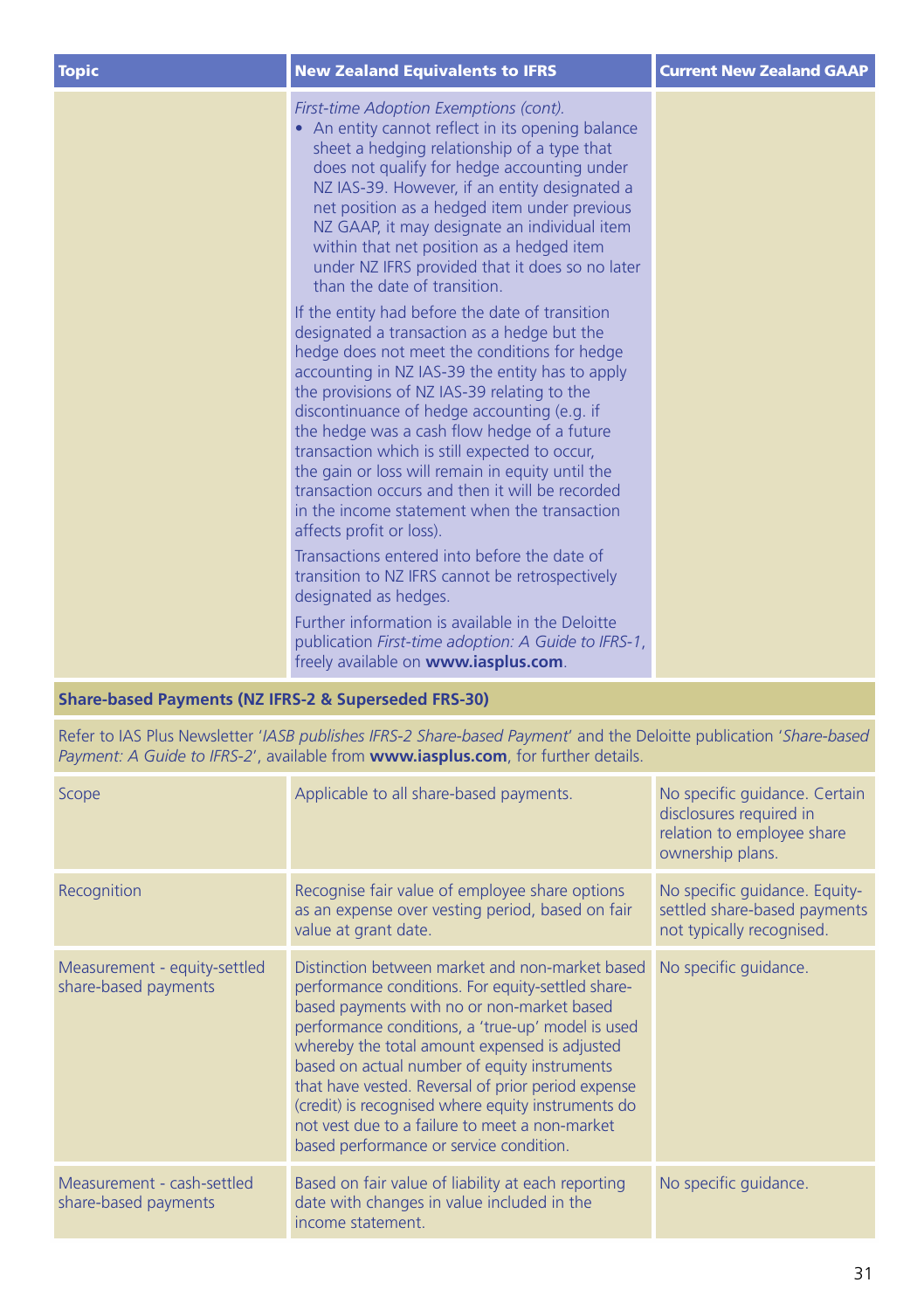| <b>Topic</b>                                                                            | <b>New Zealand Equivalents to IFRS</b>                                                                                                                                                                                                                                                                                                                                                                                                                                                                                                                                                                               | <b>Current New Zealand GAAP</b>                                                                                                                         |  |  |
|-----------------------------------------------------------------------------------------|----------------------------------------------------------------------------------------------------------------------------------------------------------------------------------------------------------------------------------------------------------------------------------------------------------------------------------------------------------------------------------------------------------------------------------------------------------------------------------------------------------------------------------------------------------------------------------------------------------------------|---------------------------------------------------------------------------------------------------------------------------------------------------------|--|--|
|                                                                                         | <b>First-time Adoption Exemptions</b>                                                                                                                                                                                                                                                                                                                                                                                                                                                                                                                                                                                |                                                                                                                                                         |  |  |
|                                                                                         | A first time adopter has an option not to apply NZ<br>IFRS-2 to equity instruments that were granted<br>on or before 7 November 2002 and those that<br>were granted after 7 November 2002 but which<br>vested before the later of the date of transition<br>and 1 January 2005. However, an entity may<br>choose to apply NZ IFRS-2 to such instruments<br>if it has previously disclosed publicly the fair<br>value of those equity instruments, determined<br>at measurement date, as defined in NZ IFRS-2.<br>Certain disclosures are still required for those<br>grants to which NZ IFRS-2 has not been applied. |                                                                                                                                                         |  |  |
|                                                                                         | Similar provisions apply to modifications which<br>occurred before the later of the date of transition<br>and 1 January 2005.                                                                                                                                                                                                                                                                                                                                                                                                                                                                                        |                                                                                                                                                         |  |  |
|                                                                                         | An entity is also encouraged but not required to<br>apply NZ IFRS-2 to liabilities arising from share-<br>based payment transactions that were settled<br>before the date of transition or prior to 1 January<br>2005. For liabilities to which NZ IFRS-2 applies,<br>comparative information after 7 November 2002<br>must be restated.                                                                                                                                                                                                                                                                             |                                                                                                                                                         |  |  |
|                                                                                         | Further information is available in the Deloitte<br>publication First-time adoption: A Guide to IFRS-1,<br>freely available on www.iasplus.com.                                                                                                                                                                                                                                                                                                                                                                                                                                                                      |                                                                                                                                                         |  |  |
| <b>DISCLOSURE</b><br>Events After the Balance Sheet Date (NZ IAS-10 & Superseded FRS-5) |                                                                                                                                                                                                                                                                                                                                                                                                                                                                                                                                                                                                                      |                                                                                                                                                         |  |  |
|                                                                                         | Compliance with superseded FRS-5 will ensure compliance with NZ IAS-10.                                                                                                                                                                                                                                                                                                                                                                                                                                                                                                                                              |                                                                                                                                                         |  |  |
| Segment Reporting (NZ IAS-14 & Superseded SSAP-23)                                      |                                                                                                                                                                                                                                                                                                                                                                                                                                                                                                                                                                                                                      |                                                                                                                                                         |  |  |
| Scope                                                                                   | Applies to entities whose debt or equity securities<br>are publicly traded or in the process of being<br>issued.                                                                                                                                                                                                                                                                                                                                                                                                                                                                                                     | Entities which qualify for<br>differential reporting or which<br>are wholly owned subsidiaries<br>of entities reporting in New<br>Zealand are exempted. |  |  |
| Basis of reportable segments                                                            | A primary and secondary format must be<br>determined. The dominant source and nature of<br>risks will determine whether the primary format<br>will be business or geographical. Reference must<br>be made to the way information is reported to<br>the Board of Directors and the CEO.                                                                                                                                                                                                                                                                                                                               | Industrial and geographical<br>segment information must be<br>disclosed. Disclosures not as<br>extensive.                                               |  |  |

More extensive disclosures are required for the primary format including segment liabilities, capital expenditure, depreciation and amortisation.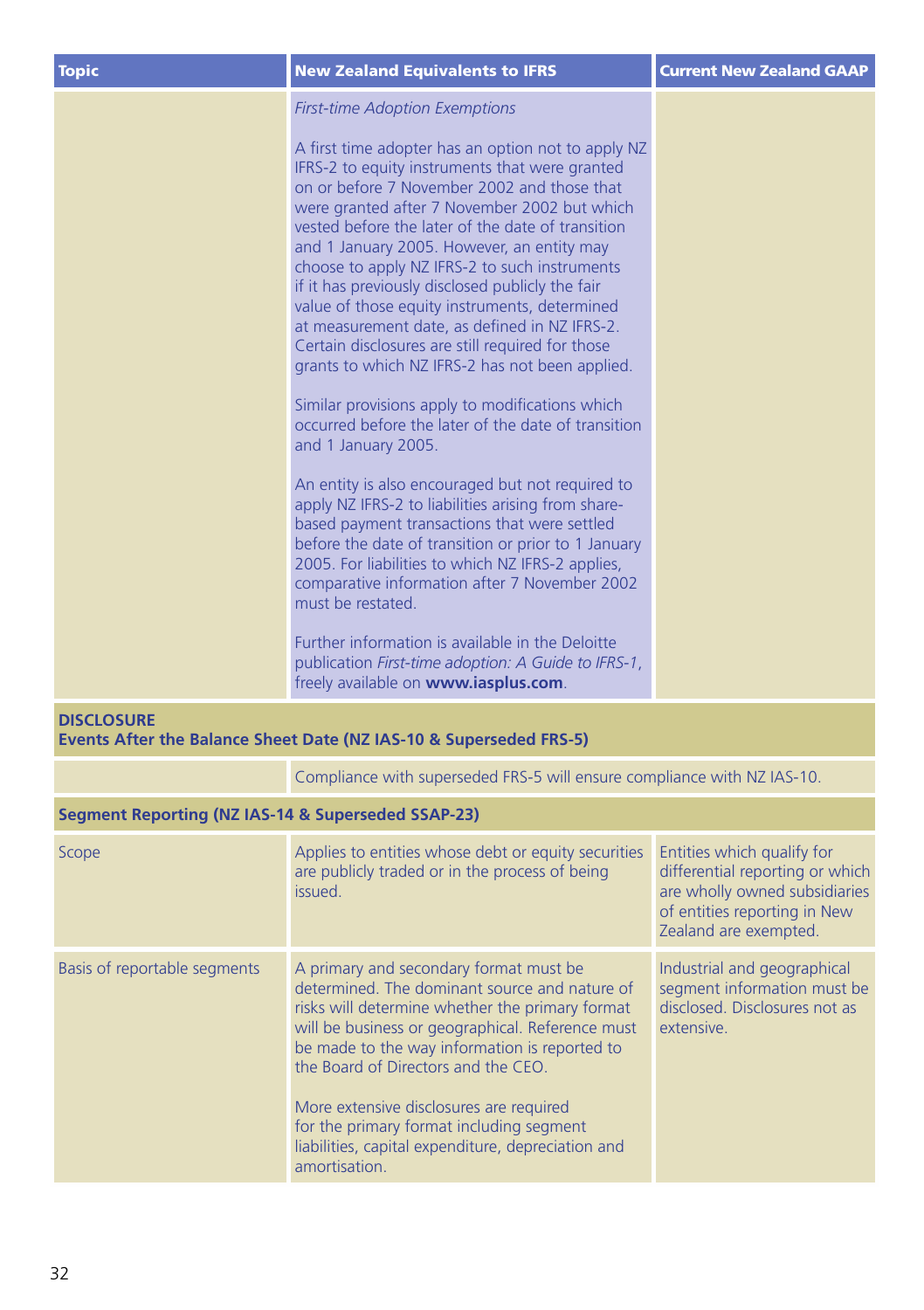| <b>Topic</b>                                                                                            | <b>New Zealand Equivalents to IFRS</b>                                                                                                                                                                                                                                                                                                                                                                                                                                                                                                                                                                                                                                                                                                                                  | <b>Current New Zealand GAAP</b>                                                                                                                                                                                                                                                                                                                                                                               |  |  |
|---------------------------------------------------------------------------------------------------------|-------------------------------------------------------------------------------------------------------------------------------------------------------------------------------------------------------------------------------------------------------------------------------------------------------------------------------------------------------------------------------------------------------------------------------------------------------------------------------------------------------------------------------------------------------------------------------------------------------------------------------------------------------------------------------------------------------------------------------------------------------------------------|---------------------------------------------------------------------------------------------------------------------------------------------------------------------------------------------------------------------------------------------------------------------------------------------------------------------------------------------------------------------------------------------------------------|--|--|
| Related Party Disclosures (NZ IAS-24 and Superseded SSAP-22)                                            |                                                                                                                                                                                                                                                                                                                                                                                                                                                                                                                                                                                                                                                                                                                                                                         |                                                                                                                                                                                                                                                                                                                                                                                                               |  |  |
|                                                                                                         | Similar definitions and disclosures in both NZ IAS-24 and SSAP-22, but NZ IAS-<br>24 includes as related parties post employment benefit plans for the benefit of<br>employees of the entity or of any entity that is a related party of the entity. NZ<br>IAS-24 also requires disclosure of key management personnel compensation in<br>the following categories: -<br>• short term employment benefits<br>post employment benefits<br>other long term benefits<br>termination benefits<br>share based payments.                                                                                                                                                                                                                                                      |                                                                                                                                                                                                                                                                                                                                                                                                               |  |  |
| <b>INDUSTRY SPECIFIC STANDARDS</b><br><b>Construction Contracts (NZ IAS-11 &amp; Superseded FRS-14)</b> |                                                                                                                                                                                                                                                                                                                                                                                                                                                                                                                                                                                                                                                                                                                                                                         |                                                                                                                                                                                                                                                                                                                                                                                                               |  |  |
|                                                                                                         | Compliance with superseded FRS-14 will ensure compliance with NZ IAS-11, in<br>most instances.                                                                                                                                                                                                                                                                                                                                                                                                                                                                                                                                                                                                                                                                          |                                                                                                                                                                                                                                                                                                                                                                                                               |  |  |
|                                                                                                         | Insurance Contracts (Phase 1) (NZ IFRS-4 & Superseded FRS-34 and FRS-35)                                                                                                                                                                                                                                                                                                                                                                                                                                                                                                                                                                                                                                                                                                |                                                                                                                                                                                                                                                                                                                                                                                                               |  |  |
| Scope                                                                                                   | Requirements will apply only to insurance<br>contracts, including medical benefits insurance<br>contracts. Insurance contracts defined in terms<br>of contracts subject to significant insurance<br>risk - risk other than financial risk. Therefore,<br>insurance companies will be required to comply<br>with all other Standards. Non-insurance contracts<br>regulated under insurance legislation that do not<br>include an insurance risk are accounted for in<br>accordance with NZ IAS-39.                                                                                                                                                                                                                                                                       | Superseded FRS-34 applies<br>to each entity which is a life<br>insurer or the parent entity<br>in a group that includes a life<br>insurer.<br>Superseded FRS-35 applies to<br>general insurance activities.                                                                                                                                                                                                   |  |  |
| Life insurance activities                                                                               | Policy liabilities are discounted at the risk free<br>rate to the extent that the benefits under the life<br>insurance contract are not contractually linked to<br>the performance of the asset held.<br>A liability adequacy test must be performed.<br>All assets to be accounted for under other<br>standards. Assets backing insurance liabilities<br>to be measured at fair value where an available<br>option within other accounting standard.<br>'Excess of market value over net assets of<br>controlled entities' cannot be recognised as an<br>asset.<br>Apply NZ IAS-39 to financial liabilities arising from<br>investment contract (non-insurance contracts).<br>However such liabilities must be designated as<br>fair value through the profit or loss. | Policy liabilities discounted at<br>a rate that reflects the returns<br>anticipated on investments<br>supporting policy liabilities.<br>All assets of a life insurer<br>measured at net market<br>value.<br>Life insurers recognise the<br>excess of net market value<br>in a subsidiary over the net<br>assets of the subsidiary.<br>Life insurance policies<br>measured using Margin on<br>Services method. |  |  |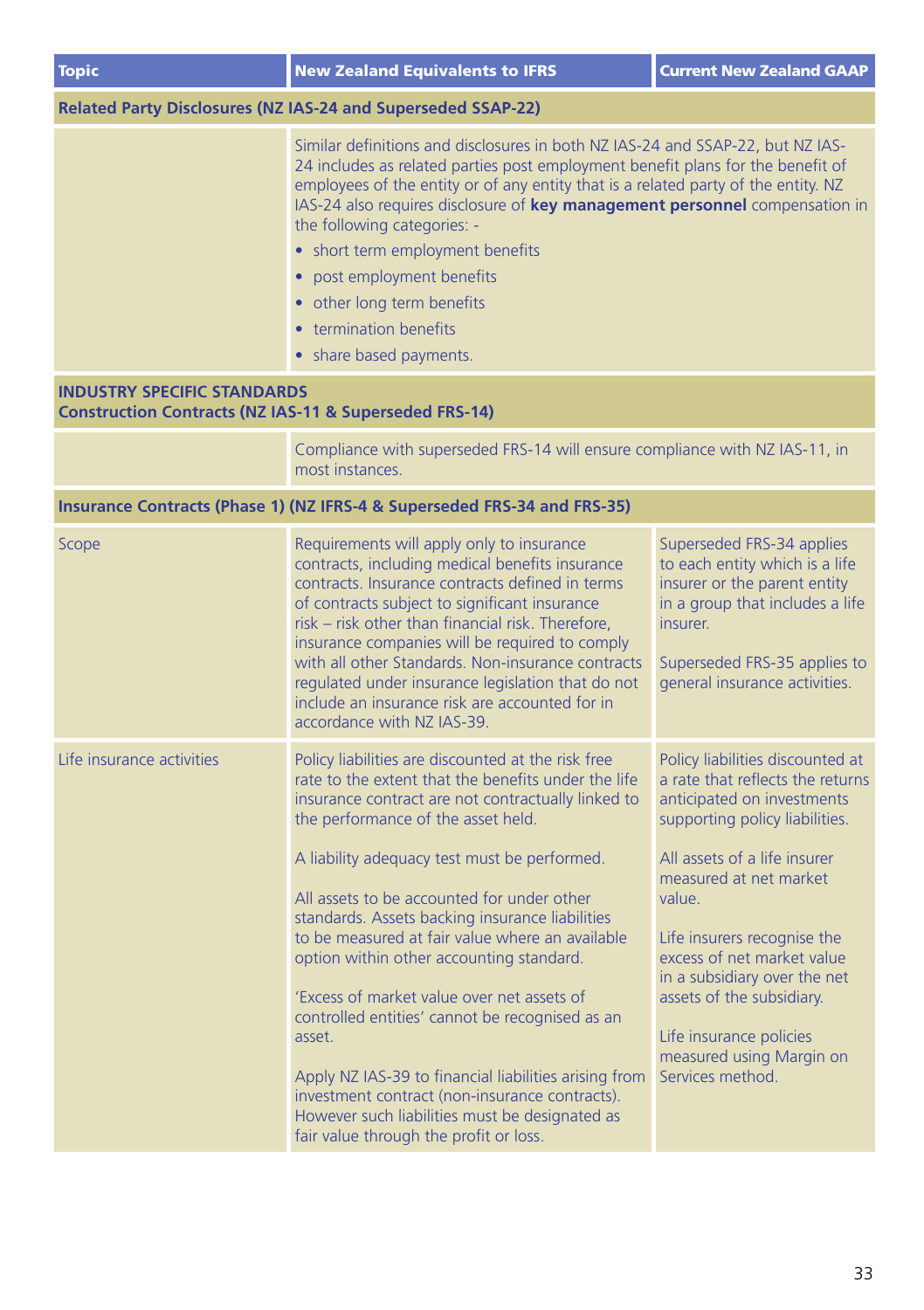| <b>Topic</b>                                                                                                                  | <b>New Zealand Equivalents to IFRS</b>                                                                                                                                                                                                                                                                                                                                                                                                                                                                                                                                                                                                                                  | <b>Current New Zealand GAAP</b>                                                                                                                                                                                                                                                                                                                                                                                                                                                                                                                     |  |
|-------------------------------------------------------------------------------------------------------------------------------|-------------------------------------------------------------------------------------------------------------------------------------------------------------------------------------------------------------------------------------------------------------------------------------------------------------------------------------------------------------------------------------------------------------------------------------------------------------------------------------------------------------------------------------------------------------------------------------------------------------------------------------------------------------------------|-----------------------------------------------------------------------------------------------------------------------------------------------------------------------------------------------------------------------------------------------------------------------------------------------------------------------------------------------------------------------------------------------------------------------------------------------------------------------------------------------------------------------------------------------------|--|
| General insurance activities                                                                                                  | Premium revenue recognised on fully prospective<br>basis from attachment date, that is requiring<br>the recognition of premium liabilities at the<br>commencement of a contract where insurance<br>liabilities, less related deferred acquisition costs<br>and intangible assets, is insufficient to meet<br>estimated future cash flows. Premium liabilities<br>must include a risk margin for uncertainty.<br>Liability to be discounted using the risk free<br>discount rate.<br>A liability adequacy test must be performed.<br>Assets backing insurance liabilities to be<br>measured at fair value where an available option<br>within other accounting standard. | Premium revenue is<br>recognised under a deferral<br>and matching model, that<br>is, in accordance with the<br>pattern of the incidence of<br>risk. Unearned premium<br>revenue and deferred<br>acquisition costs are<br>recognised in the balance<br>sheet. Deferred acquisition<br>costs written off to the extent<br>not recoverable. No reserve<br>required for deficiency.<br>Liability discounted using the<br>risk free discount rate.<br>Assets integral to an entity's<br>general insurance activities<br>measured at net market<br>value. |  |
|                                                                                                                               | <b>First-time Adoption Exemptions</b><br>2005 first time adopters do not need to restate<br>their comparative period in accordance with NZ<br>IFRS-4. Previous NZ GAAP must then be applied<br>if this election is made. Disclosure of the nature<br>of the main adjustments that would make the<br>information comply with NZ IFRS-4 must be<br>disclosed. This does not need to be quantified.<br>Further information is available in the Deloitte<br>publication First-time adoption: A Guide to IFRS-1,<br>freely available on www.iasplus.com.                                                                                                                     |                                                                                                                                                                                                                                                                                                                                                                                                                                                                                                                                                     |  |
| Disclosures in the Financial Statements of Banks and Similar Financial Institutions (NZ IAS-30 &<br><b>Superseded FRS-33)</b> |                                                                                                                                                                                                                                                                                                                                                                                                                                                                                                                                                                                                                                                                         |                                                                                                                                                                                                                                                                                                                                                                                                                                                                                                                                                     |  |
|                                                                                                                               | Similar disclosures to those required by FRS-33 are required by NZ IAS-30.                                                                                                                                                                                                                                                                                                                                                                                                                                                                                                                                                                                              |                                                                                                                                                                                                                                                                                                                                                                                                                                                                                                                                                     |  |

### Accounting and Reporting by Retirement Benefit Plans (NZ IAS-26 & Superseded FRS-32)

| Measurement of Plan assets | Investments carried at fair value. | Assets measured at net |
|----------------------------|------------------------------------|------------------------|
|                            |                                    | market value.          |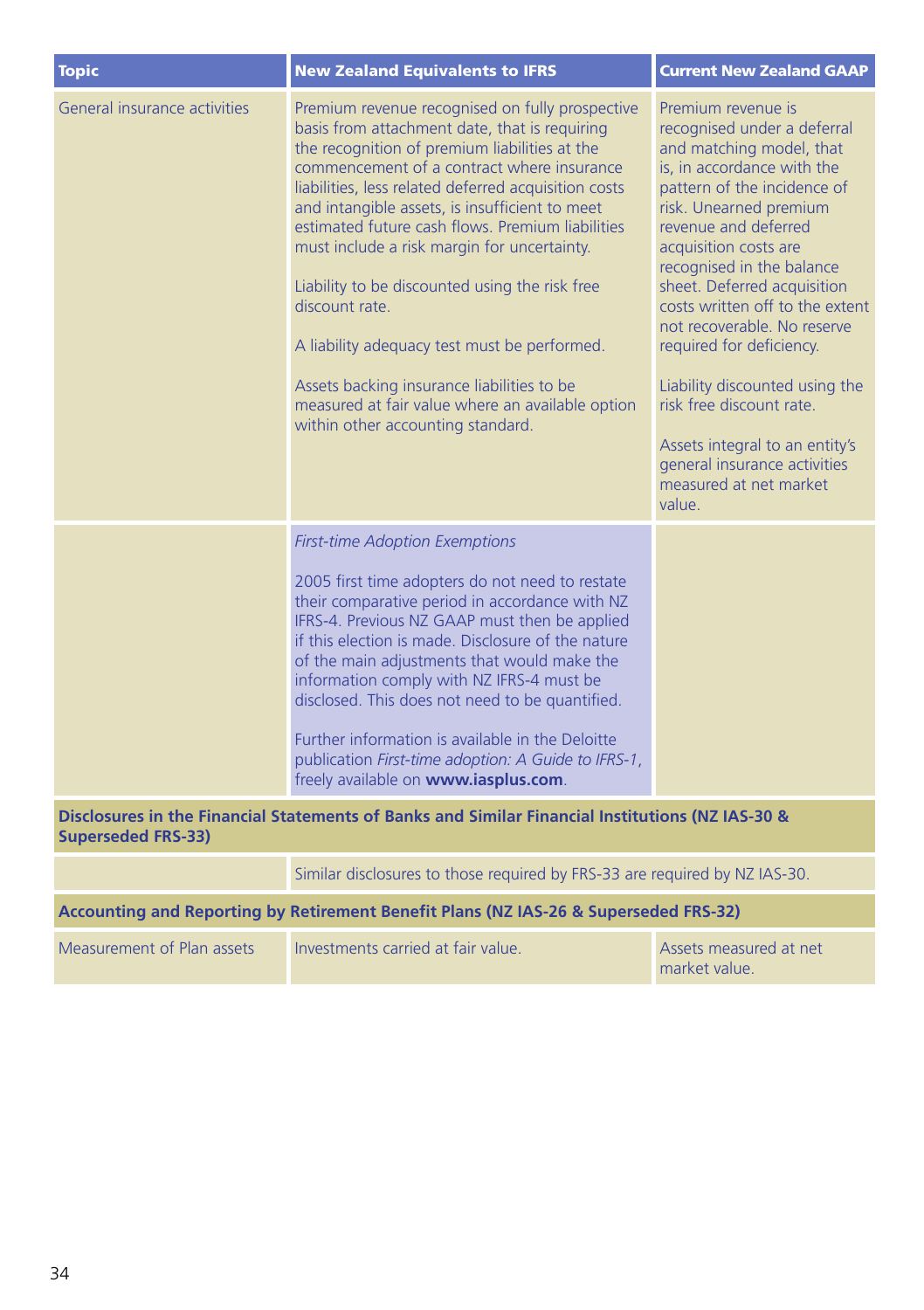#### **Accounting for Extractive Industries (NZ IFRS-6 & Superseded TPA-6)**

NZ IFRS-6 grandfathers current New Zealand GAAP. Entities will only be able to change their accounting policies if the change makes the financial statements more relevant to the economic decision-making needs of users and no less reliable, or more reliable and no less relevant to those needs.

The Standard makes it clear however that exploration and evaluation costs carried forward by entities in the extractive industries in respect of the area of interest prior to any activity in that area of interest entering the development stage are not excluded from the scope of NZ IAS-36.

An impairment test must be performed when facts and circumstances suggest that the carrying amount of the assets may exceed their recoverable amount.

The Standard is effective for annual periods beginning on or after 1 January 2006. Early adoption is encouraged.

Currently there is no New Zealand Standard on accounting for extractive industries; however there is guidance in the form of a technical practice aid (TPA).

The TPA is applicable to all phases in an extractive industry operation, from exploration to production and restoration of the site.

The 'successful effort' method is used to determine whether costs arising from exploration, evaluation, development and construction should be carried forward.

Exploration and evaluation costs carried forward by entities in the extractive industries in respect of an area of interest prior to any activity in that area of interest entering the development stage are not tested for impairment provided exploration and evaluation activities in the area of interest have not at balance date reached a stage which permits a reasonable assessment of the existence or otherwise of economically recoverable reserves, and active and significant operations in, or in relation to, the area of interest are continuing.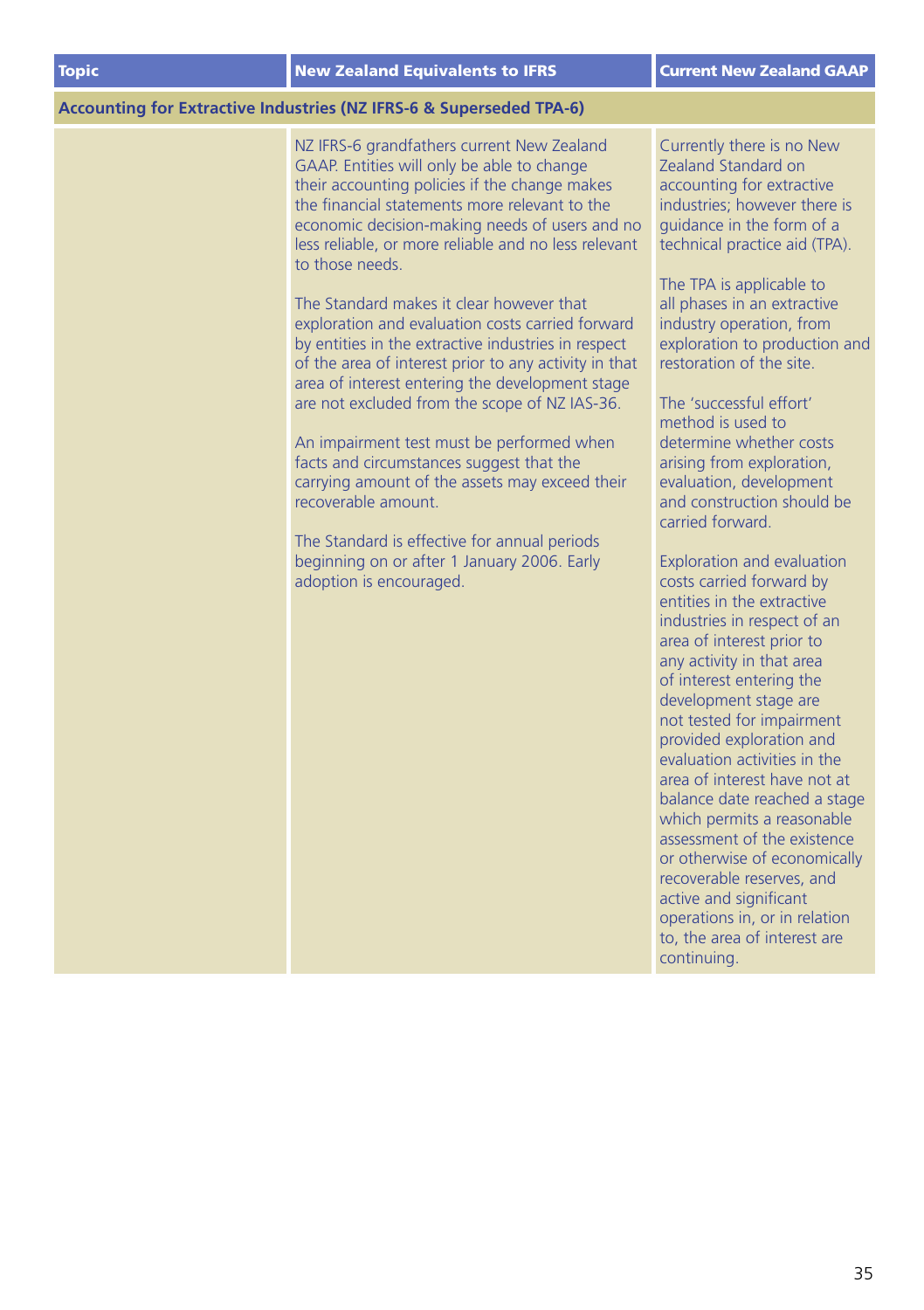### **www.iasplus.com**

The IAS Plus website, maintained by Deloitte, provides the most comprehensive information on the internet about international financial reporting. It is aimed at accounting professionals, businesses, financial analysts, standard-setters and regulators, and accounting educators and students. The site, which is totally free of charge, has a broad array of resources about the International Accounting Standards Board and International Financial Reporting Standards, including:

- A news page (updated almost daily). Day-by-day past news back to December 2000
- Detailed summaries of all standards and interpretations
- E-learning modules for each IAS and IFRS – made available at no charge in the public interest
- Model IFRS financial statements and disclosure checklists
- IFRS compliance checklists
- Downloadable Deloitte publications relating to IFRS (over 60 publications available)
- Background and updates on all IASB and IFRIC agenda projects, including decision summaries of all IASB meetings
- Comparisons of IFRSs and various national  $G\Delta\Delta Ps$
- Complete history of the adoption of IFRSs in Europe, with links to all the relevant documents
- Information about adoption of IFRSs elsewhere around the world
- Updates on national accounting standards development in nearly 40 countries throughout the world
- A resource library of important documents relating to International Financial Reporting Standards
- Description of the IASB structure, component bodies, and key organisations with which it interrelates
- History of the IASB, including a comprehensive chronology
- Links to nearly 200 global IFRS-related websites
- Even some tools to help in your work, such as world time clock, 9-year calendar, unit conversions, amortisation calculator, telephone codes, currency converter, stock market indexes, worldwide weather, and a calculator.